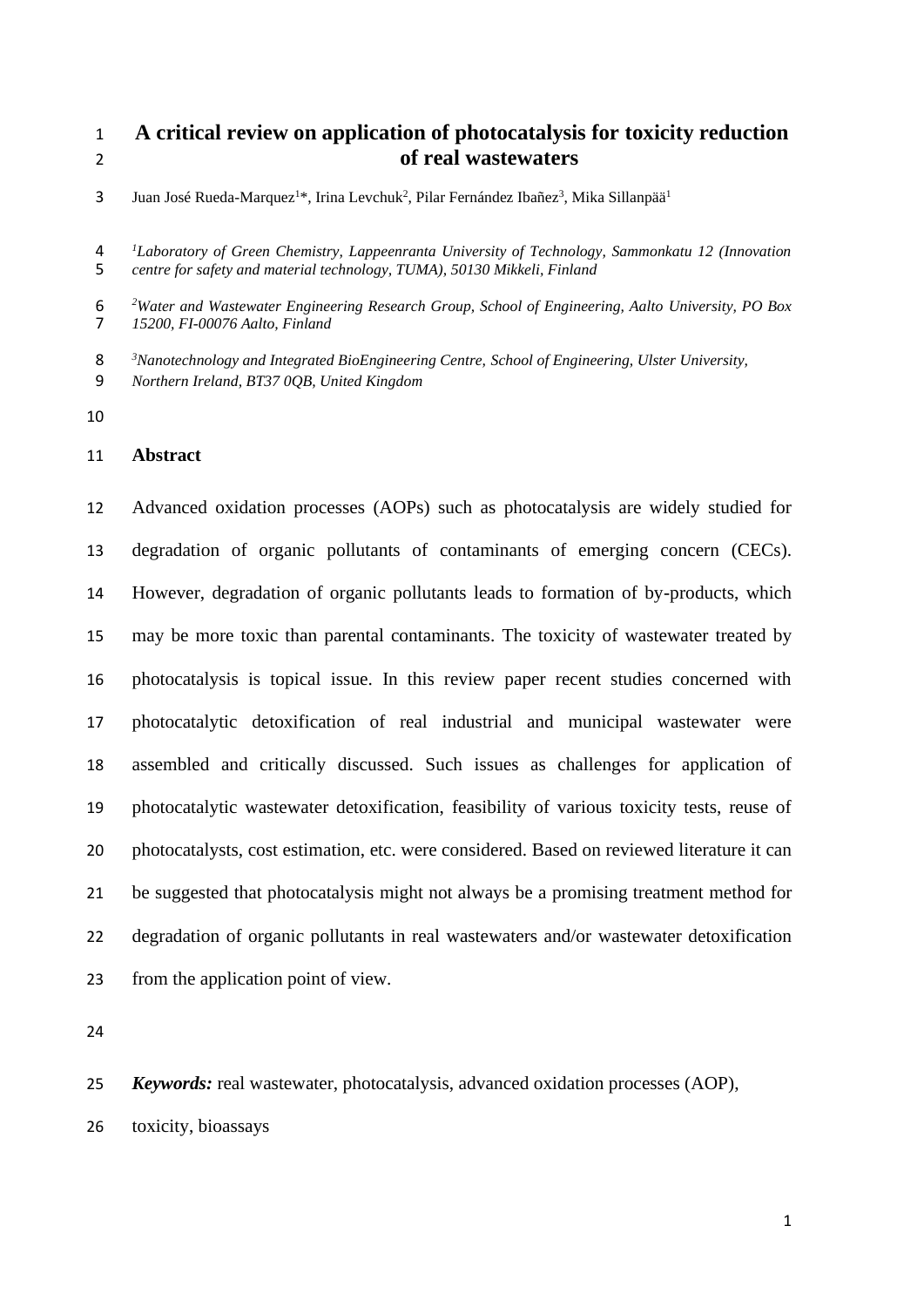### **1. Introduction**

 Pharmaceuticals, personal care products, endocrine disrupting compounds, pesticides, polycyclic aromatic hydrocarbons (PAHs), polychlorinated biphenyl (PCBs and other contaminants of emerging concern are present in trace concentrations in industrial and municipal wastewater effluents (Lara-Martín et al., 2014, Pintado-Herrera et al., 2014). Wastewater treatment plants do not provide complete elimination of contaminants of emerging concern, which leads to its discharge to receiving environment (Gracia-Lor et al., 2012). Even trace concentrations of these contaminants in aquatic bodies negatively affect aquatic organisms (François et al., 2015, Quinn et al., 2009, Quinn et al., 2011).

 Advanced Oxidation Processes (AOPs) are known as promising methods for removal of contaminants of emerging concern from wastewater effluents. Among AOPs, photocatalysis is widely studied for wastewater treatment. Thus, during the last ten years, more than 16,000 scientific articles containing "photocatalysis" or "photocatalyst" were published (Scopus) and each year the number of publications is increasing. These data are not surprising because the photocatalytic properties of semiconductors are studied for wastewater treatment, surfaces with self-cleaning and antifogging properties (Li and He, 2013), purification of outdoor air, indoor air deodorization, cancer therapy, etc*.* (Rao et al., 2003). Number of scientific publications devoted to photocatalytic wastewater purification and detoxification is shown in Fig.1. It is well known that during photocatalytic decomposition of target pollutants in water, generation of more toxic by-products can occur. Thus, it is of high importance to evaluate toxicity of treated wastewater effluent. Among these, there are also a number of studies investigating the photocatalytic degradation of model pollutants and the toxicity of their TPs (transformation products). Nevertheless, these studies do not represent the real scenario of industrial or urban wastewaters as they use higher pollutants' concentrations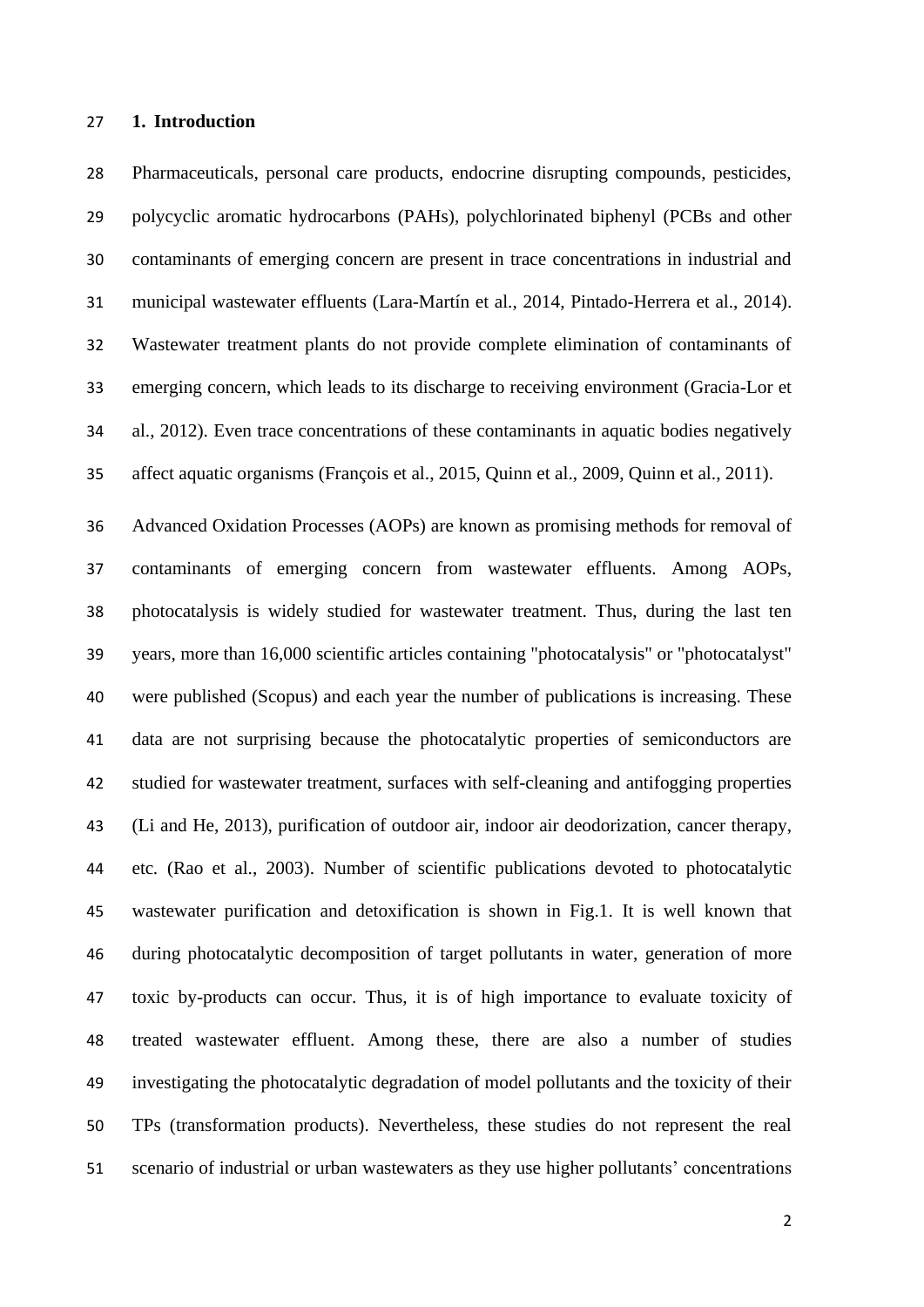than found in real cases. In this review, only those studies on detoxification of real wastewater (urban or industrial) are considered. By contrast, all studies focused on reduction of toxicity by photocatalysis in model solutions were excluded from this review. The aim of this work is to systemize and analyse research results on detoxification of real industrial and municipal wastewater (IWW and MWW) by photocatalysis, with implications in the toxicity effects.

**2. Method**

 The methods applied in this literature review included identification of the relevant studies and preparing set of questions to be addressed to selected literature relevant to the scope of this review. Identification of relevant literature was performed by searching in Science Direct, Scopus and Google Scholar and NCBI databases using following keywords: "photocatalysis", "toxicity", "bioassays", "wastewater". After that the generated literature list was checked manually (reading materials and methods and results) in order to exclude studies, in which *(i)* real or synthetic wastewater was not used; *(ii)* toxicity assessment of wastewater before and after photocatalytic treatment was not conducted. Moreover, literature reviews were not considered. It should be noticed that only relevant articles published during the period 2009 – 2019 were included to this review. Moreover, relevant studies found during screening other studies were included to the list during literature identifying step. The literature search was limited to articles published in peer-reviewed journals in English language. Reports published in other languages as well as books were excluded from the literature search.

 Prepared list of scientific articles was critically analysed through extracting relevant information using the list of questions shown below:

• Which type of photocatalytic nanoparticles was used?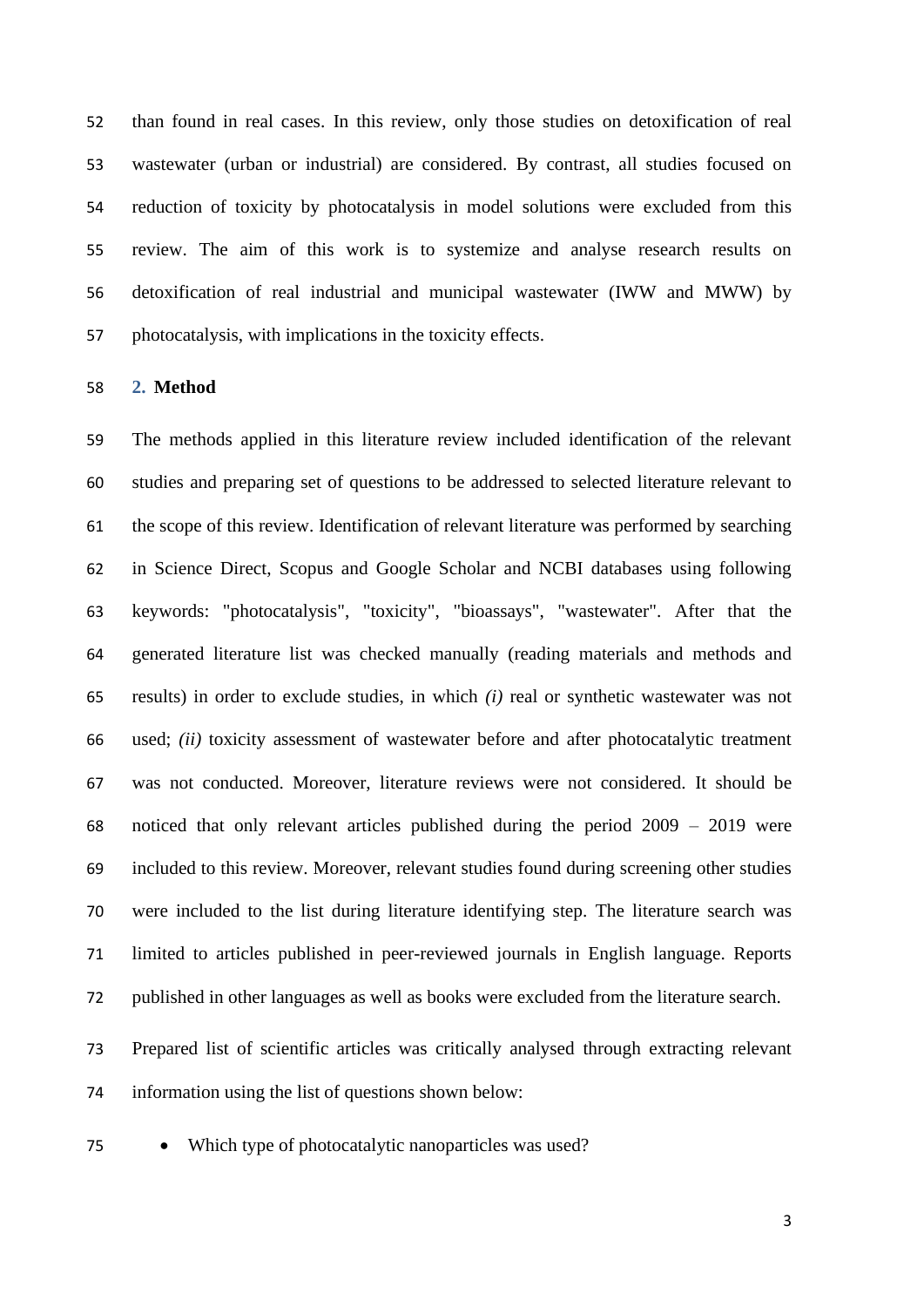| 76 |           | Was the release of ions from photocatalyst studied?                             |
|----|-----------|---------------------------------------------------------------------------------|
| 77 | $\bullet$ | Was the issue of separation of photocatalytic nanoparticles (in case these were |
| 78 |           | used) from treated wastewater addressed?                                        |
| 79 | $\bullet$ | Which type of photocatalytic thin films was used?                               |
| 80 |           | Was the detachment of nanoparticles from thin films studied?                    |
| 81 | $\bullet$ | Which type of wastewater was used?                                              |
| 82 | $\bullet$ | Which irradiation source was applied for photocatalytic wastewater treatment?   |
| 83 | $\bullet$ | Was the pre-treatment of wastewater, for instance pH modification, performed    |
| 84 |           | prior photocatalytic treatment?                                                 |
| 85 | $\bullet$ | Which type of toxicity tests were applied?                                      |
| 86 |           | Was the toxicity assessment conducted during photocatalytic treatment of        |
| 87 |           | wastewater?                                                                     |
| 88 | $\bullet$ | What was the scale of performed experiments?                                    |
| 89 | $\bullet$ | Was the intensity of irradiation source available?                              |
| 90 | $\bullet$ | Was the treatment time realistic, applicable in real world cases?               |
| 91 |           | Was the sensitivity of toxicity tests compared?                                 |
| 92 |           | Was the issue of photocatalyst reuse addressed?                                 |
|    |           |                                                                                 |

## **3. Photocatalysis**

 Usually photocatalysis is defined as the chemical reaction induced by the absorption of photons by solid material (photocatalyst) (Ohtani, B., 2011). However, there is still some debate regarding the definition of the photocatalytic process (Mills and Le Hunte, 1997). It should be mentioned that the photocatalyst does not undergo any chemical changes during and after the reaction. In the literature, the term "photocatalyst" is often used interchangeably with term "catalyst". It can be probably explained by the fact that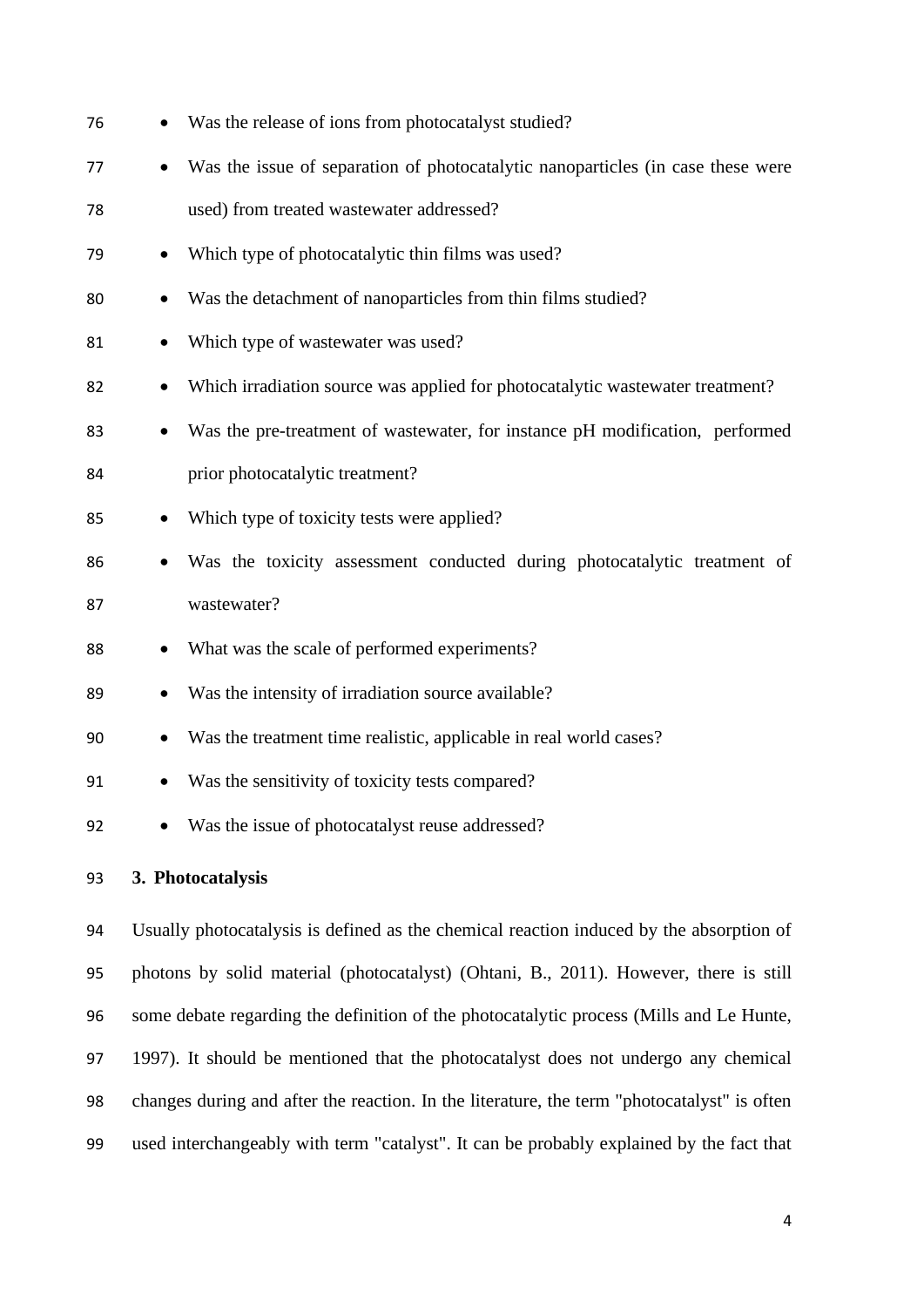some photocatalytic materials are sometimes used in catalytic reactions as catalysts. However, in terms of thermodynamics, the concept of catalysis and photocatalysis is 102 different. Thus, energy-storing reactions can be driven by photocatalysis  $( \Delta G > 0 )$  while catalysis is limited to thermodynamically possible reactions (ΔG<0) (Ohtani, B., 2010). The reaction rate (absolute or relative) of the photocatalytic process is usually referred as photocatalytic activity (Ohtani, B., 2011). Usually five steps are distinguished during photocatalysis (Herrmann, 1999):

• transfer of pollutants to the photocatalyst's surface;

108 • adsorption of pollutants on the surface;

109 • photonic activation and decomposition of adsorbed molecules;

110 • reaction product's desorption;

111 • removal of reaction products from the photocatalyst's surface.

 The main principle of photocatalysis can be explained according to the widely accepted theory. The electron-hole pairs are generated when photocatalytic material is exposed to the light with equal or larger energy than that of photocatalyst's band gap. Formed 115 electron-hole pairs dissociates into electrons  $(e<sup>z</sup>)$  in conduction band and holes  $(h+)$  in 116 valence band. The  $e^-$  and  $h$ + lead to the reduction and oxidation of molecules adsorbed on the surface of photocatalytic material. Nevertheless, the electron-hole recombination often takes place, which may lead to the non-occurrence of oxidation and reduction reactions on the surface of photocatalytic material. The increase or decrease of the reaction rate is often associated with an enhanced or suppressed electron-hole recombination, respectively (Ohtani, 2013). According to a recent review in the field (Ohtani, 2013), no direct evidence of electron-hole recombination during photocatalytic process was presented so far.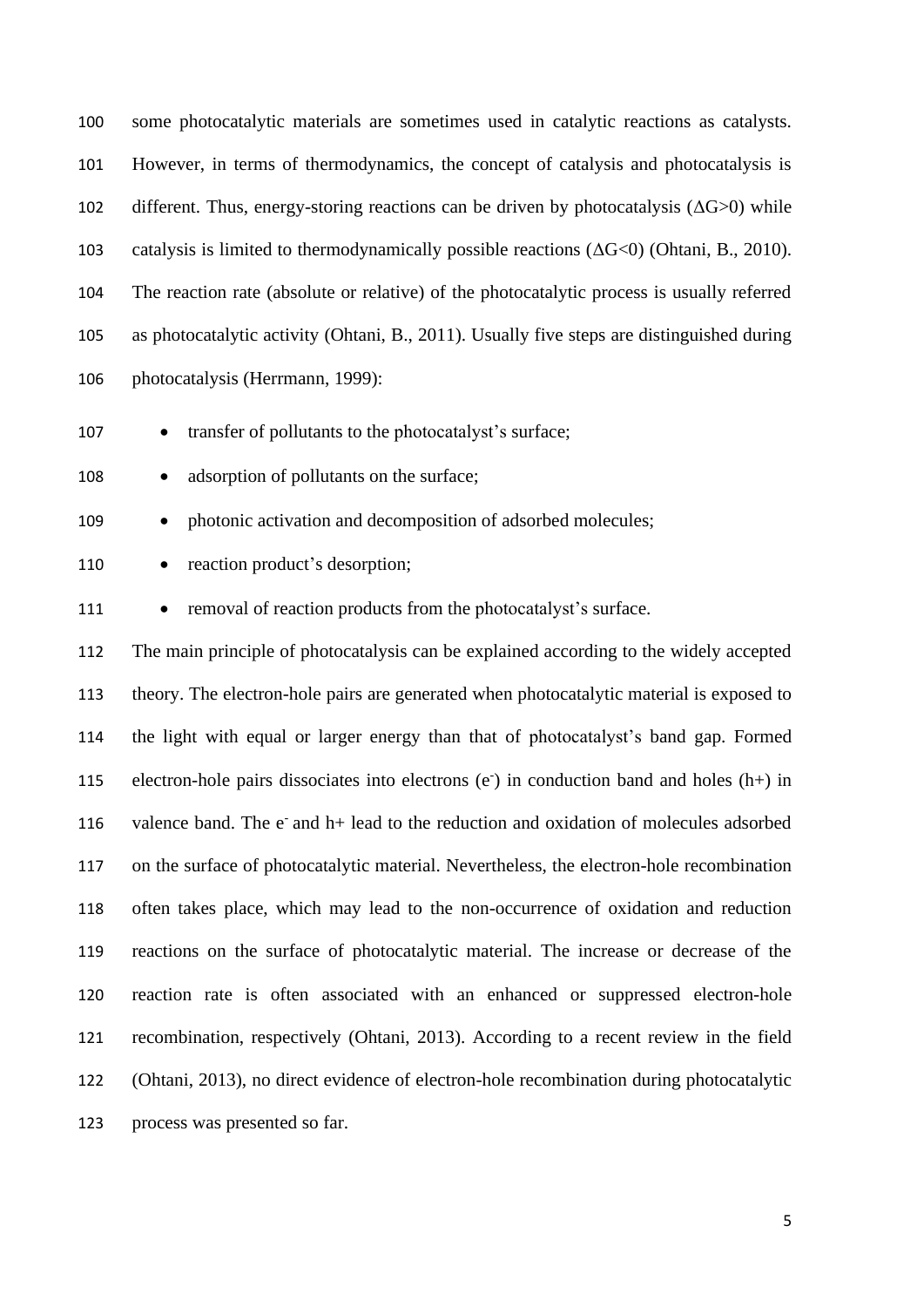Photocatalytic ozonation takes place in the presence of photocatalyst, UV-vis radiation and ozone. Aside from occurring photocatalytic reaction, caused by the photoexcitation of the photocatalyst's surface, molecules of ozone adsorbed on the surface of photocatalyst. This leads to the formation of active oxygen radicals. It was demonstrated that water molecules react with active oxygen radicals to form hydroxyl radicals (Huang and Li, 2011). Moreover, active oxidising species are produced when ozone absorbs a wavelength shorter than 300 nm (Mehrjouei et al., 2015).

$$
131 \tO_3 + hv \rightarrow O_1 + O_2 \t\t(1)
$$

### *3.1. Technical challenges and toxicity*

 A plethora of studies has been conducted on the photocatalytic treatment of wastewater effluents at lab and pilot scale (Berberidou et al., 2017, Karaolia et al., 2018, Levchuk et al., 2015, Spasiano et al., 2015, Talwar et al., 2018). In many cases, the complete mineralisation of pollutants present in wastewater was not achieved and/or was not expected. In such cases, conventional chemical analysis, which allows to detect and quantify target compounds and their by-products, is limited because it is neither able to evaluate the possible toxicity of the formed compounds nor their potential synergetic effect. Therefore, a toxicity assessment is of crucial importance when wastewater is treated by photocatalysis, especially if the complete mineralisation of contaminants is not an objective.

## *3.1.1. Photocatalytic materials and their possible contribution to toxicity*

*3.1.1.1. In the form of powder*

145 In the majority  $($  >60%) of studies devoted to the photocatalytic detoxification of real 146 wastewater,  $TiO<sub>2</sub>$  in the form of nanoparticles was used as an aqueous suspension in the 147 contaminated water, also called 'slurry'. This can be explained by the fact that  $TiO<sub>2</sub>$ possess almost all the characteristics of ideal photocatalytic material (Carp et al., 2004)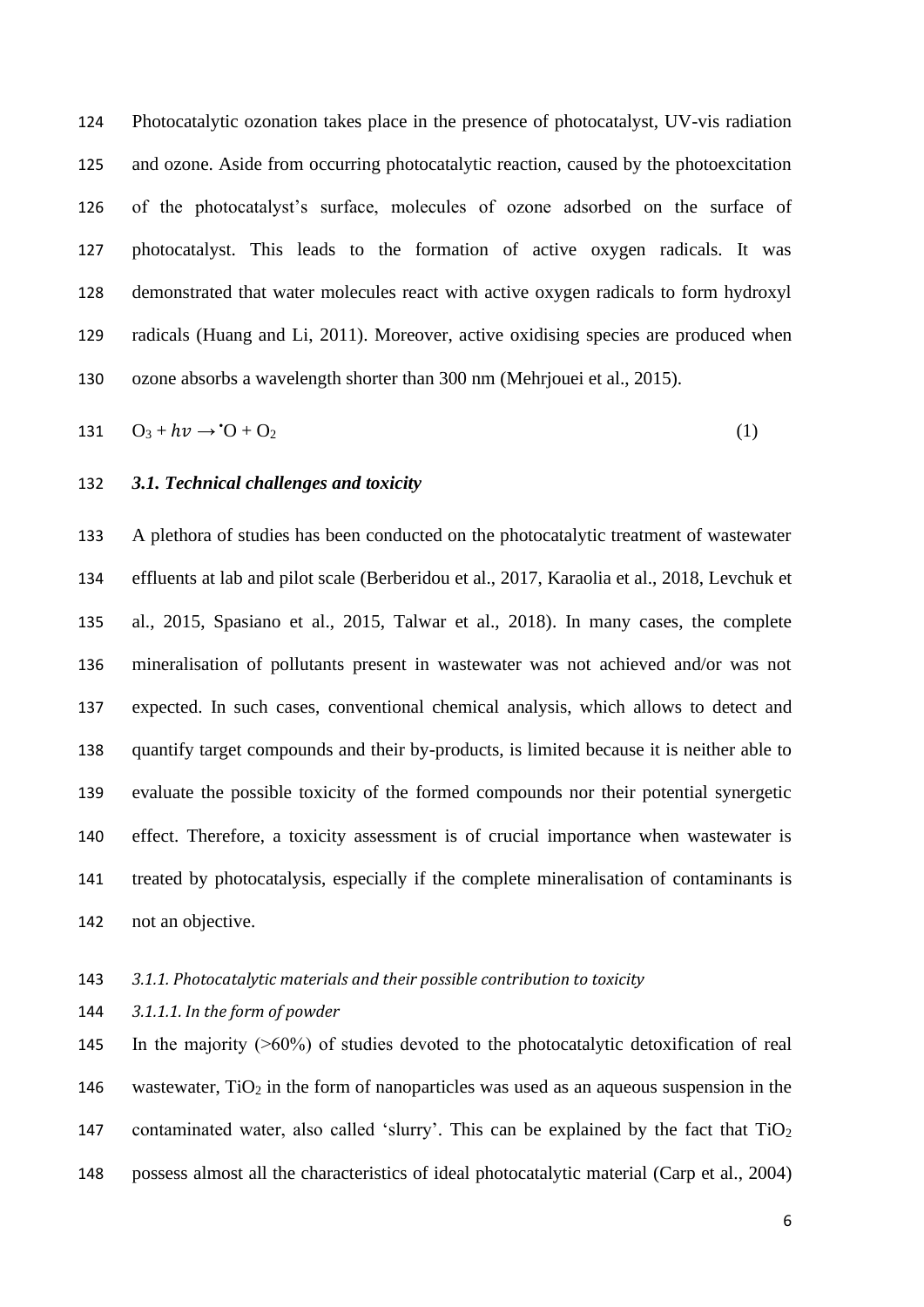and it is one of the most studied materials for photocatalytic applications. The nanoparticles of ZnO were applied for photocatalytic wastewater treatment in less than 25% of the studies reviewed in this article. ZnO was widely studied for photocatalytic applications, it benefits from relatively high photocatalytic activity, easy production process, low cost, environmentally friendliness, etc. (Qi et al., 2017). However, the possible photocorrosion of ZnO should be mentioned as an important drawback (Kudo and Miseki, 2009). Interestingly, the photodissolution of Zn was reported during the photocatalytic treatment of sewage wastewater effluent with ZnO and it was also suggested to be one of the factors leading to the increase of toxicity (*Vibrio fischeri*  bioassay) (Vela et al., 2018a). Thus, the elevated toxicity was observed when the 159 highest concentrations of  $\text{Zn}^{2+}$  (186  $\pm$  8 µg L<sup>-1</sup>) were detected in treated water (Vela et 160 al., 2018a). In comparison with ZnO, the dissolution of  $Ti^{4+}$  in similar wastewater was 161 reported to be significantly lower  $(6.1 \pm 1.3 \,\mu g \,L^{-1})$ . These results are in agreement with other studies, which have demonstrated that dissolution of metal from metal-containing nanoparticles can play key role in enhancement of their toxicity (Boyle and Goss, 2018, Brunner et al., 2006, Franklin et al., 2007, Käkinen et al., 2016, Wang, H. et al., 2009). It should be noted that the dissolution and/or photodissolution of photocatalysts is not often monitored during treatment; while it is an important parameter which can significantly affect the toxicity of the water especially if toxic metals such as cadmium 168 are used for the synthesis of photocatalysts. It is noteworthy that  $TiO<sub>2</sub>$  was demonstrated to be more efficient for the reduction of toxicity (based on *Artemia salina* bioassay) of 170 textile wastewater effluent than ZnO (Souza et al., 2016). Moreover,  $TiO<sub>2</sub>$  P25 was reported to be more efficient for the elimination of toxicity (*Vibrio fischeri* bioassay) of 172 sewage wastewater effluent than other commercially available  $TiO<sub>2</sub>$  (Vela et al., 2018b). It can be expected that more studies will focus on comparison of various photocatalysts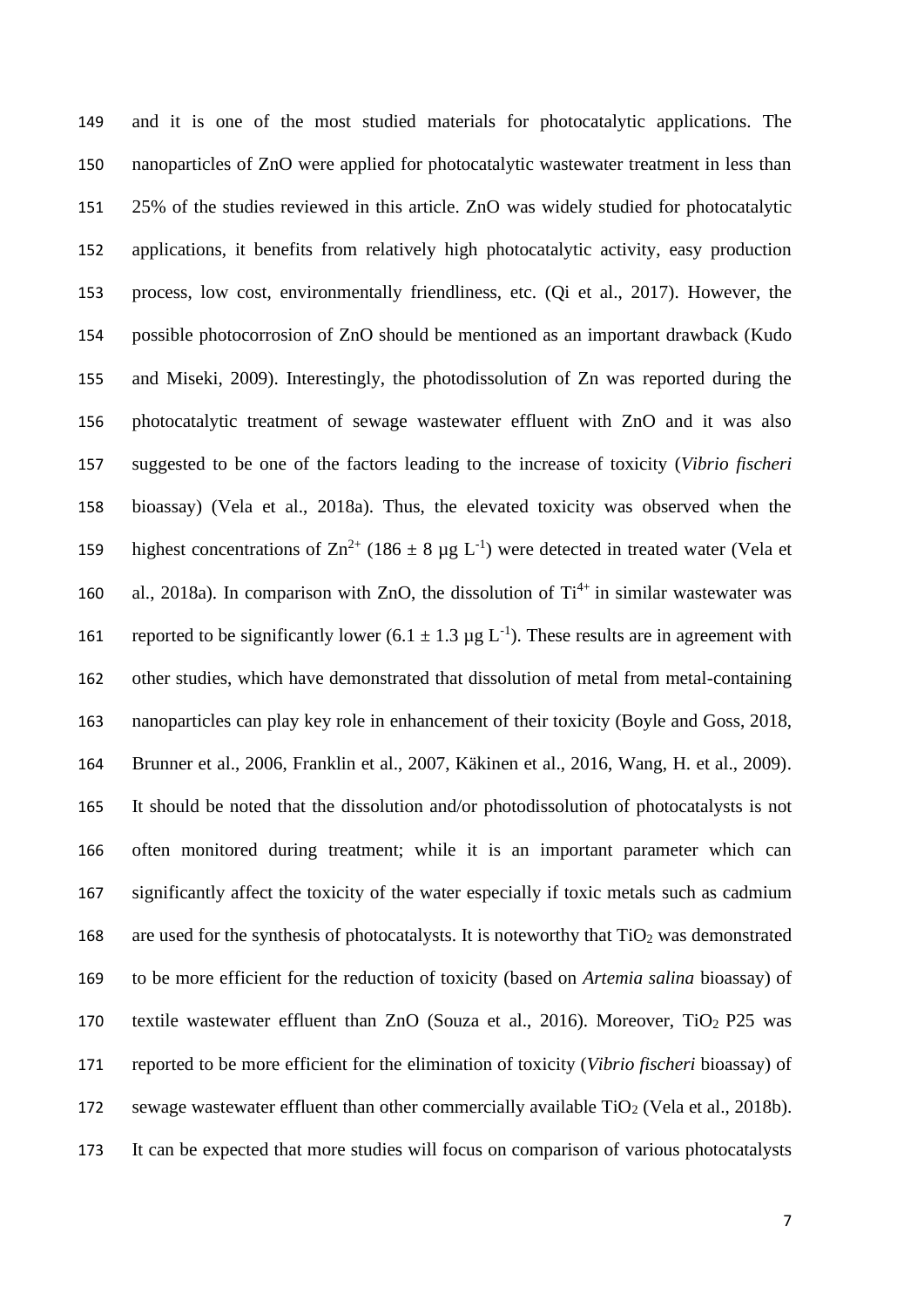174 for toxicity elimination in the future. Besides  $TiO<sub>2</sub>$  and  $ZnO$ , rather few photocatalysts 175 were tested in the last ten years for the reduction of wastewater toxicity such as  $TiO<sub>2</sub>$  modified with hydrotalcite and iron oxide (Arcanjo et al., 2018), polypyrrole (Lima et 177 al., 2015), Nb<sub>2</sub>O<sub>5</sub> (Souza et al., 2016), Fe<sub>2</sub>O<sub>3</sub> (Nogueira et al., 2017), graphitic carbon nitride (Moreira et al., 2019).

 Despite the relevantly high efficiency of photocatalysts used in the form of dispersed powder for the degradation of emerging organic pollutants and reduction of toxicity, the practical application of this process is hardly feasible due to the technical challenges arising when photocatalyst should be separated from water for further reuse. The separation step is currently among the major limitations for the application of photocatalysis in practice (Chong et al., 2010, Fernández-Ibáñez et al., 2003, Iglesias et al., 2016). Relatively few studies have been reported on the separation of photocatalysts from treated water such as accelerated sedimentation (Fernández-Ibáñez et al., 2003), coagulation with chemical - (Kagaya et al., 1999) and plant-based coagulants (Patchaiyappan et al., 2016), and different filtration methods (Doll and Frimmel, 2005, Ganiyu et al., 2015, Zhao et al., 2002). Among the works considered in the scope of this review, a particle agglomeration process of materials after treatment (Souza et al., 2016) as well as the magnetic separation of TiO<sup>2</sup> modified with hydrotalcite and iron (Arcanjo et al., 2018) was conducted. Another point of concern is the photocatalyst's efficiency loss during its reuse (deactivation) reported by various researchers (Li et al., 2009, Ollis, 2000, Sun et al., 2003). The deactivation of a photocatalyst can be reversible and irreversible (Sauer and Ollis, 1996). As suggested by Ollis (2000), the probable reasons for deactivation are: (1) accumulation of resistance to photocatalysis by-products on the surface of photocatalyst and (2) generation of surface species possessing higher adsorption capacity than reactants. The deactivation of photocatalyst is usually not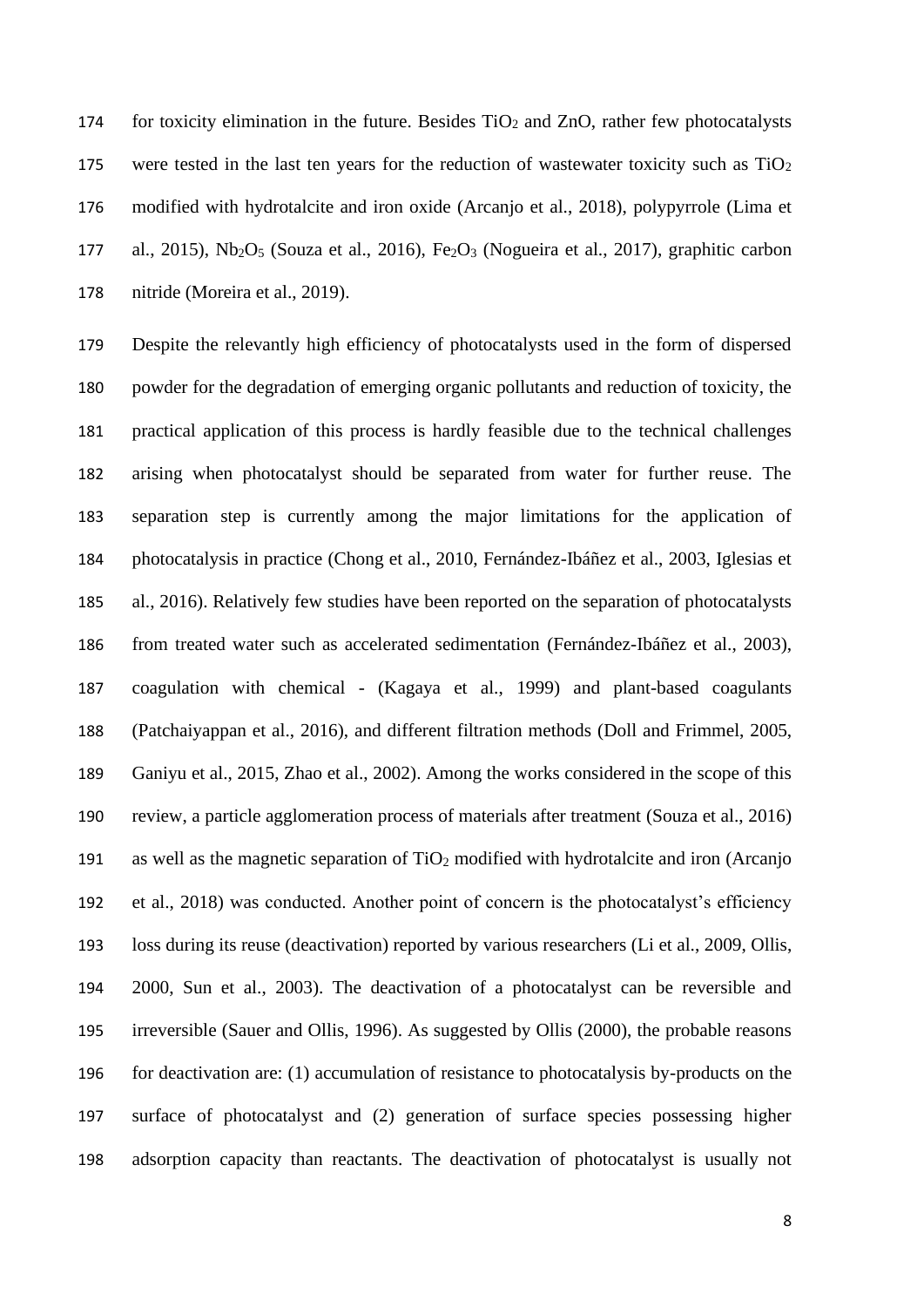observed when experiments are conducted with model pollutants in water (Ahmed and Ollis, 1984, Al-Sayyed et al., 1991, Hidaka et al., 1986, Levchuk et al., 2016). For 201 instance, the deactivation of  $TiO<sub>2</sub>$  was not observed after 14 cycles of the photocatalytic degradation of 2,4,5-trichlorophenoxyacetic acid (Barbeni et al., 1987). However, in more complex water matrix and/or in the presence of salts (for instance, coagulants), the deactivation of photocatalyst occurs (Fernández-Ibáñez et al., 2003). Only in 17% of articles on photocatalytic detoxification and purification of wastewater, photocatalytic activity during the reuse of materials was studied. For instance, Arcanjo and co-authors 207 have reused HT/Fe/TiO<sub>2</sub> five times for textile wastewater effluent treatment and observed approx. 17% of its efficiency loss (based on color removal) (Arcanjo et al., 209 2018). The photocatalytic activity of Fe-TiO<sub>2</sub> composited beds was reported to be very similar even after 70 cycles (based on COD removal) of the hybrid photocatalysis process (Bansal et al., 2018). Lima and co-authors (Lima et al., 2015) reported the deactivation of polypyrrole of approx. 67% after six cycles of textile wastewater decontamination. Interestingly, when a polymer was washed with HCl solution after reaction, the efficiency loss was significantly lower (approx. 16% after six cycles) (Lima et al., 2015). It should be noted that there are only few studies concerned with such an important topic as the regeneration of photocatalytic materials. The following strategies were tested for the regeneration of photocatalysts used for water/wastewater treatment:

219 o alkaline treatment (NaOH and NH<sub>4</sub>OH) (Miranda-García et al., 2014);

220 o thermal regeneration (Carp et al., 2004);

o exposure to UV in aqueous media or air (Wang, Y. et al., 2015);

222 o oxidation of by-products bounded to the surface by  $H_2O_2/UV$  (Miranda-García et al., 2014);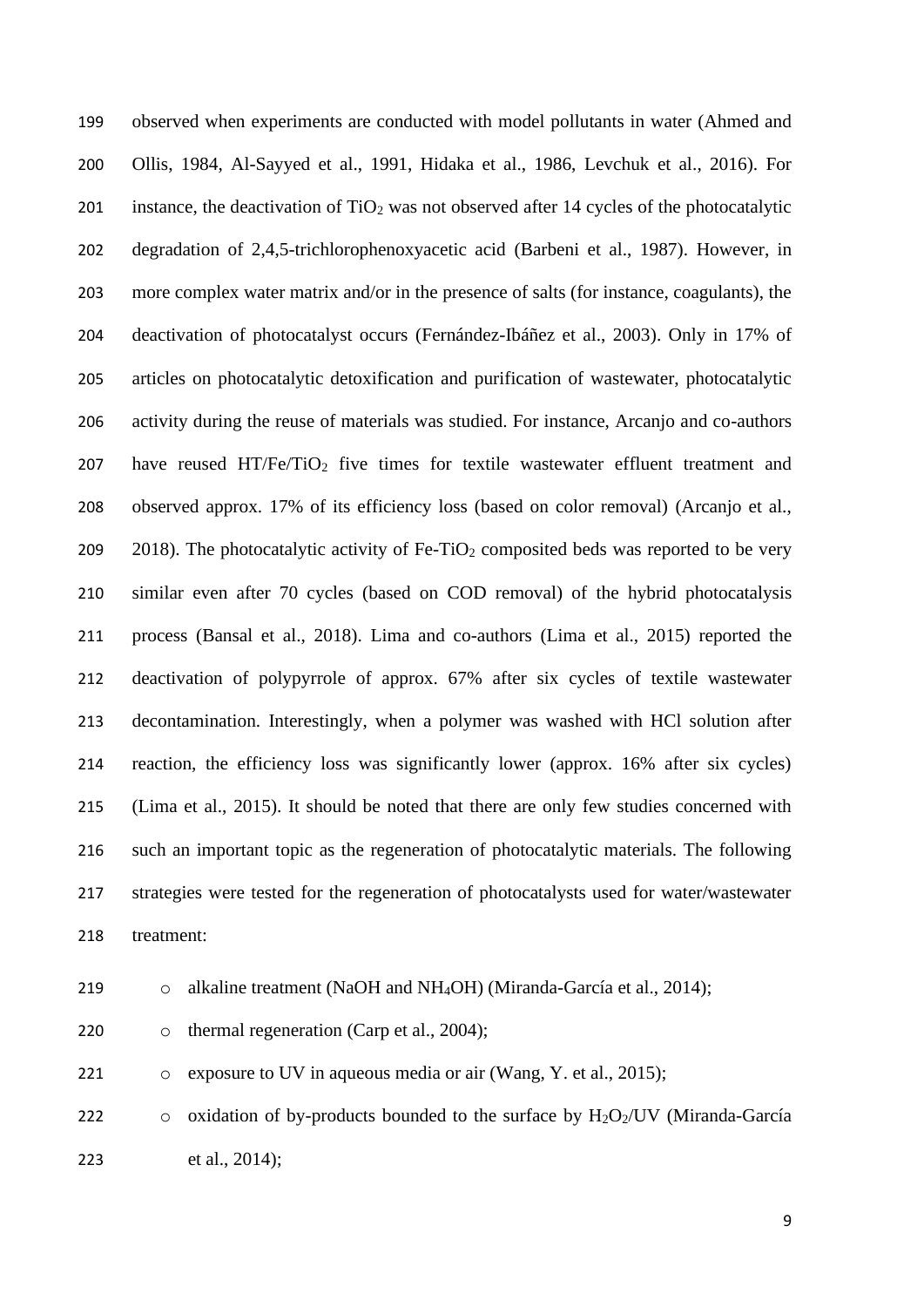o washing with deionised water (Kabra et al., 2004);

225 o refluxing in water at  $100^{\circ}$ C with oxygen bubbling (Pan et al., 2013).

226 Miranda-García and co-authors compared the thermal, alkaline and  $H_2O_2/UV$ 227 approaches for the regeneration of immobilized  $TiO<sub>2</sub>$  (based on photocatalytic degradation of emerging pollutants) (Miranda-García et al., 2014). Thermal and H2O2/UV treatment were reported to be more efficient. Interestingly, after NaOH 230 regeneration,  $TiO<sub>2</sub>$  was partially removed leading to the decrease of photocatalyst's efficiency (Miranda-García et al., 2014). It can be expected that more research devoted to separation/recovery and reuse of photocatalytic materials will be conducted in the future, taking into account its significant importance for the practical application. Beyond the technical challenges of the separation and reuse of photocatalysts, the possible risks to aquatic organisms due to the release of some nanoparticles to water should be mentioned as well as the generation of sludge, containing nanoparticles of photocatalysts. When nanoparticles are introduced to aquatic environment their fate (aggregation and its reversibility) is strongly dependant on pH, quality and quantity of natural organic matter, type of released nanoparticles and their surface properties, dissolved and particulate inorganic compounds etc. (Bundschuh et al., 2018). Studies on fate of nanoparticles in the environment are emerging (Boxall et al., 2007, Klitzke et al., 2015, Metreveli et al., 2015, Tso et al., 2010), and behaviour of nanoparticles in complex environmental conditions is not fully understood (Bundschuh et al., 2018). Studies devoted to the risk assessment of nanomaterials used for photocatalytic water treatment to aquatic organisms are available (Lee et al., 2009, Nogueira et al., 2015, Vevers and Jha, 2008). Thus, adverse effects on invertebrates and fish by TiO<sup>2</sup> nanoparticles were reported (Blaise et al., 2008). Lethal toxicity was reported for *Chironomus riparius* (widely used organism for the assessment of sediment toxicity)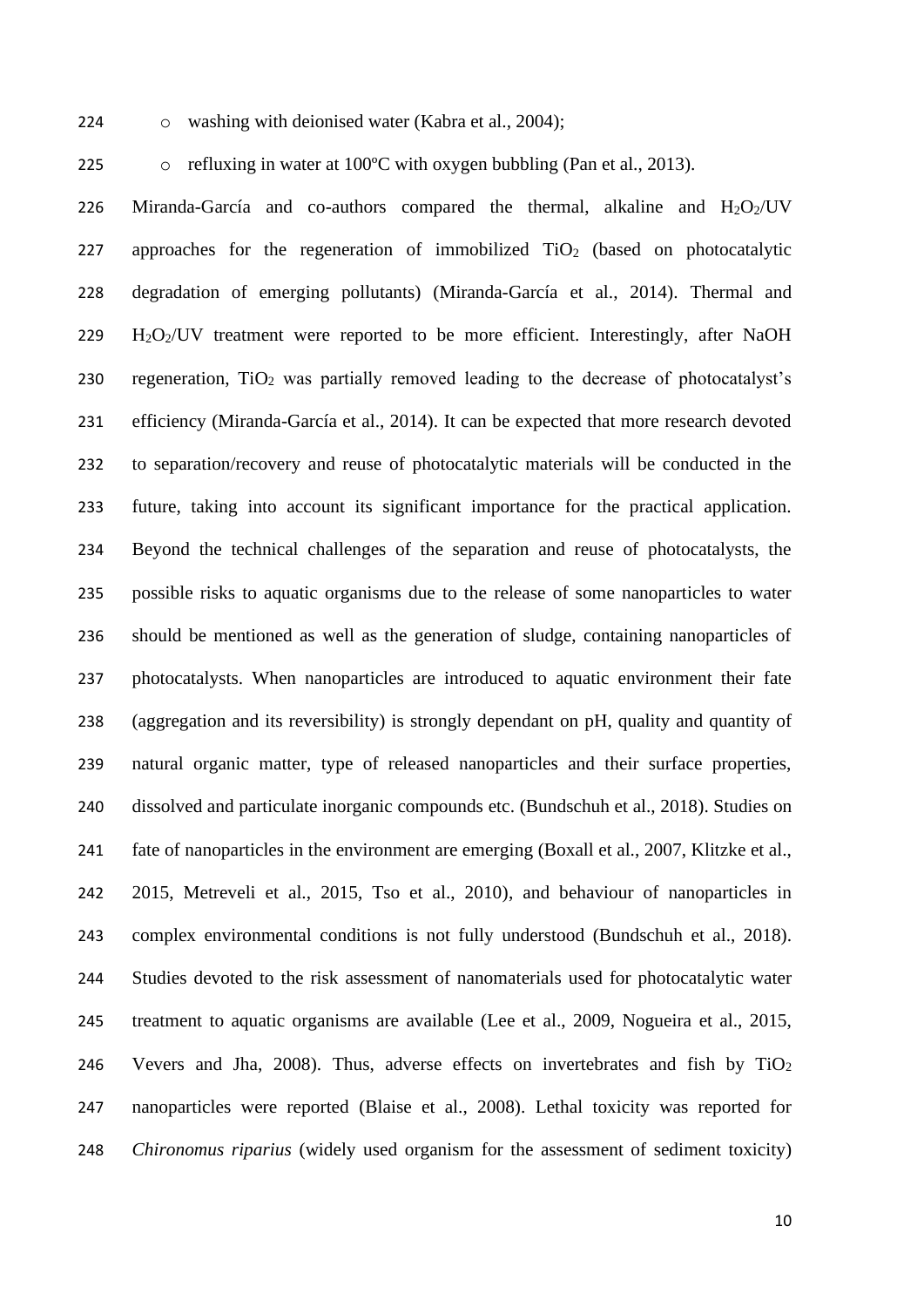exposed for 10 days to artificial sediments mixed with residual (after photocatalytic 250 treatment) nanoparticles of  $TiO<sub>2</sub>$  and  $Fe<sub>2</sub>O<sub>3</sub>$  used for the treatment of olive oil mill 251 wastewater and  $Fe<sub>2</sub>O<sub>3</sub>$  used for the treatment of kraft pulp mill effluent (Nogueira et al., 2015). Interestingly, toxicity depended not only on the type on nanoparticles, but also 253 on the type of contaminants adsorbed on the NPs surface. For instance,  $TiO<sub>2</sub>$  and Fe<sub>2</sub>O<sub>3</sub> NPs after the treatment of mine drainage did not promote any negative effects on *Chironomus riparius* (Nogueira et al., 2015). It is not surprising that many studies focus on toxicity assessment of nanoparticles in presence of different contaminants (organic and inorganic) (Ahamed et al., 2019, Canesi et al., 2015, De La Torre Roche et al., 2018, Hartmann et al., 2012, Martín-de-Lucía et al., 2019) as nanoparticles may possibly play role of carrier (Hartmann and Baun, 2010) of organic and/or inorganic pollutants into cells and/or organisms (Kahru and Dubourguier, 2010). For instance, it was reported that metal uptake in various freshwater organisms increases in presence of TiO<sup>2</sup> nanoparticles (Canesi et al., 2015, Fan et al., 2017, Hartmann et al., 2012). More detailed information devoted to toxicity of nanoparticles can be find in excellent reviews (Du et al., 2018, Menard et al., 2011, Turan et al., 2019).

*3.1.1.2. Thin films*

 Photocatalytic slurry systems have been widely studied for treatment of urban and industrial wastewaters (Belgiorno et al., 2007, Biancullo et al., 2019, Fenoll et al., 2019, Moreira et al., 2018, Talwar et al., 2018, Threrujirapapong et al., 2017). Despite high efficiency and relatively low price of slurry photocatalytic systems, it did not lead to many practical applications in wastewater treatment. This can be mainly explained by costly separation of photocatalyst from water after treatment (Bideau et al., 1995, Shan et al., 2010). Therefore, immobilization of photocatalyst on inert supports/substrates in a form of thin films could significantly simplify the separation procedure and enhance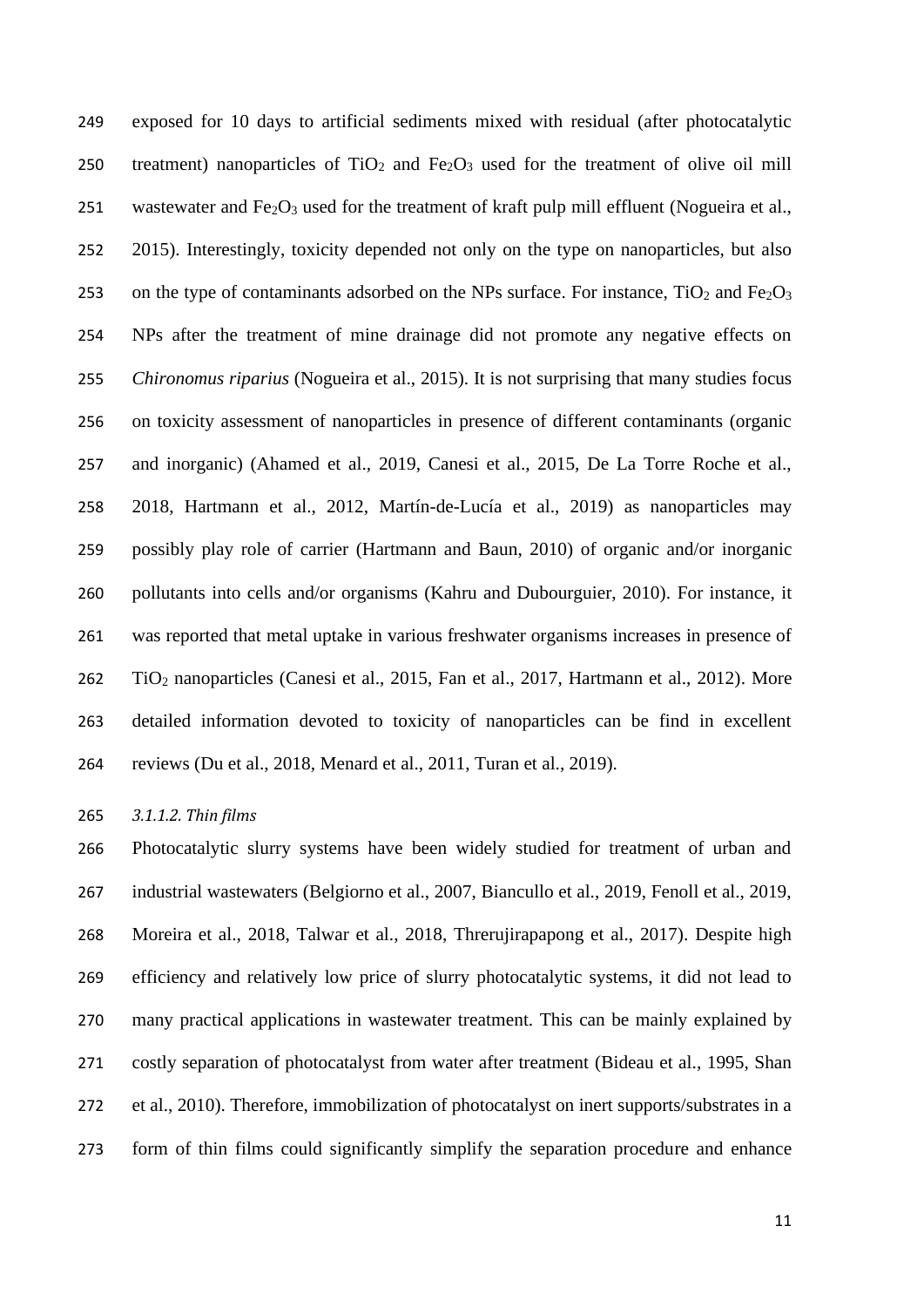applicability of photocatalytic process. Immobilisation of photocatalysts allows to avoid the possible release of NPs to water, sludge generation and also significantly decrease the cost of the treatment by eliminating the photocatalyst recovery step. However, relatively high preparation costs together with generally reported lower efficiency of immobilized photocatalyst (Levchuk et al., 2016) are the main barriers for practical application of photocatalytic thin films. Interestingly, it was reported that immobilised 280 photocatalyst can achieve a similar level of photocatalytic activity as commercial  $TiO<sub>2</sub>$  (P25) for industrial wastewater (IWW) treatment (Barndõk et al., 2016). Sordo et al. (Sordo et al., 2010) demonstrated that the efficiency of fixed-bed reactor filled with TiO<sup>2</sup> immobilized on glass beds is similar to that of slurry photocatalytic system. Several studies were conducted with immobilised photocatalytic materials for wastewater treatment (Barndõk et al., 2016, Gholami et al., 2018, Vaiano and Iervolino, 2018). However, to our knowledge, only a few studies were reported for real wastewater detoxification with immobilised thin films in the last ten years (Barndõk et al., 2016, He 288 et al., 2016, Tichonovas et al., 2017). The TiO<sub>2</sub> (He et al., 2016, Tichonovas et al., 289 2017) and Fe-TiO<sub>2</sub> (Barndõk et al., 2016) were used as a phototcatalysts. As far as the authors are aware, in the last ten years there were no works investigating such phenomena as the detachment of photocatalytic films from substrate or the possible photodissolution of immobilised photocatalysts used for real wastewater treatment and its possible effect on water toxicity.

- *3.1.2. Radiation sources and type of wastewater*
- *3.1.2.1. Radiation sources*

 The photocatalytic wastewater treatment process occurs mostly under UV radiation. The UV generation by conventional UV lamps is relatively expensive and causes the generation of highly toxic waste (during utilisation). From the economic and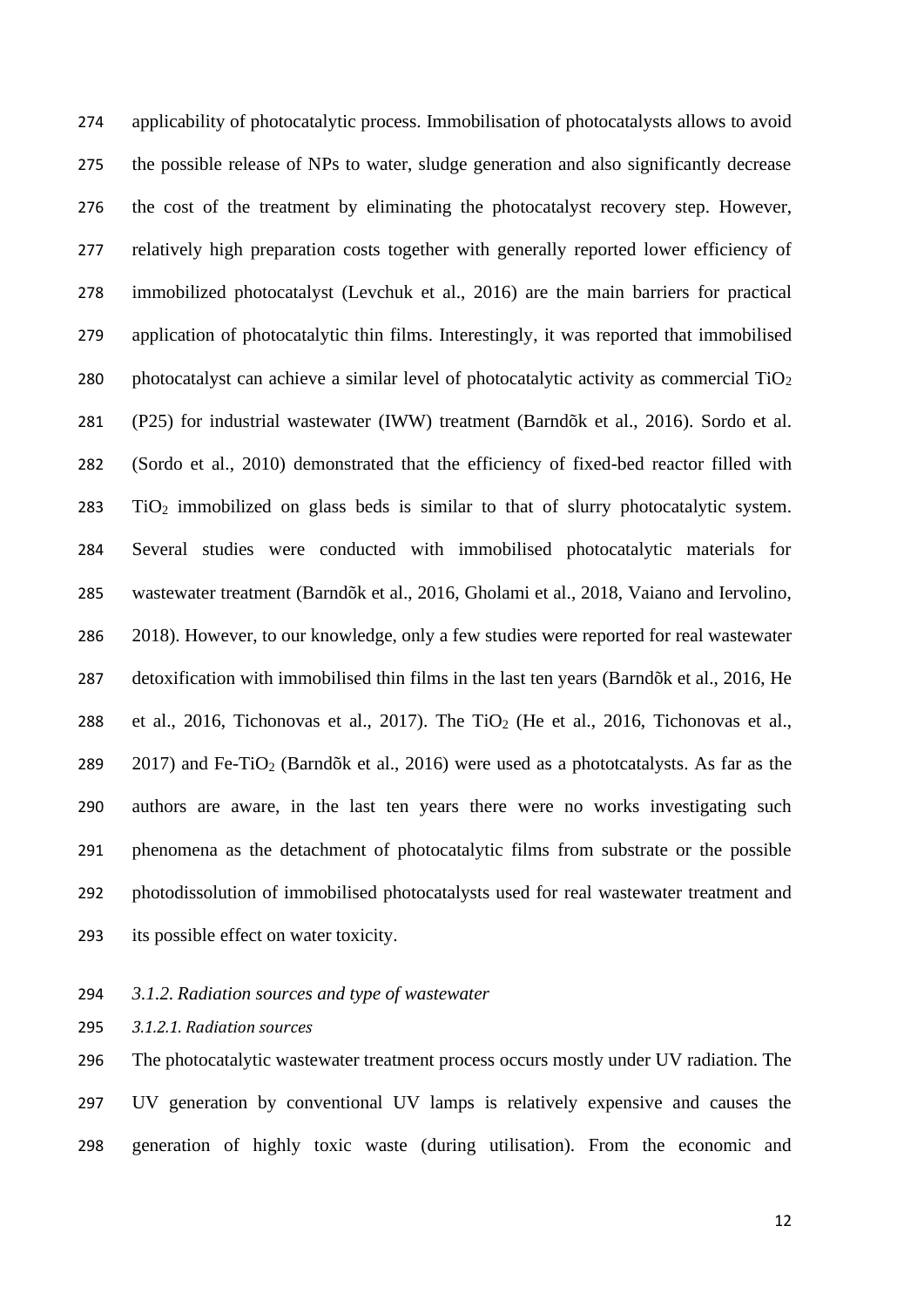environmental point of view, solar energy can be considered as the best radiation source for photocatalysis. However, in countries with a moderate or low availability of natural solar energy, alternative radiation sources can be used. Taking into consideration the Minamata Convention on Mercury (United Nations, 2018) signed by 128 countries, the use of light emitting diodes (LEDs) is becoming more attractive. The number of studies on photocatalytic water treatment in which alternative UV sources, such as solar energy and light emitting diodes (LEDs) are used is increasing (Blanco-Galvez et al., 2006, Levchuk et al., 2015, Spasiano et al., 2015, Vilhunen et al., 2011). Thus, many photocatalysts active in solar and/or visible light have been developed recently (Booshehri et al., 2017, Bouhadoun et al., 2015, Iwase et al., 2013, Morawski et al., 2017, Ratova et al., 2019, Rosman et al., 2018, Sano et al., 2008). It is worth making a point that majority of these photocatalytic materials possess relatively low photocatalytic activity and quantum efficiency. Hence, photo-Fenton is often applied as alternative, despite its pH aggressiveness and requirements for consumables.

 Pilot scale reactors for photocatalytic water treatment with LEDs as a radiation source are appearing in the market (Apria Systems S.L., 2018). Taking into account, the fast development of LEDs, it can be expected that LEDs can reach the level of industrial implementation in the near future. In approx. 35% of the articles, the experiments were conducted under solar radiation. For the simulation of solar radiation, xenon arc lamps are often used (approx. 12% of the articles) (He et al., 2016). To the best of our knowledge only one article reported the detoxification and purification of real wastewater using UVA-LEDs as a radiation source in the last ten years (Jallouli et al., 2018). Considering the fast development of LED technology and advances achieved in this field in recent years it may be expected that more research will be conducted on the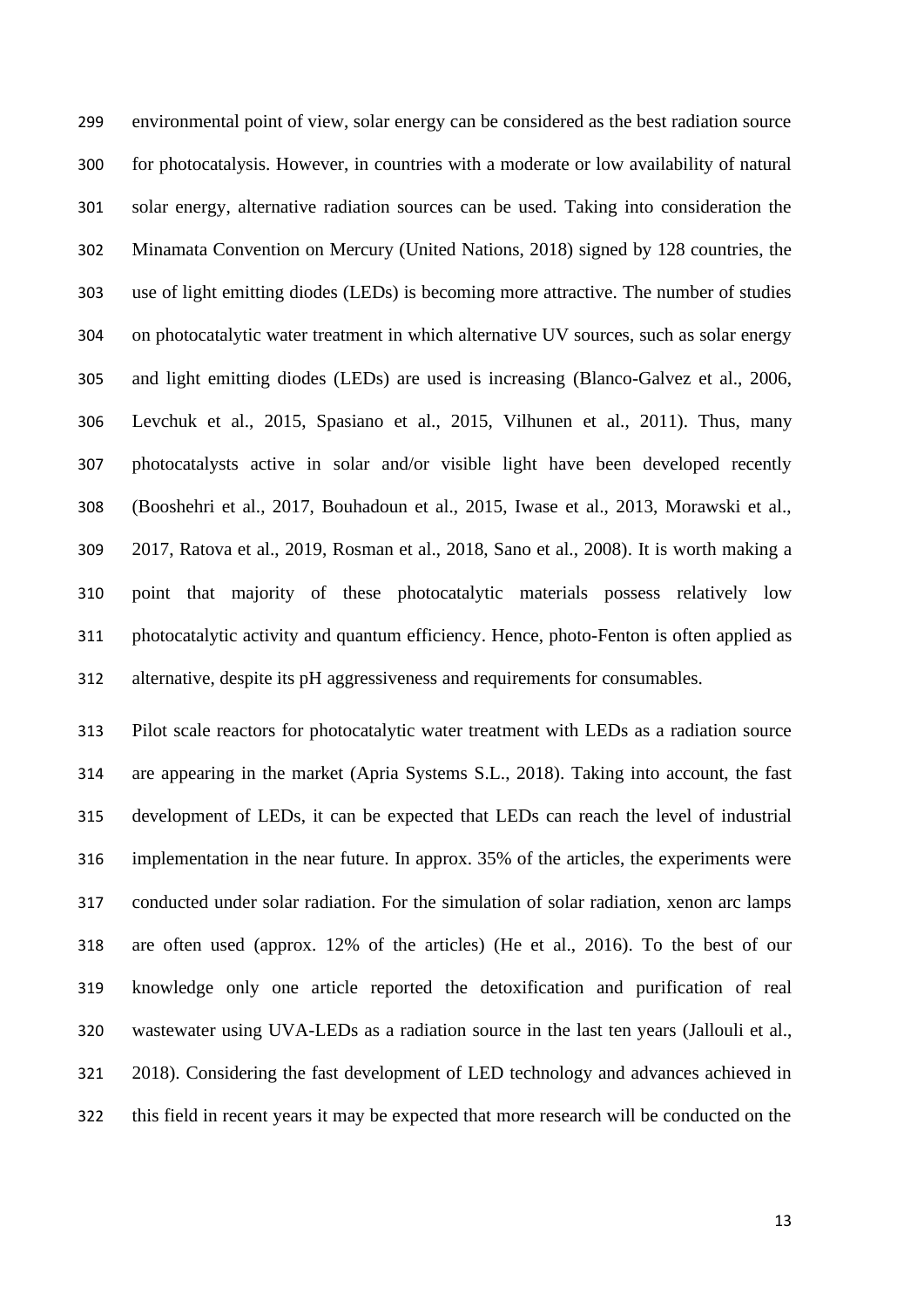photocatalytic detoxification and purification of real wastewater using LEDs as a radiation source.

 Conventional lamps are still utilised in research with various optical filters in order to study photocatalytic reaction under UVC, UVB and/or UVA radiation. It should be noted that in some articles the radiation intensity of the lamp is not provided and photocatalytic activity is shown as a function of time. Such representation of the experimental results, especially in the absence of lamp intensity, makes it extremely difficult to compare the results with other studies. If the electrical consumption of a lamp is provided, it can be possible to estimate the total energy supplied for the removal of one ppm of TOC or COD, but it is a tedious procedure given the actual conditions of reporting in the scientific literature.

### *3.1.2.2. Types of wastewater*

 When working with matrices of real wastewater (urban and/or industrial) a few issues should be taken into consideration. On the one hand high concentration of dissolved organic carbon (DOC) should be considered as it is competing for the oxidizing radicals generated by applied AOP. In order to avoid this problem, biological treatment followed by AOP is often suggested to be applied for wastewater containing CECs, which are not highly toxic for biological process (Oller et al., 2011). In case when pollutants present in wastewater possess high toxicity for biological treatment, it is often proposed to apply first AOP and then continue with a biological treatment when the toxicity level of the wastewater treated by AOP allows it. For wastewaters with extremely low concentrations of CECs nanofiltration (for preconcentration of CECs) can be applied, after which reject water with high concentration of CECs can be treated by AOP (Miralles-Cuevas et al., 2014). On the other hand, there are other issues, such as high levels of carbonates in wastewater, which generally decrease the efficiency of applied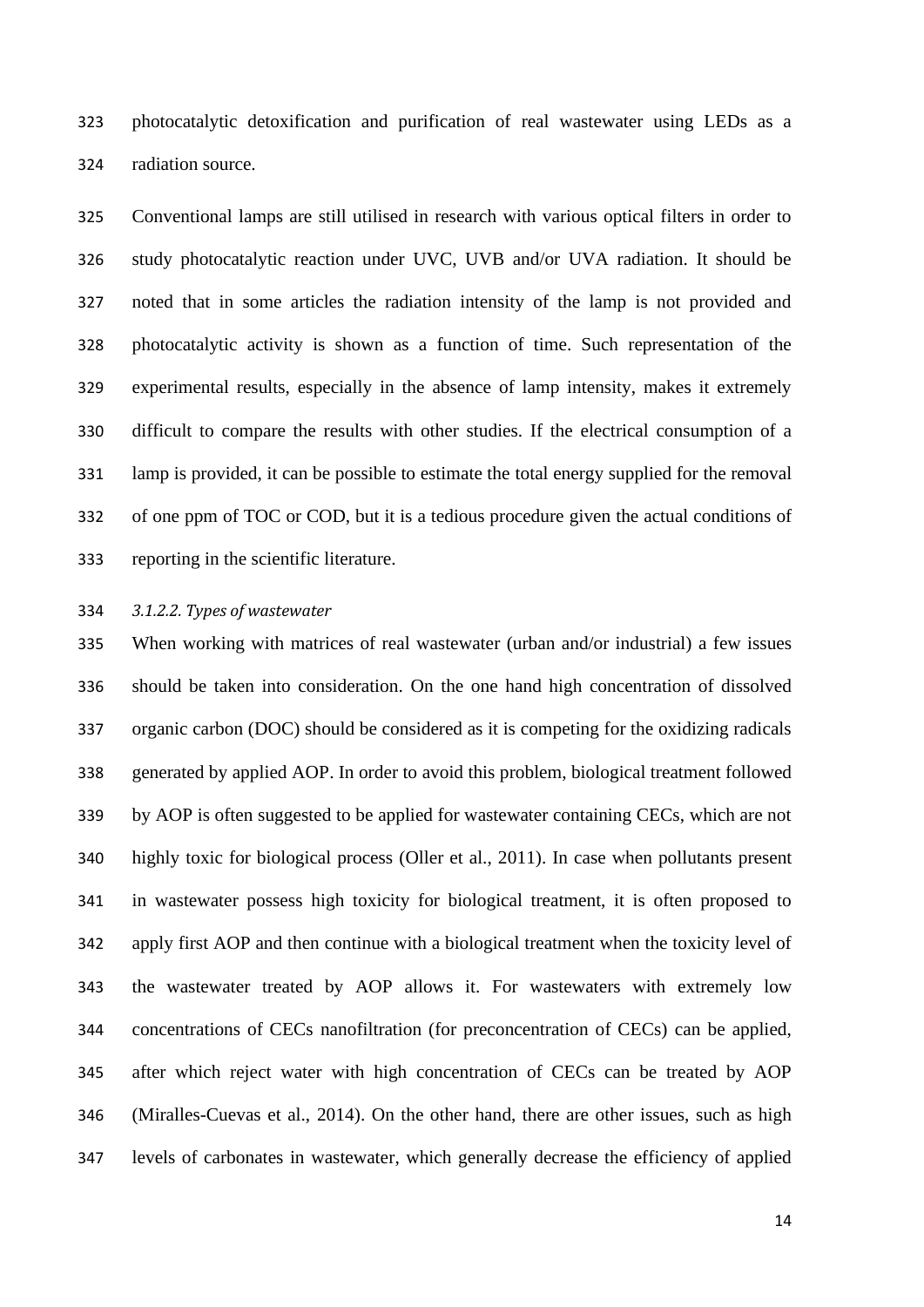AOP (possible solution – acidification of wastewater), phosphates and sulphates can poison and/or coagulate catalysts, etc.

 As shown in Fig. 2, the majority of studies on the detoxification and purification of real wastewaters in the last ten years using photocatalysis and hybrid processes were conducted with industrial wastewaters. In more than 60% of the studies on photocatalytic wastewater detoxification, pre-treatment such as pH adjustment, decreasing concentration of carbonates in water, etc. was applied prior to the photocatalytic process. Both raw and treated industrial wastewater was studied. Therefore, the concentrations of TOC, COD and BOD strongly varied depending on the type of industry, type of the pre-treatment (if applicable), etc. It was reported that photocatalytic treatment can be successfully applied as a pre-treatment method (before biological treatment) for raw industrial wastewater leading to an increase of its biodegradability and decrease of toxicity (Talwar et al., 2018) as well as the post- treatment method (after biological treatment) for industrial wastewater effluents allowing decomposing toxic pollutants (Saverini et al., 2012).

 To the best of our knowledge, no studies were reported in the last ten years on the photocatalytic detoxification and purification of industrial wastewater and/or wastewater effluents for water reuse and/or recycling. Approx. 40% of revised articles were devoted to the purification and detoxification of municipal wastewater (MWW) effluents. Among these studies, MWW was mostly used as a matrix for spiking emerging pollutants. Depending on the MWW effluent, the level of COD and dissolved 369 organic carbon (DOC) concentrations were approx. 33-55 mg  $L^{-1}$  and 10-13 mg  $L^{-1}$ , respectively. However, when the concentration of spiked contaminants was relatively 371 high, DOC was as high as  $215 \text{ mg } L^{-1}$  (Jallouli et al., 2018). Taking into account 372 relatively low levels of COD, TOC, emerging pollutants ( $\mu$ g L<sup>-1</sup> or ng L<sup>-1</sup>)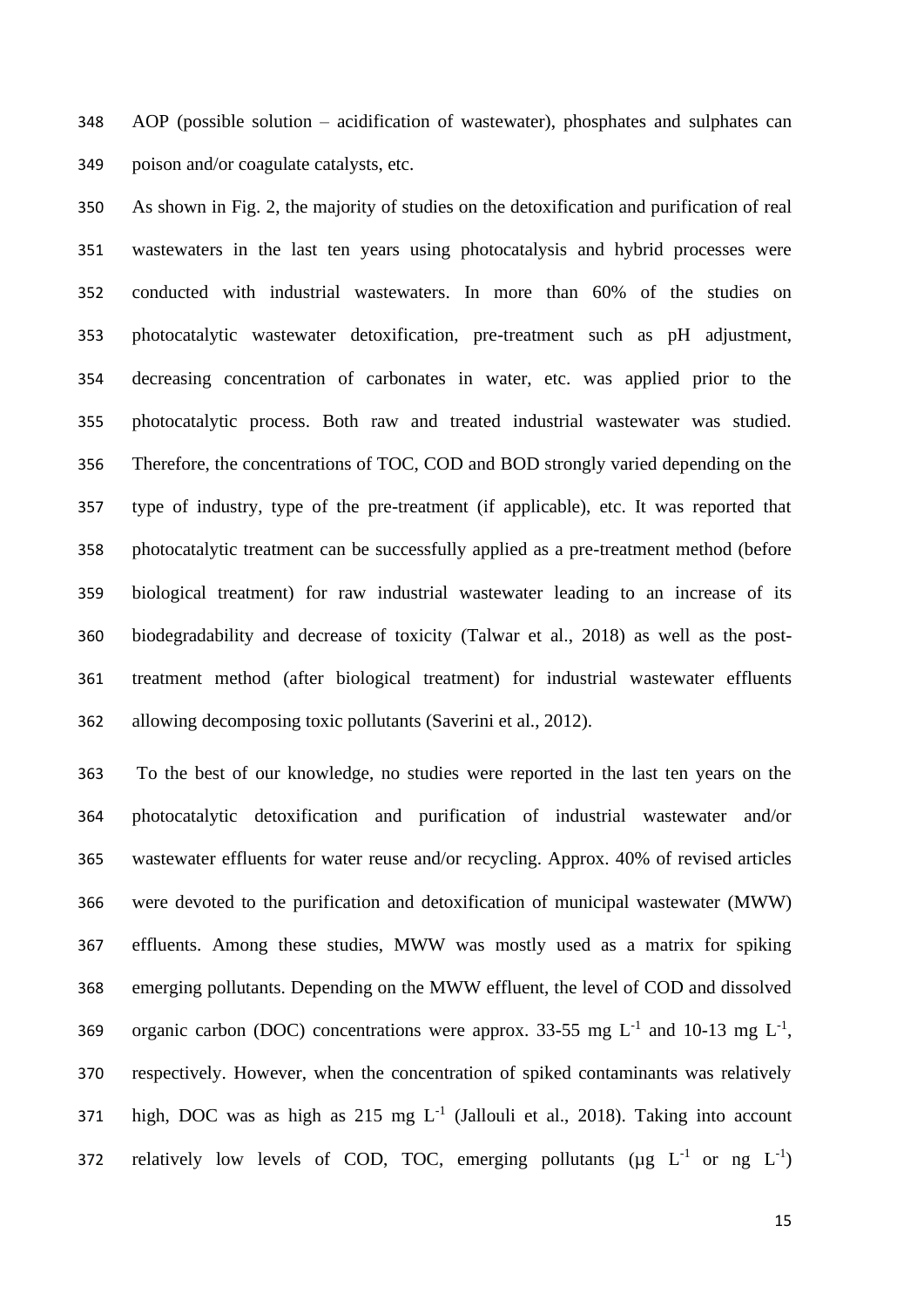concentrations and disinfection in MWW effluents, it may be considered as a viable source for water reuse, e.g. for recreational and/or agricultural irrigation, although health risk assessment should be conducted due to potential presence of pathogens/CECs in treated water (Malchi et al., 2014). However, no studies on photocatalytic MWW effluent purification and detoxification considered the possible reuse of MWW effluent by now.

*3.1.3. Toxicity*

 Different approaches for acute and chronic toxicity evaluation were applied so far for photocatalytically treated wastewater effluents such as bioassays with bacteria (He et al., 2016, Nogueira et al., 2017, Talwar et al., 2018), seawater invertebrates (Hasegawa et al., 2014, Lima et al., 2015, Souza et al., 2016), freshwater invertebrates (Çifçi and Meriç, 2015), microalgae (He et al., 2016), plants (phytotoxicity) (Tsoumachidou et al., 2017), mammalian cells (genotoxicity) (Saverini et al., 2012), etc. As reported in the majority of the studies, after the photocatalytic treatment, the toxicity of wastewater generally decreases. In approx. 44% of the studies on photocatalytic wastewater treatment, the toxicity was monitored on the course of photocatalytic treatment. Interestingly, in some studies a drastic increase of toxicity was reported during the treatment of MWW effluents (Vela et al., 2018a, Vela et al., 2018b) as well as industrial wastewater (Çifçi and Meriç, 2015, Saverini et al., 2012, Tichonovas et al., 2017). Such behaviour was observed when *Vibrio fischeri* (Vela et al., 2018a, Vela et al., 2018b), *Daphnia magna* (Çifçi and Meriç, 2015) and Ames test (Saverini et al., 2012) bioassays were applied. Generally, this phenomenon can be attributed to possible photodissolution of photocatalyst (Vela et al., 2018a), possible generation of more toxic by-products than parental compounds (Vela et al., 2018b) and/or synergetic toxic effects appearing due to the presence of many individual contaminants in water. An additional toxic effect can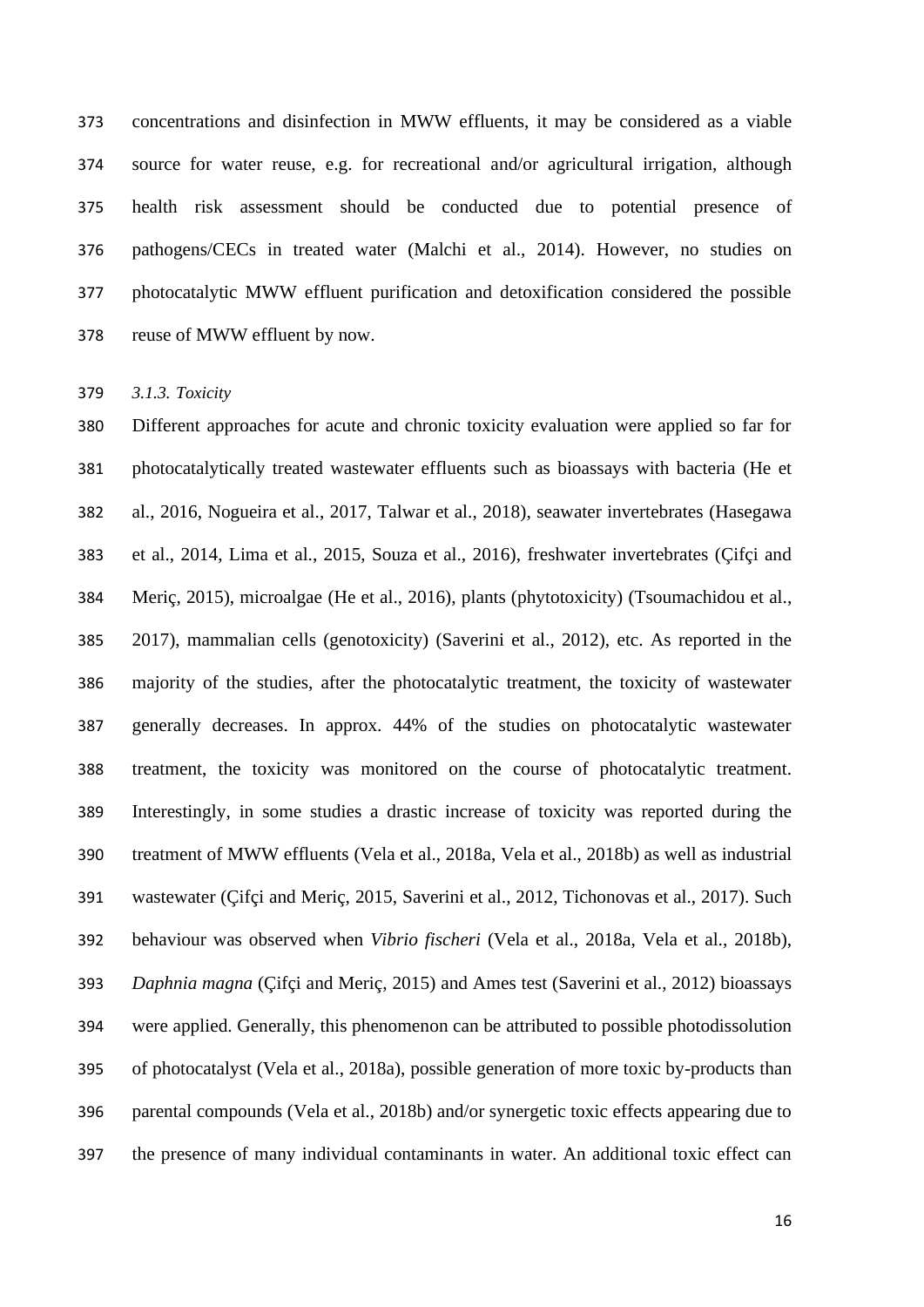be produced in case of hybrid photocatalysis processes, requiring the addition of 399 chemical agents such as  $H_2O_2$ , which is toxic for aquatic organisms. In case residual  $H_2O_2$  concentrations after treatment are relatively high, the elimination of  $H_2O_2$  will be required for the safe discharge or reuse of treated wastewater. For this purpose, filtration through granular activated carbon (GAC) can be successfully applied (Rueda-Márquez et al., 2015). Therefore, it would be interesting to check the toxicity of treated wastewater before and after filtration through GAC without the preliminary removal of H2O2 from water samples. Toxicity assessment is an important tool for the optimisation of photocatalytic wastewater treatment when complete mineralisation is not a goal. The results of toxicity assessment during the process can clearly indicate at which moment more toxic by-products are generated and when these are decomposed. Therefore, it can be suggested that the evaluation of toxicity on the course of photocatalytic wastewater treatment is of high significance and should be conducted especially if the practical application of photocatalysis is planned.

 Toxicity tests applied for the photocatalytic detoxification of industrial wastewater were: *Daphnia magna*, *Daphnia similis*, *Artemia salina*, *Vibrio fischeri*, Ames test (*S.typhimurium*) and Kirby-Bauer method (zone inhibition using *E.coli*). In general, the toxicity of industrial wastewater is higher than that of MWW effluents. Therefore, all the tested bioassays were reported as an efficient tool for the toxicity assessment of industrial wastewaters.

 In the reviewed articles devoted to photocatalytic wastewater detoxification, the following toxicity tests were applied for the assessment of MWW effluents and synthetic greywater during photocatalytic treatment: *Vibrio fischeri* bioluminescence's assay, *Daphnia magna* immobilisation test, *Pseudokirchneriella subcapitata*, *Anabaena flos-aquae*, *Brachionus calyciflorus*, estrogenic test (HELN ERα cell line), genotoxicity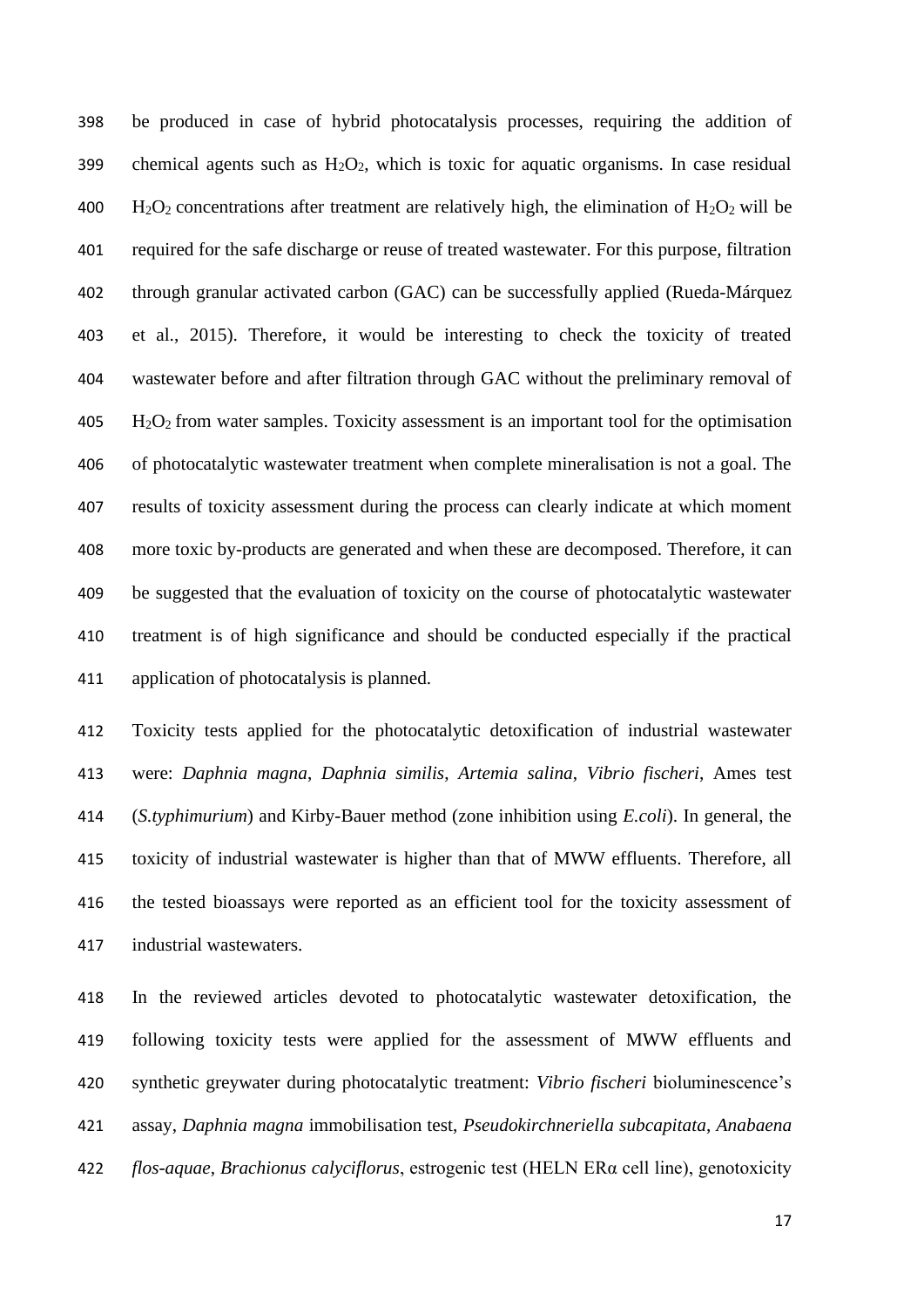assessment (LS 174T cell line) and phytotoxicity test. The bioluminescence's assay with *Vibrio fischeri* was among most widely used toxicity tests for MWW effluents. Interestingly, the inhibition of *Vibrio fischeri* growth was reported for MWW effluents 426 spiked with contaminants at environmentally relevant (ng  $L^{-1} - \mu g L^{-1}$ ) (Vela et al., 427 2018a, Vela et al., 2018b) and irrelevant concentrations (mg  $L^{-1} - g L^{-1}$ ) (Jallouli et al., 2018). However, in some cases, the very low sensitivity of *Vibrio fischeri* was observed even when MWW effluents spiked with the concentration of pollutants at the mg  $L^{-1}$  level (Brienza et al., 2016, He et al., 2016). In spite of a large number of pollutants detected in not spiked MWW effluent, the EC<sup>50</sup> value for *Vibrio fischeri* of 80% was reported (Brienza et al., 2016), which is non-toxic according to (Calleja et al., 1986). Therefore, for the toxicity assessment of real MWW effluents, *Vibrio fischeri* bioluminescence's assay may not be very sensitive. It was shown that a toxicity assay 435 with *P. subcapitata* is not very sensitive for MWW effluent (EC<sub>50</sub> 98%), while its sensitivity drastically increases when MWW effluents are spiked with pollutants at mg 437 L<sup>-1</sup> level (Brienza et al., 2016, He et al., 2016). Similar behaviour was reported for *Daphnia magna* and *Brachionus calyciflorus* (Brienza et al., 2016). In spiked MWW effluent, the growth inhibition of *Anabaena flos-aquae* was reported to be approx. 70% and -20% (growth stimulation) before and after treatment, respectively (He et al., 2016). The growth stimulation was attributed to the presence of organic matter, which is the nutrition source for *Anabaena flos-aquae* as well as the decomposition of toxic contaminants (He et al., 2016). Therefore, the toxicity assay with *Anabaena flos-aquae* and other cyanobacteria may not be very representative for MWW due to relatively high organic load serving as a source of nutrition. The very high sensitivity of the estrogenic toxicity test was reported for not spiked MWW effluent, more specifically, estrogenic activity was detected in MWW effluent when it was not possible to detect any known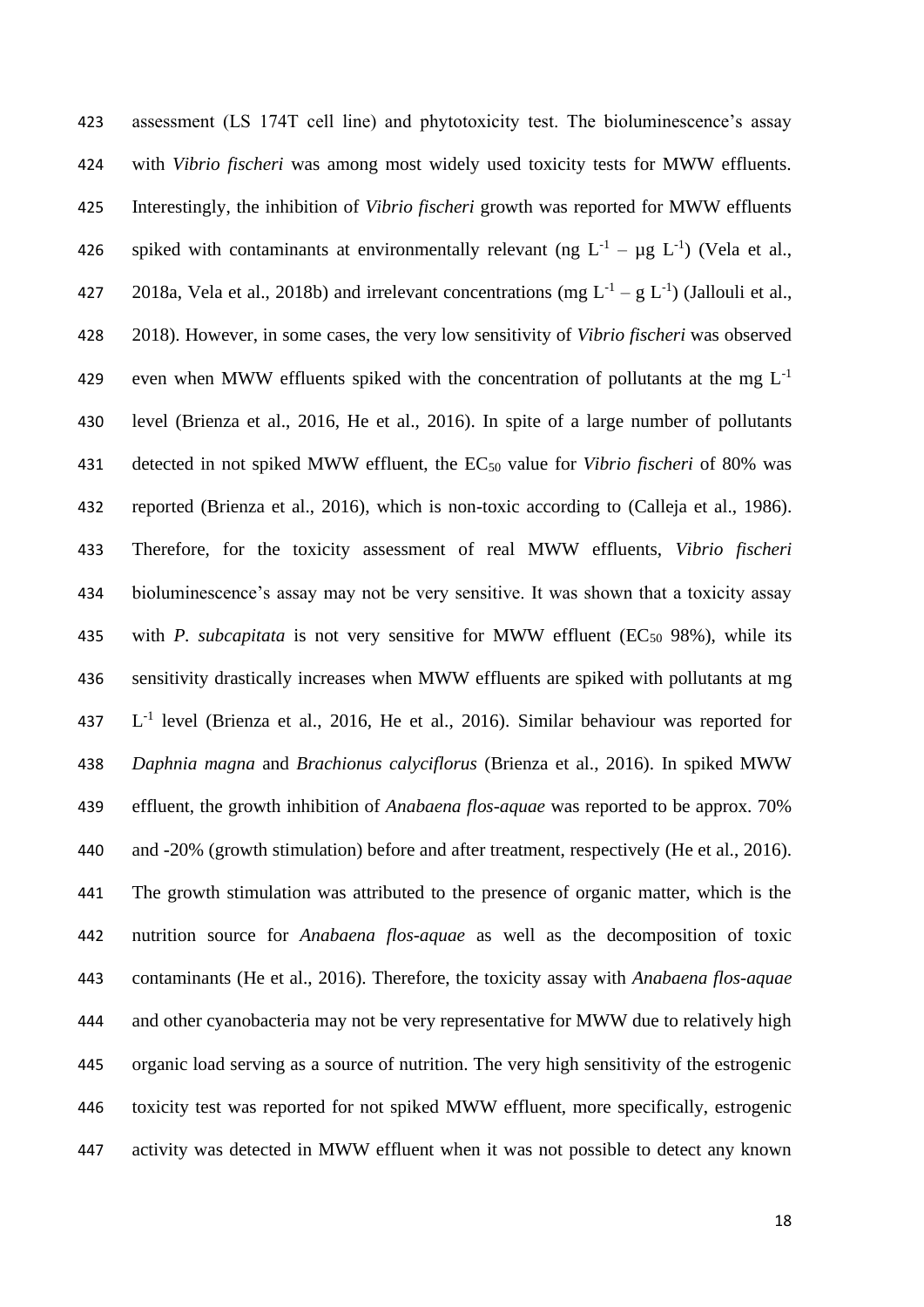estrogenic compound using sophisticated chemical analysis (liquid chromatography - mass spectrometry) (Brienza et al., 2016). These results suggest that the estrogenic toxicity test is a very promising tool for MWW effluents. Genotoxicity (LS 174T cell line) of not spiked MWW effluent was not detected neither before no after photocatalytic treatment (Brienza et al., 2016). The phytotoxicity of synthetic greywater before and after hybrid photocatalytic process was tested using the seeds of *Sorghum saccharatum*, *Lepidium sativum*, *Sinapis alba* (Tsoumachidou et al., 2017). The *Sinapis alba* was the most sensitive among the tested plants. A phytotoxicity assay might be a valuable tool if MWW effluent is planned to be reused for the purpose of irrigation.

 Photocatalytic ozonation was efficient for the detoxification of IWW as well as MWW effluents. Interestingly, in the majority of reviewed studies devoted to wastewater detoxification by photocatalytic ozonation, bioassays with freshwater invertebrate (*Daphnia*) were implemented. Other bioassays (*Vibrio fischeri*, *Pseudokirchneriella subcapitata*) as well as genotoxicity and cytotoxicity tests were also used. In general, photocatalytic ozonation was efficient for the decrease of wastewater toxicity and all the implemented bioassays were efficient. Tichonovas and co-authors assessed toxicity (*Daphnia magna*) of IWW during photocatalytic ozonation (Tichonovas et al., 2017). They reported a drastic increase of *Daphnia magna* mortality during the process followed by a significant decrease (reaching zero) at the end of the treatment. These results were explained by the higher acute toxicity of degradation by-products than parental pollutants.

 Taking into account the possible practical application of photocatalytic wastewater treatment, a preliminary cost evaluation should be performed. For instance, the operational cost of the hybrid photocatalytic process was reported to be \$45.17 m-3 (Bansal et al., 2018). Energy consumption can also be very valuable information, based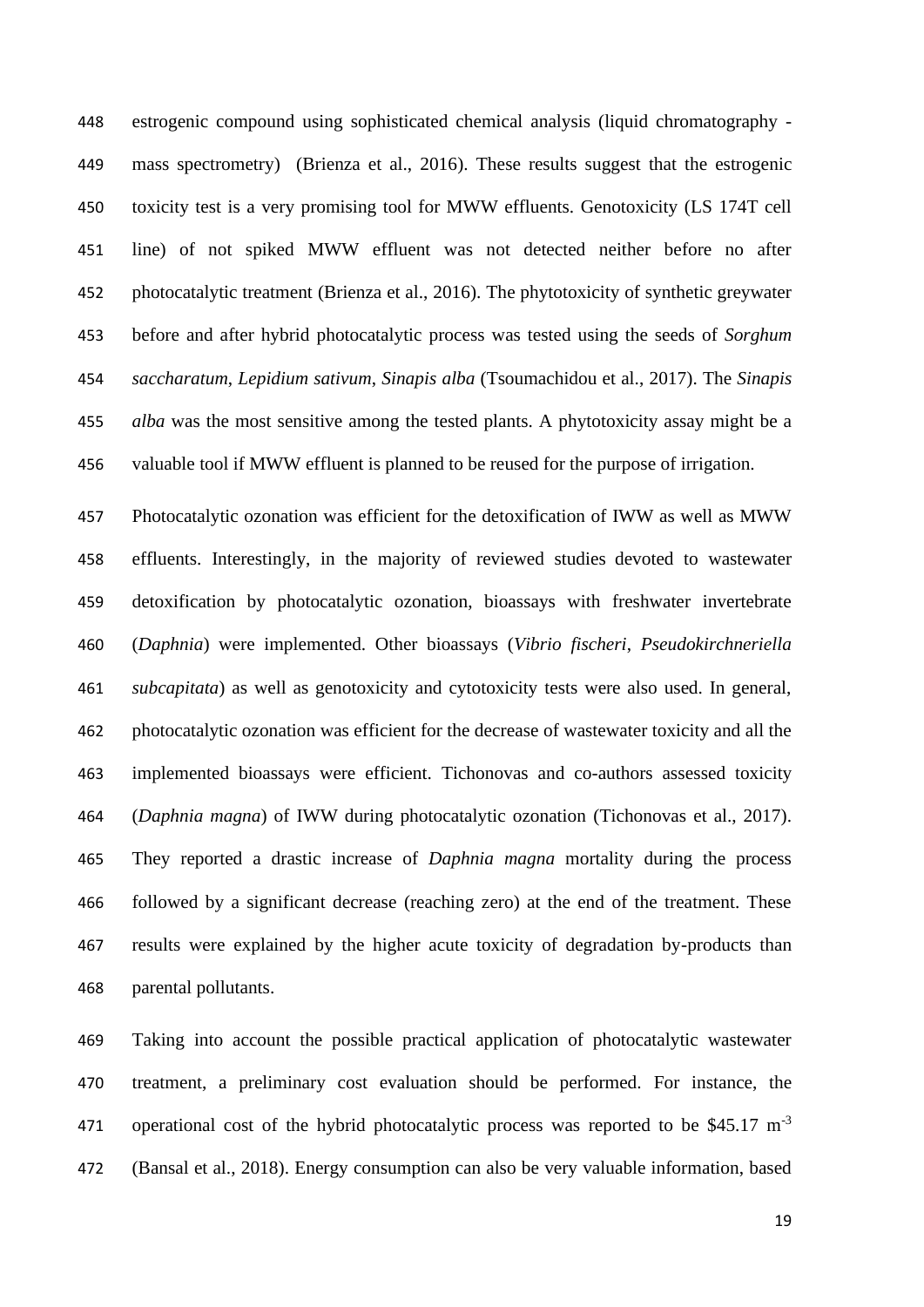on which a cost estimation can be conducted. The photocatalytic ozonation is often considered to be expensive for wastewater treatment (Mehrjouei et al., 2015). In the reviewed articles, estimations of energy required for the detoxification of WW were suggested. Thus, photocatalytic ozonation was reported to be the most energy efficient treatment among those studied with the energy requirements 4.49-41.08 MJ/g-TOC (Tichonovas et al., 2017). Another study suggested that the required energy for 479 photocatalytic ozonation varies from 7.3 to 22.0 kWh/m<sup>3</sup> (Mecha et al., 2017).

### **4. Conclusions**

 In this work, the feasibility of photocatalysis for toxicity elimination from real wastewaters is critically discussed. Such aspect of photocatalysis detoxification of real wastewater as photocatalytic materials and its reactivation, types of wastewater and bioassays were discussed. Main outcomes of this work are as follows:

- While photocatalytic wastewater detoxification and purification shows 486 potential, most works  $(270\%)$  considered in the scope of this review were conducted on the laboratory scale.
- Most studied photocatalytic materials for real wastewater detoxification both in 489 form of powder and thin films are  $TiO<sub>2</sub>$  and  $ZnO$ .
- Studies devoted to separation and/or recovery and reuse of photocatalytic materials used for real wastewater detoxification are lacking.
- Only few studies were conducted on real wastewater detoxification using photocatalysts in a form of thin film. There is lack of information on behaviour of thin films (detachment of photocatalyst, photodissolution, etc.) during photocatalytic detoxification of real wastewater.
- The evaluation of the photocatalytic treatment costs for real wastewater detoxification by photocatalysis is not always available.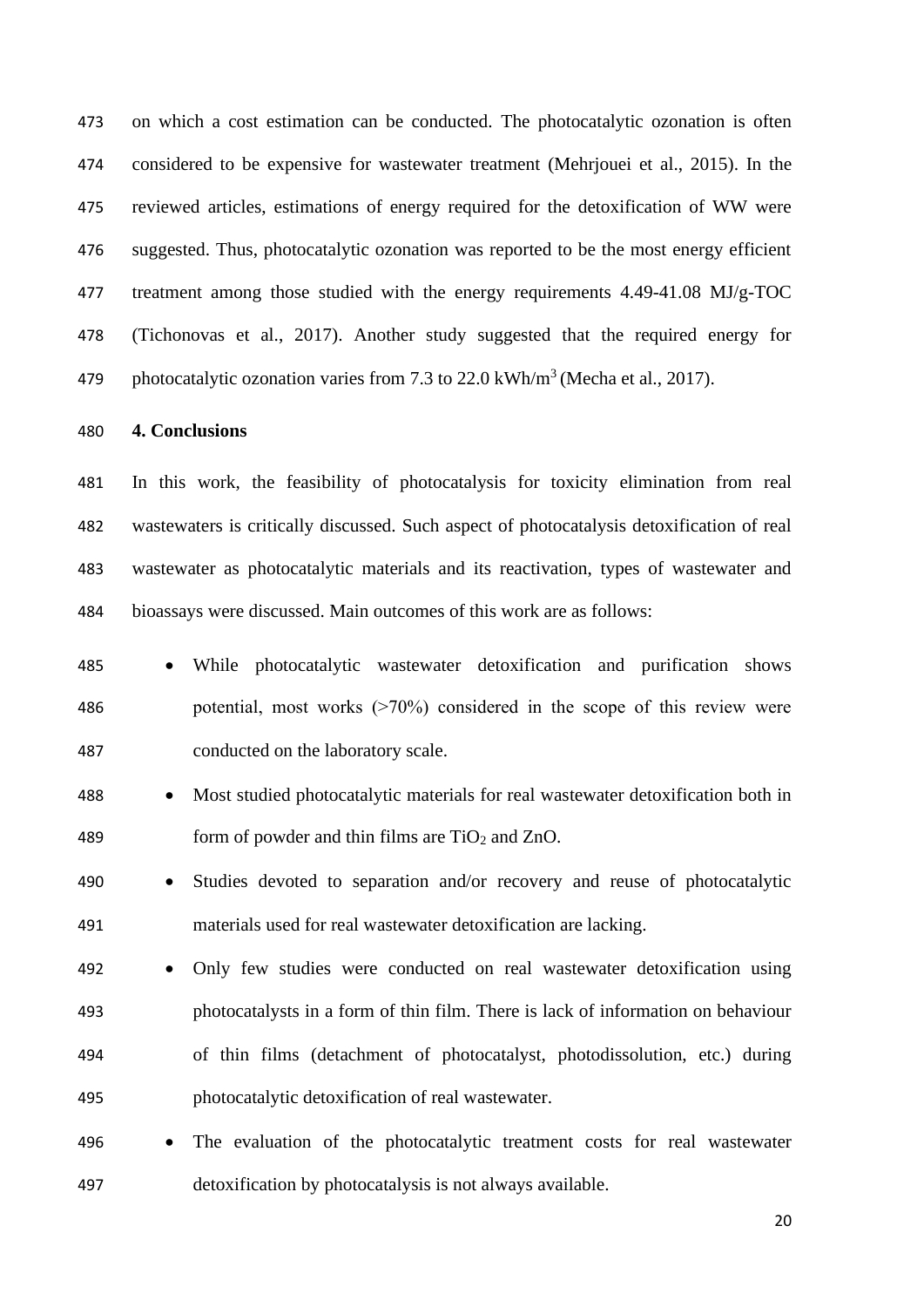- Based on this revised literature, it can be suggested that standard tests with species such as *Daphnia magna*, *Vibrio fishceri, Pseudokirchneriella subcapitata* and *Brachionus calyciflorus* might not be sensitive enough when detoxification of municipal wastewater is studied.
- In some cases, toxicity assessment may be even more sensitive than chemical analysis. It is expected that future studies devoted to the detoxification of wastewater by photocatalysis will implement batteries of bioassays (including biosensors) for a more comprehensive evaluation of water toxicity.
- 506 The use of  $TiO<sub>2</sub>$  and other photocatalysts for real wastewater treatment has not been investigated as deep as with other AOPs due to the clear reasons, i.e. efficiency of the process strongly decreases in presence of complex mixture of organic pollutants and high levels of DOC, etc. It can be expected that future studies devoted to development of nanomaterials for similar applications might consider issues related to real wastewater matrix.

 • The existing gap between materials research and application studies for real wastewater is an actual barrier, which limits further development of application of photocatalysis for real wastewater treatment.

## **Acknowledgments**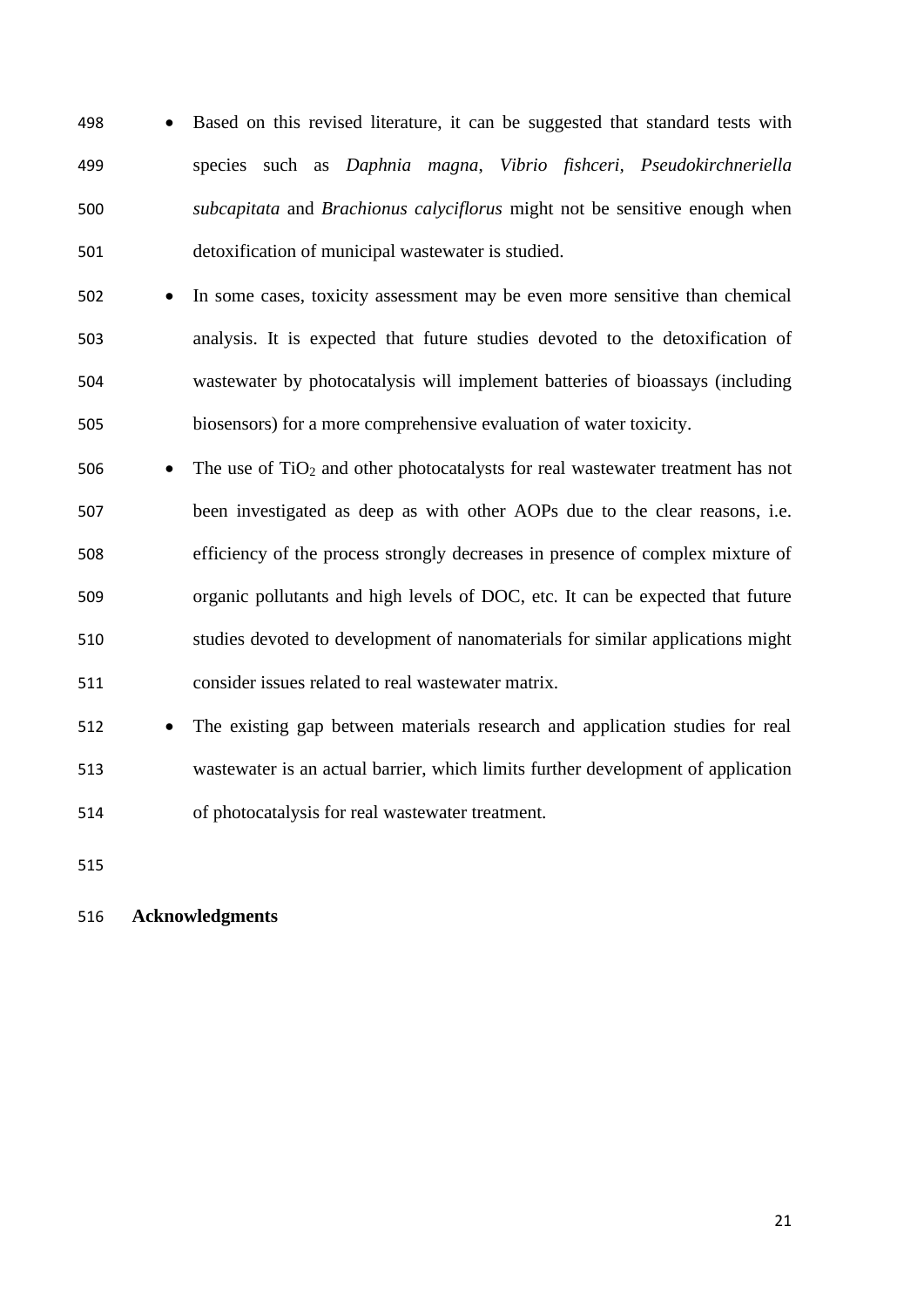Authors would like to express sincere gratitude to Professor Manuel Manzano (University of Cadiz) for fruitful discussions and valuable advices during preparation of this review. Dr. Rueda-Marquez is thankful for financial support from Academy of 520 Finland within the project "Combination of Advanced Oxidation Processes and 521 Photobiotreatment for Sustainable Resource Recovery and Wastewater Reuse". PFI acknowledges the financial support of the the Global Challenges Research Fund (GCRF) UK Research and Innovation (SAFEWATER; EPSRC Grant Reference EP/P032427/1).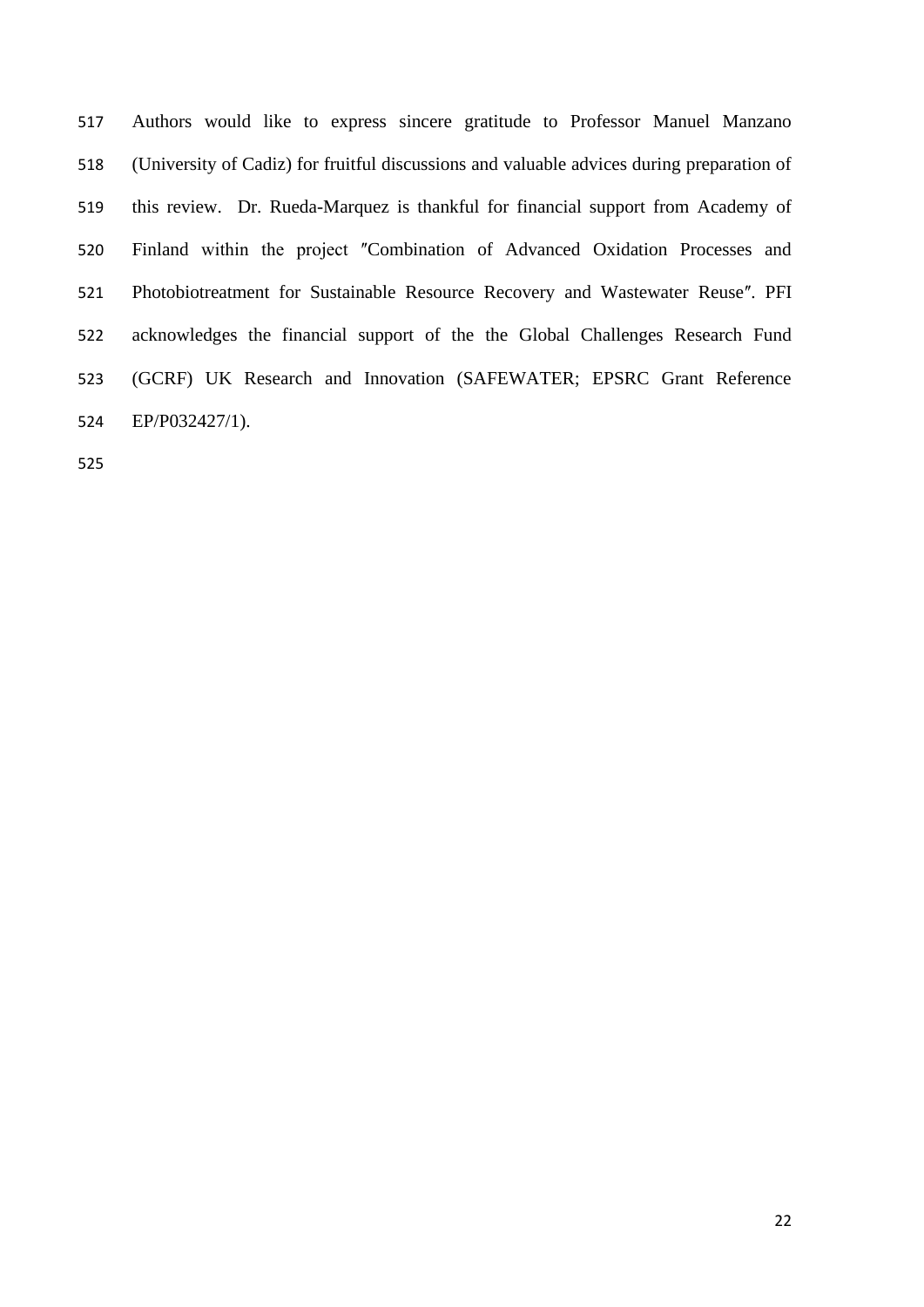## **References**

Ahamed, M., Akhtar, M.J., Alhadlaq, H.A., 2019. Preventive effect of TiO<sup>2</sup> nanoparticles on heavy metal Pb-induced toxicity in human lung epithelial (A549) cells. Toxicology in Vitro, 18-27

Ahmed, S., Ollis, D.F., 1984. Solar photoassisted catalytic decomposition of the chlorinated hydrocarbons trichloroethylene and trichloromethane. Solar Energy. 5, 597- 601

Al-Sayyed, G., D'Oliveira, J., Pichat, P., 1991. Semiconductor-sensitized photodegradation of 4-chlorophenol in water. Journal of Photochemistry and Photobiology A: Chemistry. 1, 99-114

Apria Systems S.L., 2018. Advanced Oxidation Equipment through UV Photocatalysis for R&D Activities

Arcanjo, G.S., Mounteer, A.H., Bellato, C.R., Silva, L.M.M.d., Brant Dias, S.H., Silva, P.R.d., 2018. Heterogeneous photocatalysis using TiO<sub>2</sub> modified with hydrotalcite and iron oxide under UV–visible irradiation for color and toxicity reduction in secondary textile mill effluent. Journal of Environmental Management, 154-163

Bansal, P., Verma, A., Talwar, S., 2018. Detoxification of real pharmaceutical wastewater by integrating photocatalysis and photo-Fenton in fixed-mode. Chemical Engineering Journal, 838-848

Barbeni, M., Morello, M., Pramauro, E., Pelizzetti, E., Vincenti, M., Borgarello, E., Serpone, N., 1987. Sunlight photodegradation of 2,4,5-trichlorophenoxy-acetic acid and 2,4,5,trichlorophenol on TiO2. Identification of intermediates and degradation pathway. Chemosphere. 6, 1165-1179

Barndõk, H., Hermosilla, D., Han, C., Dionysiou, D.D., Negro, C., Blanco, A, 2016. Degradation of 1,4-dioxane from industrial wastewater by solar photocatalysis using immobilized NF-TiO<sub>2</sub> composite with monodisperse  $TiO<sub>2</sub>$  nanoparticles. Applied Catalysis B: Environmental, 44-52

Belgiorno, V., Rizzo, L., Fatta, D., Della Rocca, C., Lofrano, G., Nikolaou, A., Naddeo, V., Meric, S., 2007. Review on endocrine disrupting-emerging compounds in urban wastewater: occurrence and removal by photocatalysis and ultrasonic irradiation for wastewater reuse. Desalination. 1, 166-176

Berberidou, C., Kitsiou, V., Lambropoulou, D.A., Antoniadis, Α, Ntonou, E., Zalidis, G.C., Poulios, I., 2017. Evaluation of an alternative method for wastewater treatment containing pesticides using solar photocatalytic oxidation and constructed wetlands. Journal of Environmental Management, 133-139

Biancullo, F., Moreira, N.F.F., Ribeiro, A.R., Manaia, C.M., Faria, J.L., Nunes, O.C., Castro-Silva, S.M., Silva, A.M.T., 2019. Heterogeneous photocatalysis using UVA-LEDs for the removal of antibiotics and antibiotic resistant bacteria from urban wastewater treatment plant effluents. Chemical Engineering Journal, 304-313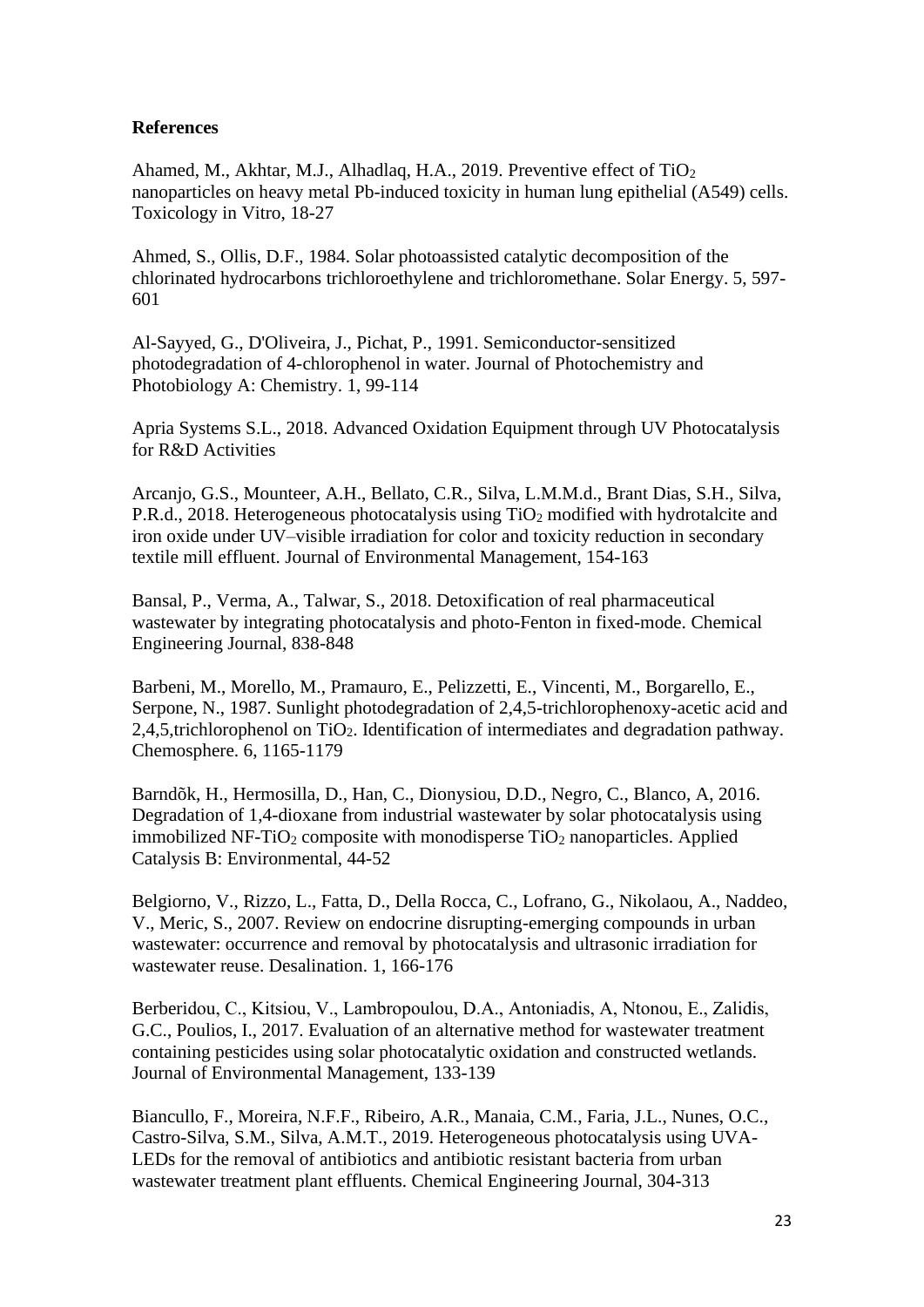Bideau, M., Claudel, B., Dubien, C., Faure, L., Kazouan, H., 1995. On the "immobilization" of titanium dioxide in the photocatalytic oxidation of spent waters. J. Photochem. Photobiol. A. 2, 137-144

Biglari, H., Afsharnia, M., Alipour, V., Khosravi, R., Sharafi, K., Mahvi, A.H., 2017. A review and investigation of the effect of nanophotocatalytic ozonation process for phenolic compound removal from real effluent of pulp and paper industry. Environmental Science and Pollution Research. 4, 4105-4116

Blaise, C., Gagné, F., Férard, J.F., Eullaffroy, P., 2008. Ecotoxicity of selected nanomaterials to aquatic organisms. Environ. Toxicol. 5, 591-598

Blanco-Galvez J., Fernández-Ibáñez P., Malato-Rodríguez S., 2006. Solar Photocatalytic Detoxification and Disinfection of Water: Recent Overview. Journal of Solar Energy Engineering, 4-15

Booshehri, A.Y., Polo-Lopez, M.I., Castro-Alférez, M., He, P., Xu, R., Rong, W., Malato, S., Fernández-Ibáñez, P., 2017. Assessment of solar photocatalysis using Ag/BiVO<sup>4</sup> at pilot solar Compound Parabolic Collector for inactivation of pathogens in well water and secondary effluents. Catalysis Today, 124-134

Bouhadoun, S., Guillard, C., Dapozze, F., Singh, S., Amans, D., Bouclé, J., Herlin-Boime, N., 2015. One step synthesis of N-doped and Au-loaded TiO<sub>2</sub> nanoparticles by laser pyrolysis: Application in photocatalysis. Applied Catalysis B: Environmental, 367- 375

Boxall, A.B., Tiede, K., Chaudhry, Q., 2007. Engineered nanomaterials in soils and water: how do they behave and could they pose a risk to human health?

Boyle, D., Goss, G.G., 2018. Effects of silver nanoparticles in early life-stage zebrafish are associated with particle dissolution and the toxicity of soluble silver. NanoImpact, 1-8

Brienza, M., Mahdi Ahmed, M., Escande, A., Plantard, G., Scrano, L., Chiron, S., Bufo, S.A., Goetz, V., 2016. Use of solar advanced oxidation processes for wastewater treatment: Follow-up on degradation products, acute toxicity, genotoxicity and estrogenicity. Chemosphere, 473-480

Brunner, T.J., Wick, P., Manser, P., Spohn, P., Grass, R.N., Limbach, L.K., Bruinink, A., Stark, W.J., 2006. In vitro cytotoxicity of oxide nanoparticles: comparison to asbestos, silica, and the effect of particle solubility. Environ. Sci. Technol. 14, 4374- 4381

Bundschuh, M., Filser, J., Lüderwald, S., McKee, M.S., Metreveli, G., Schaumann, G.E., Schulz, R., Wagner, S., 2018. Nanoparticles in the environment: where do we come from, where do we go to? Environmental Sciences Europe. 1, 1-17

Calleja, A., Baldasano, J., Mulet, A., 1986. Toxicity analysis of leachates from hazardous wastes via Microtox and Daphnia magna. Environ. Toxicol. 1, 73-83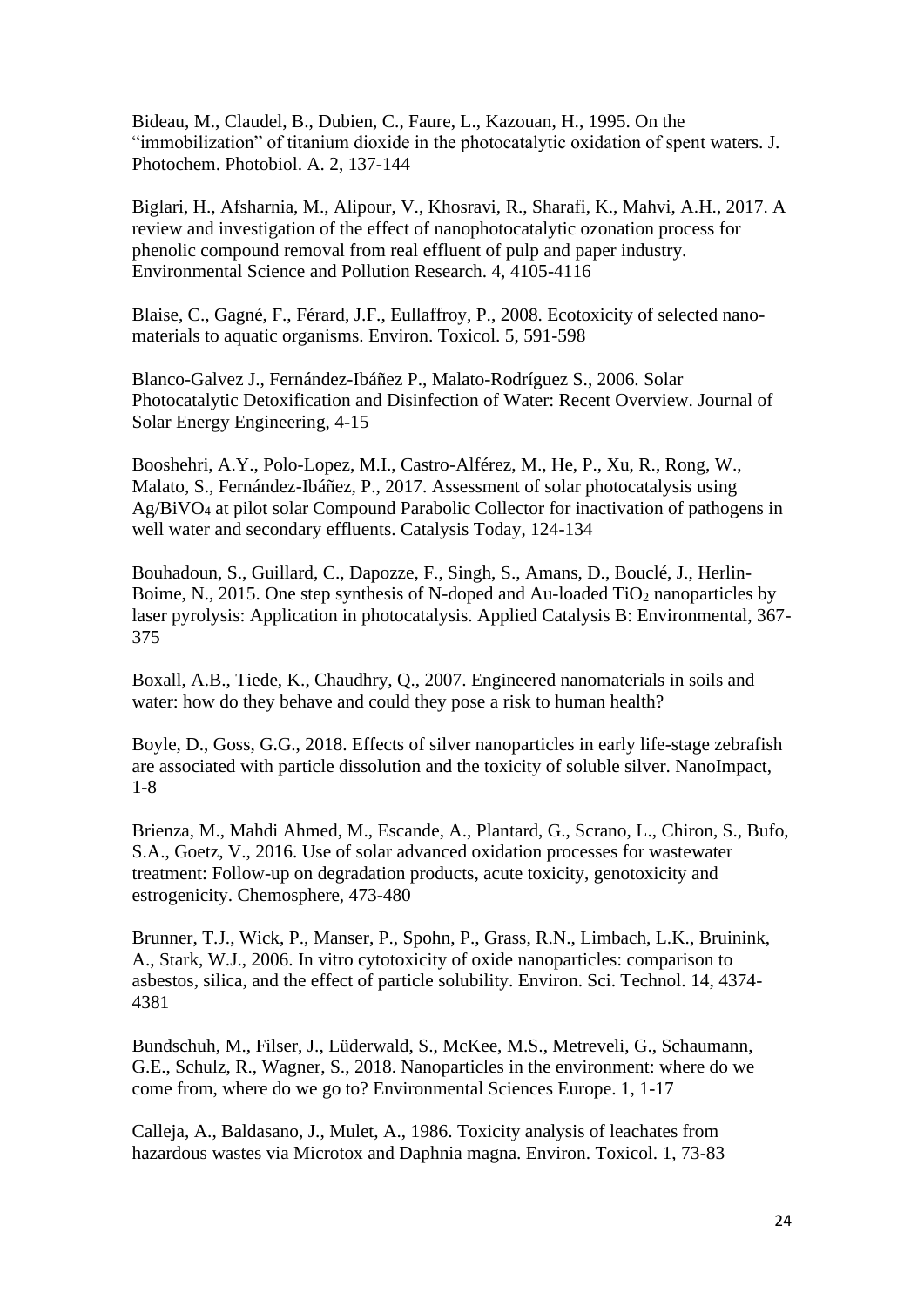Canesi, L., Ciacci, C., Balbi, T., 2015. Interactive effects of nanoparticles with other contaminants in aquatic organisms: Friend or foe? Mar. Environ. Res., 128-134

Carp, O., Huisman, C.L., Reller, A., 2004. Photoinduced reactivity of titanium dioxide. Progress in Solid State Chemistry. 1–2, 33-177

Chong, M.N., Jin, B., Chow, C.W.K., Saint, C., 2010. Recent developments in photocatalytic water treatment technology: A review. Water Res. 10, 2997-3027

Çifçi, D.I., Meriç, S., 2015. Optimization of Suspended Photocatalytic Treatment of Two Biologically Treated Textile Effluents Using TiO<sub>2</sub> and ZnO Catalysts. Global NEST Journal, 653-653 - 663

De La Torre Roche, R., Pagano, L., Majumdar, S., Eitzer, B.D., Zuverza-Mena, N., Ma, C., Servin, A.D., Marmiroli, N., Dhankher, O.P., White, J.C., 2018. Co-exposure of imidacloprid and nanoparticle Ag or  $CeO<sub>2</sub>$  to Cucurbita pepo (zucchini): Contaminant bioaccumulation and translocation. NanoImpact, 136-145

Doll, T.E., Frimmel, F.H., 2005. Cross-flow microfiltration with periodical backwashing for photocatalytic degradation of pharmaceutical and diagnostic residues– evaluation of the long-term stability of the photocatalytic activity of  $TiO<sub>2</sub>$ . Water Research. 5, 847-854

Du, J., Tang, J., Xu, S., Ge, J., Dong, Y., Li, H., Jin, M., 2018. A review on silver nanoparticles-induced ecotoxicity and the underlying toxicity mechanisms. Regulatory Toxicology and Pharmacology, 231-239

Fan, X., Wang, P., Wang, C., Hu, B., Wang, X., 2017. Lead accumulation (adsorption and absorption) by the freshwater bivalve Corbicula fluminea in sediments contaminated by  $TiO<sub>2</sub>$  nanoparticles. Environmental Pollution, 712-721

Fenoll, J., Garrido, I., Flores, P., Hellín, P., Vela, N., Navarro, G., García-García, J., Navarro, S., 2019. Implementation of a new modular facility to detoxify agrowastewater polluted with neonicotinoid insecticides in farms by solar photocatalysis. Energy, 722-729

Fernández-Ibáñez, P., Blanco, J., Malato, S., de las Nieves, F.J., 2003. Application of the colloidal stability of  $TiO<sub>2</sub>$  particles for recovery and reuse in solar photocatalysis. Water Research. 13, 3180-3188

François, G., Mélanie, D., Marlène, F., Michel, F., 2015. Effects of a municipal effluent on the freshwater mussel Elliptio complanata following challenge with Vibrio anguillarum. Journal of Environmental Sciences, 91-99

Franklin, N.M., Rogers, N.J., Apte, S.C., Batley, G.E., Gadd, G.E., Casey, P.S., 2007. Comparative toxicity of nanoparticulate ZnO, bulk  $ZnO$ , and  $ZnCl<sub>2</sub>$  to a freshwater microalga (Pseudokirchneriella subcapitata): the importance of particle solubility. Environ. Sci. Technol. 24, 8484-8490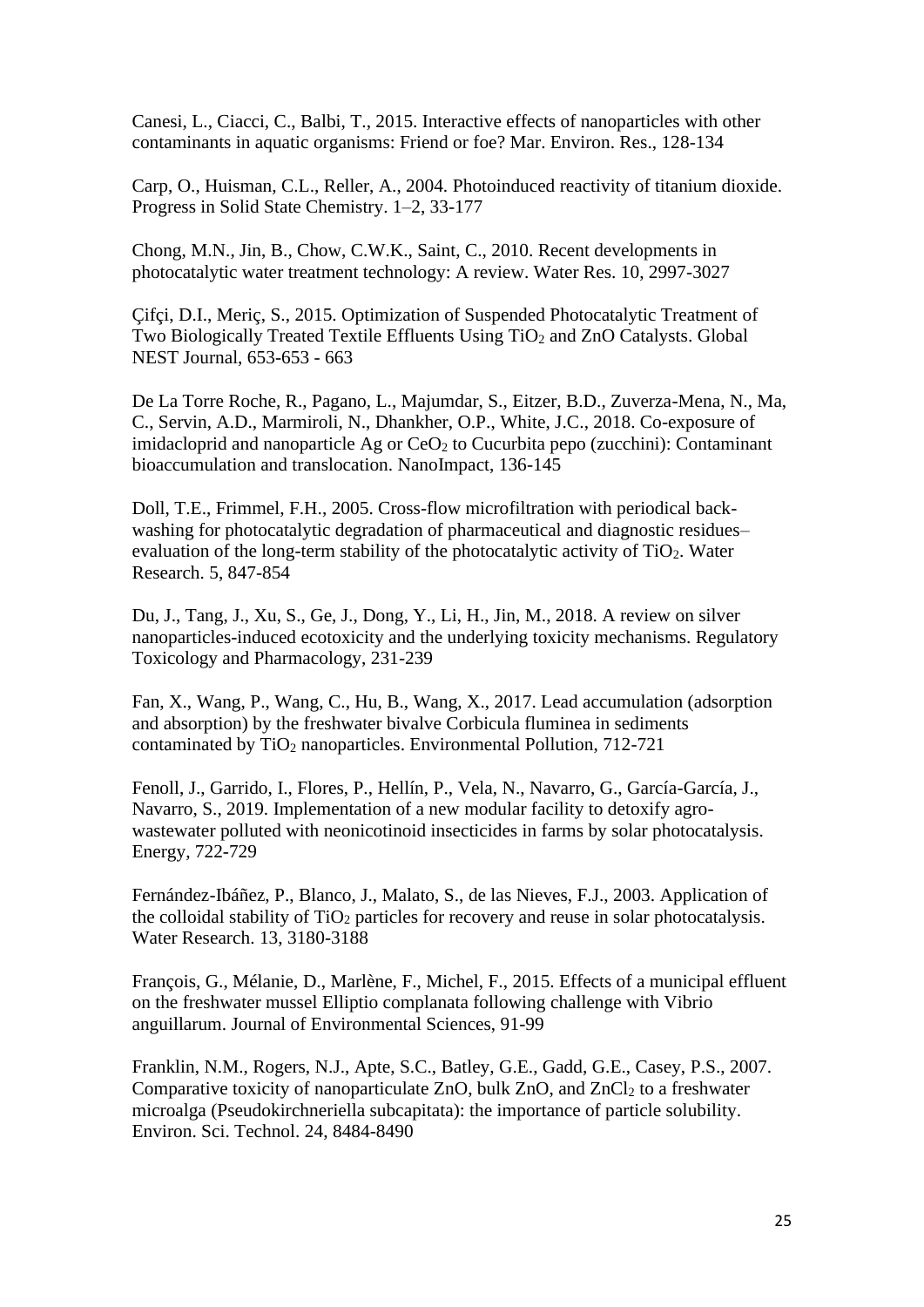Ganiyu, S.O., van Hullebusch, E.D., Cretin, M., Esposito, G., Oturan, M.A., 2015. Coupling of membrane filtration and advanced oxidation processes for removal of pharmaceutical residues: A critical review. Separation and Purification Technology, 891-914

Gholami, N., Ghasemi, B., Anvaripour, B., Jorfi, S., 2018. Enhanced photocatalytic degradation of furfural and a real wastewater using  $UVC/TiO<sub>2</sub>$  nanoparticles immobilized on white concrete in a fixed-bed reactor. Journal of Industrial and Engineering Chemistry, 291-301

Gracia-Lor, E., Sancho, J.V., Serrano, R., Hernández, F., 2012. Occurrence and removal of pharmaceuticals in wastewater treatment plants at the Spanish Mediterranean area of Valencia. Chemosphere. 5, 453-462

Hartmann, N.B., Baun, A., 2010. The nano cocktail: ecotoxicological effects of engineered nanoparticles in chemical mixtures. Integrated Environmental Assessment and Management: An International Journal. 2, 311-313

Hartmann, N.B., Legros, S., Von der Kammer, F., Hofmann, T., Baun, A., 2012. The potential of  $TiO<sub>2</sub>$  nanoparticles as carriers for cadmium uptake in Lumbriculus variegatus and Daphnia magna. Aquatic toxicology, 1-8

Hasegawa, M.C., Feijó de Souza Daniel, J., Takashima, K., Batista, G.A., da Silva, S.M., 2014. COD removal and toxicity decrease from tannery wastewater by zinc oxide-assisted photocatalysis: a case study. Environ. Technol. 13, 1589-1595

He, Y., Sutton, N.B., Rijnaarts, H.H.H., Langenhoff, A.A.M., 2016. Degradation of pharmaceuticals in wastewater using immobilized  $TiO<sub>2</sub>$  photocatalysis under simulated solar irradiation. Applied Catalysis B: Environmental, 132-141

Herrmann, J., 1999. Heterogeneous photocatalysis: fundamentals and applications to the removal of various types of aqueous pollutants. Catalysis Today. 1, 115-129

Hidaka, H., Kubota, H., Graätzel, M., Pelizzetti, E., Serpone, N., 1986. Photodegradation of surfactants II: Degradation of sodium dodecylbenzene sulphonate catalysed by titanium dioxide particles. Journal of Photochemistry. 2, 219-230

Huang, H., Li, W., 2011. Destruction of toluene by ozone-enhanced photocatalysis: performance and mechanism. Applied Catalysis B: Environmental. 3-4, 449-453

Iglesias, O., Rivero, M.J., Urtiaga, A.M., Ortiz, I., 2016. Membrane-based photocatalytic systems for process intensification. Chemical Engineering Journal, 136- 148

Iwase, M., Yamada, K., Kurisaki, T., Prieto-Mahaney, O.O., Ohtani, B., Wakita, H., 2013. Visible-light photocatalysis with phosphorus-doped titanium(IV) oxide particles prepared using a phosphide compound. Applied Catalysis B: Environmental, 39-44

Jallouli, N., Pastrana-Martínez, L.M., Ribeiro, A.R., Moreira, N.F.F., Faria, J.L., Hentati, O., Silva, A.M.T., Ksibi, M., 2018. Heterogeneous photocatalytic degradation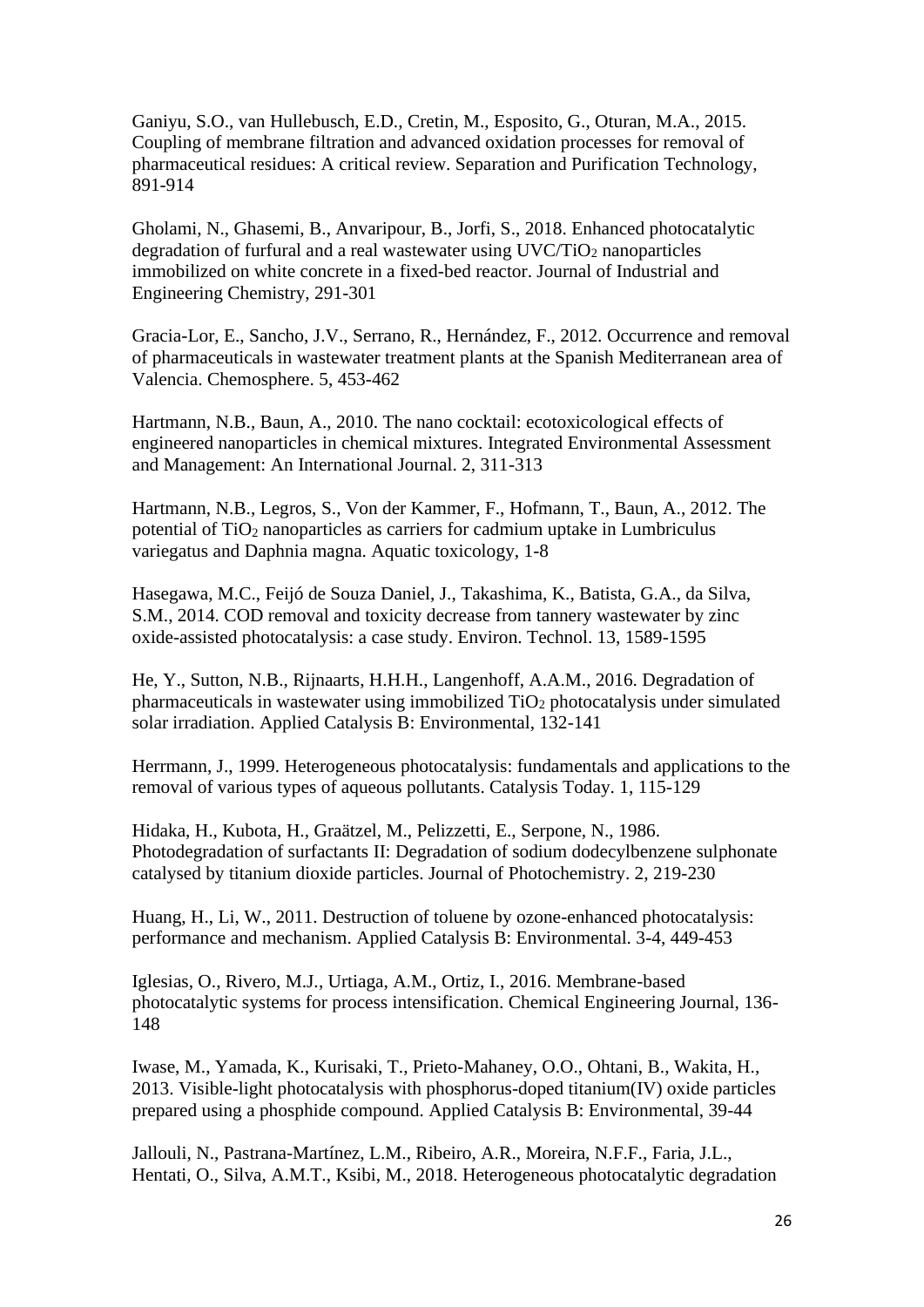of ibuprofen in ultrapure water, municipal and pharmaceutical industry wastewaters using a TiO2/UV-LED system. Chemical Engineering Journal, 976-984

Kabra, K., Chaudhary, R., Sawhney, R.L., 2004. Treatment of hazardous organic and inorganic compounds through aqueous-phase photocatalysis: a review. Ind Eng Chem Res. 24, 7683-7696

Kagaya, S., Shimizu, K., Arai, R., Hasegawa, K., 1999. Separation of titanium dioxide photocatalyst in its aqueous suspensions by coagulation with basic aluminium chloride. Water Research. 7, 1753-1755

Kahru, A., Dubourguier, H., 2010. From ecotoxicology to nanoecotoxicology. Toxicology. 2, 105-119

Käkinen, A., Kahru, A., Nurmsoo, H., Kubo, A., Bondarenko, O.M., 2016. Solubilitydriven toxicity of CuO nanoparticles to Caco2 cells and Escherichia coli: Effect of sonication energy and test environment. Toxicology in Vitro, 172-179

Karaolia, P., Michael-Kordatou, I., Hapeshi, E., Drosou, C., Bertakis, Y., Christofilos, D., Armatas, G.S., Sygellou, L., Schwartz, T., Xekoukoulotakis, N.P., Fatta-Kassinos, D., 2018. Removal of antibiotics, antibiotic-resistant bacteria and their associated genes by graphene-based  $TiO<sub>2</sub>$  composite photocatalysts under solar radiation in urban wastewaters. Applied Catalysis B: Environmental, 810-824

Klitzke, S., Metreveli, G., Peters, A., Schaumann, G.E., Lang, F., 2015. The fate of silver nanoparticles in soil solution—sorption of solutes and aggregation. Sci. Total Environ., 54-60

Kudo, A., Miseki, Y., 2009. Heterogeneous photocatalyst materials for water splitting. Chem. Soc. Rev. 1, 253-278

Lara-Martín, P.A., González-Mazo, E., Petrovic, M., Barceló, D., Brownawell, B.J., 2014. Occurrence, distribution and partitioning of nonionic surfactants and pharmaceuticals in the urbanized Long Island Sound Estuary (NY). Marine Pollution Bulletin. 2, 710-719

Lee, S., Kim, S., Choi, J., 2009. Genotoxicity and ecotoxicity assays using the freshwater crustacean Daphnia magna and the larva of the aquatic midge Chironomus riparius to screen the ecological risks of nanoparticle exposure. Environmental Toxicology and Pharmacology. 1, 86-91

Levchuk, I., Rueda-Márquez, J.J., Suihkonen, S., Manzano, M.A., Sillanpää, M., 2015. Application of UVA-LED based photocatalysis for plywood mill wastewater treatment. Separation and Purification Technology, 1-5

Levchuk, I., Guillard, C., Dappozze, F., Parola, S., Leonard, D., Sillanpää, M., 2016. Photocatalytic activity of  $TiO<sub>2</sub>$  films immobilized on aluminum foam by atomic layer deposition technique. Journal of Photochemistry and Photobiology A: Chemistry, 16-23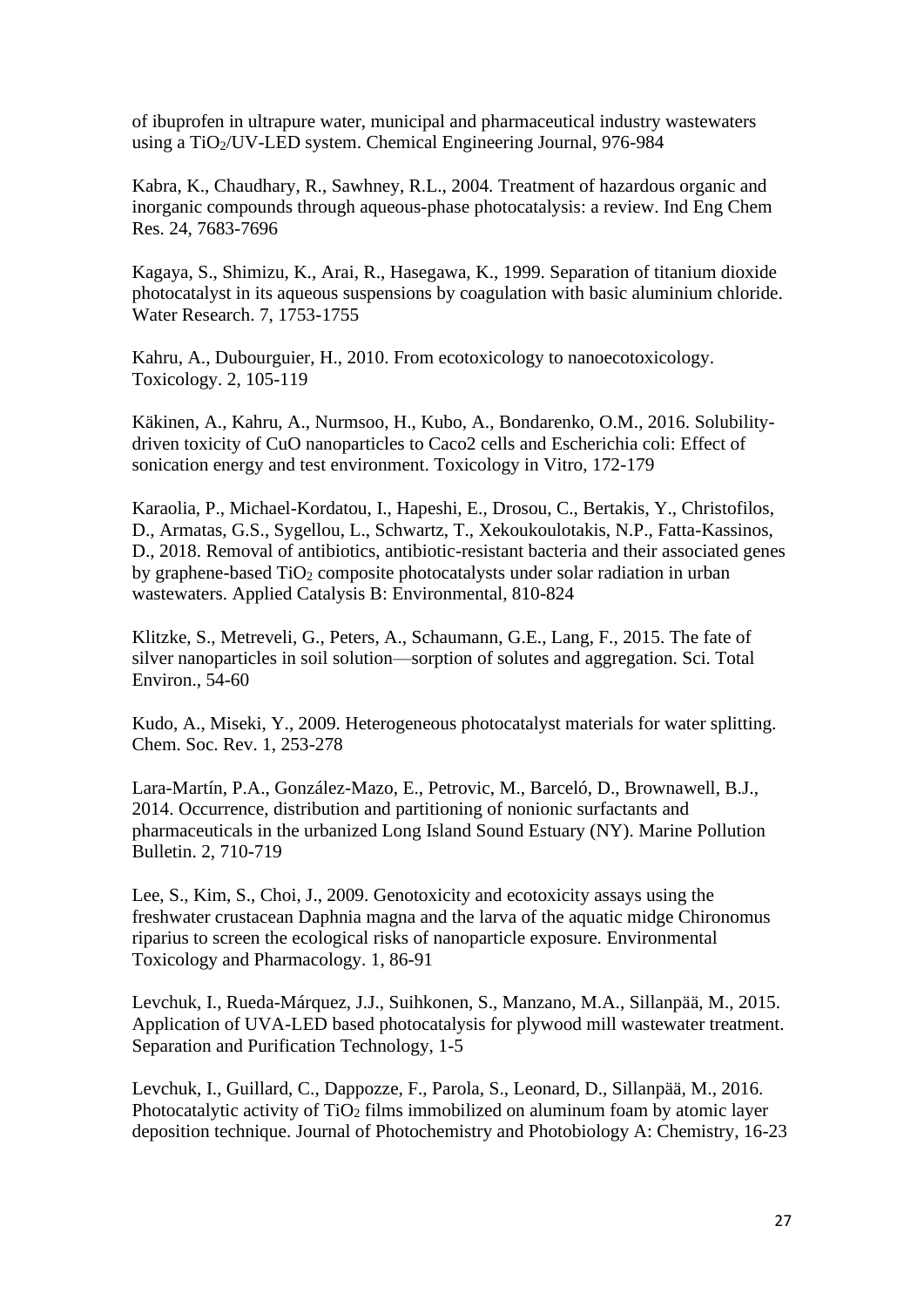Levchuk, I., Sillanpää, M., Guillard, C., Gregori, D., Chateau, D., Chaput, F., Lerouge, F., Parola, S., 2016. Enhanced photocatalytic activity through insertion of plasmonic nanostructures into porous  $TiO<sub>2</sub>/SiO<sub>2</sub>$  hybrid composite films. Journal of Catalysis, 117-124

Li, Y., Jiao, Z., Yang, N., Gao, H., 2009. Regeneration of nano-ZnO photocatalyst by the means of soft-mechanochemical ion exchange method. Journal of Environmental Sciences, S69-S72

Li, X., He, J., 2013. Synthesis of raspberry-like  $SiO<sub>2</sub>-TiO<sub>2</sub>$  nanoparticles toward antireflective and self-cleaning coatings. ACS applied materials & interfaces. 11, 5282- 5290

Lima, C.S., Batista, K.A., García Rodríguez, A., Souza, J.R., Fernandes, K.F., 2015. Photodecomposition and color removal of a real sample of textile wastewater using heterogeneous photocatalysis with polypyrrole. Solar Energy, 105-113

Ma, J., Chen, Y., Nie, J., Ma, L., Huang, Y., Li, L., Liu, Y., Guo, Z., 2018. Pilot-scale study on catalytic ozonation of bio-treated dyeing and finishing wastewater using recycled waste iron shavings as a catalyst. Scientific reports. 1, 7555

Malchi, T., Maor, Y., Tadmor, G., Shenker, M., Chefetz, B., 2014. Irrigation of root vegetables with treated wastewater: evaluating uptake of pharmaceuticals and the associated human health risks. Environ. Sci. Technol. 16, 9325-9333

Martín-de-Lucía, I., Gonçalves, S.F., Leganés, F., Fernández-Piñas, F., Rosal, R., Loureiro, S., 2019. Combined toxicity of graphite-diamond nanoparticles and thiabendazole to Daphnia magna. Science of The Total Environment, 1145-1154

Mecha, A.C., Onyango, M.S., Ochieng, A., Momba, M.N., 2017. Ultraviolet and solar photocatalytic ozonation of municipal wastewater: Catalyst reuse, energy requirements and toxicity assessment. Chemosphere, 669-676

Mehrjouei, M., Müller, S., Möller, D., 2015. A review on photocatalytic ozonation used for the treatment of water and wastewater. Chemical Engineering Journal, 209-219

Menard, A., Drobne, D., Jemec, A., 2011. Ecotoxicity of nanosized  $TiO<sub>2</sub>$ . Review of in vivo data. Environmental Pollution. 3, 677-684

Metreveli, G., Philippe, A., Schaumann, G.E., 2015. Disaggregation of silver nanoparticle homoaggregates in a river water matrix. Sci. Total Environ., 35-44

Mills, A., Le Hunte, S., 1997. An overview of semiconductor photocatalysis. J. Photochem. Photobiol. A. 1, 1-35

Miralles-Cuevas, S., Audino, F., Oller, I., Sánchez-Moreno, R., Sánchez Pérez, J.A., Malato, S., 2014. Pharmaceuticals removal from natural water by nanofiltration combined with advanced tertiary treatments (solar photo-Fenton, photo-Fenton-like Fe(III)–EDDS complex and ozonation). Separation and Purification Technology, 515- 522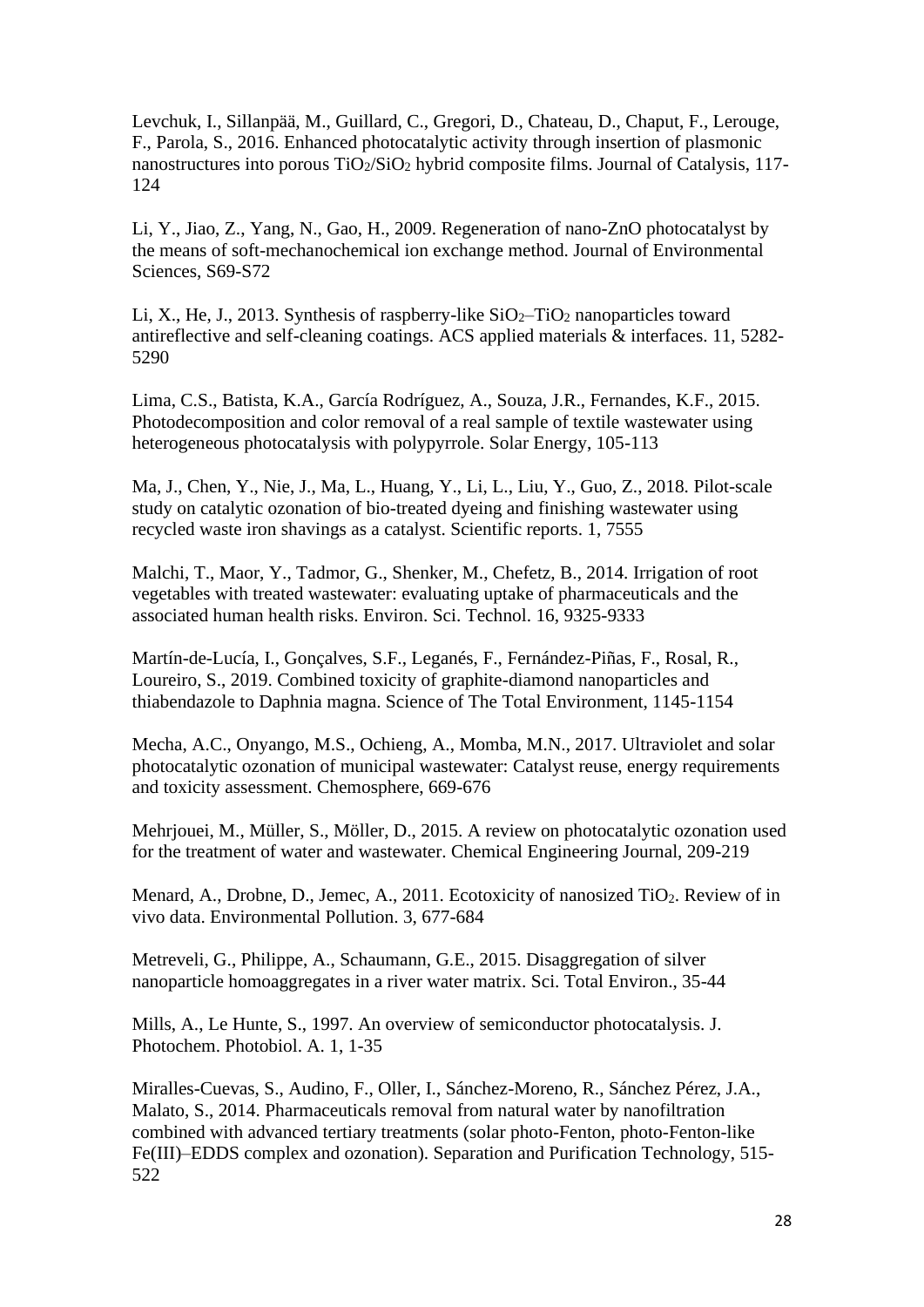Miranda-García, N., Suárez, S., Maldonado, M.I., Malato, S., Sánchez, B., 2014. Regeneration approaches for  $TiO<sub>2</sub>$  immobilized photocatalyst used in the elimination of emerging contaminants in water. Catalysis Today. 0, 27-34

Morawski, A.W., Kusiak-Nejman, E., Wanag, A., Kapica-Kozar, J., Wróbel, R.J., Ohtani, B., Aksienionek, M., Lipińska, L., 2017. Photocatalytic degradation of acetic acid in the presence of visible light-active  $TiO<sub>2</sub>$ -reduced graphene oxide photocatalysts. Catalysis Today, 108-113

Moreira, N.F.F., Narciso-da-Rocha, C., Polo-López, M.I., Pastrana-Martínez, L.M., Faria, J.L., Manaia, C.M., Fernández-Ibáñez, P., Nunes, O.C., Silva, A.M.T., 2018. Solar treatment  $(H_2O_2, TiO_2-P25$  and GO-TiO<sub>2</sub> photocatalysis, photo-Fenton) of organic micropollutants, human pathogen indicators, antibiotic resistant bacteria and related genes in urban wastewater. Water Research, 195-206

Moreira, N.F.F., Sampaio, M.J., Ribeiro, A.R., Silva, C.G., Faria, J.L., Silva, A.M.T., 2019. Metal-free  $g - C_3N_4$  photocatalysis of organic micropollutants in urban wastewater under visible light. Applied Catalysis B: Environmental, 184-192

Nogueira, V., Lopes, I., Rocha-Santos, T., Gonçalves, F., Pereira, R., 2017. Treatment of real industrial wastewaters through nano-TiO<sub>2</sub> and nano-Fe<sub>2</sub>O<sub>3</sub> photocatalysis: case study of mining and kraft pulp mill effluents. Environ. Technol., 1-11

Nogueira, V., Lopes, I., Rocha-Santos, T., Gonçalves, F., Pereira, R., 2015. Toxicity of solid residues resulting from wastewater treatment with nanomaterials. Aquatic Toxicology, 172-178

Ohtani, B., 2011. Photocatalysis by inorganic solid materials: Revisiting its definition, concepts, and experimental procedures. Advances in Inorganic Chemistry, 395-430

Ohtani, B., 2013. Titania photocatalysis beyond recombination: A critical review. Catalysts. 4, 942-953

Ohtani, B., 2010. Photocatalysis A to Z—What we know and what we do not know in a scientific sense. Journal of Photochemistry and Photobiology C: Photochemistry Reviews. 4, 157-178

Oller, I., Malato, S., Sánchez-Pérez, J.A., 2011. Combination of Advanced Oxidation Processes and biological treatments for wastewater decontamination—A review. Sci. Total Environ. 20, 4141-4166

Ollis, D.F., 2000. Photocatalytic purification and remediation of contaminated air and water. Comptes Rendus de l'Académie des Sciences-Series IIC-Chemistry. 6, 405-411

Pan, X., Zhang, N., Fu, X., Xu, Y., 2013. Selective oxidation of benzyl alcohol over TiO<sup>2</sup> nanosheets with exposed {001} facets: Catalyst deactivation and regeneration. Applied Catalysis A: General, 181-187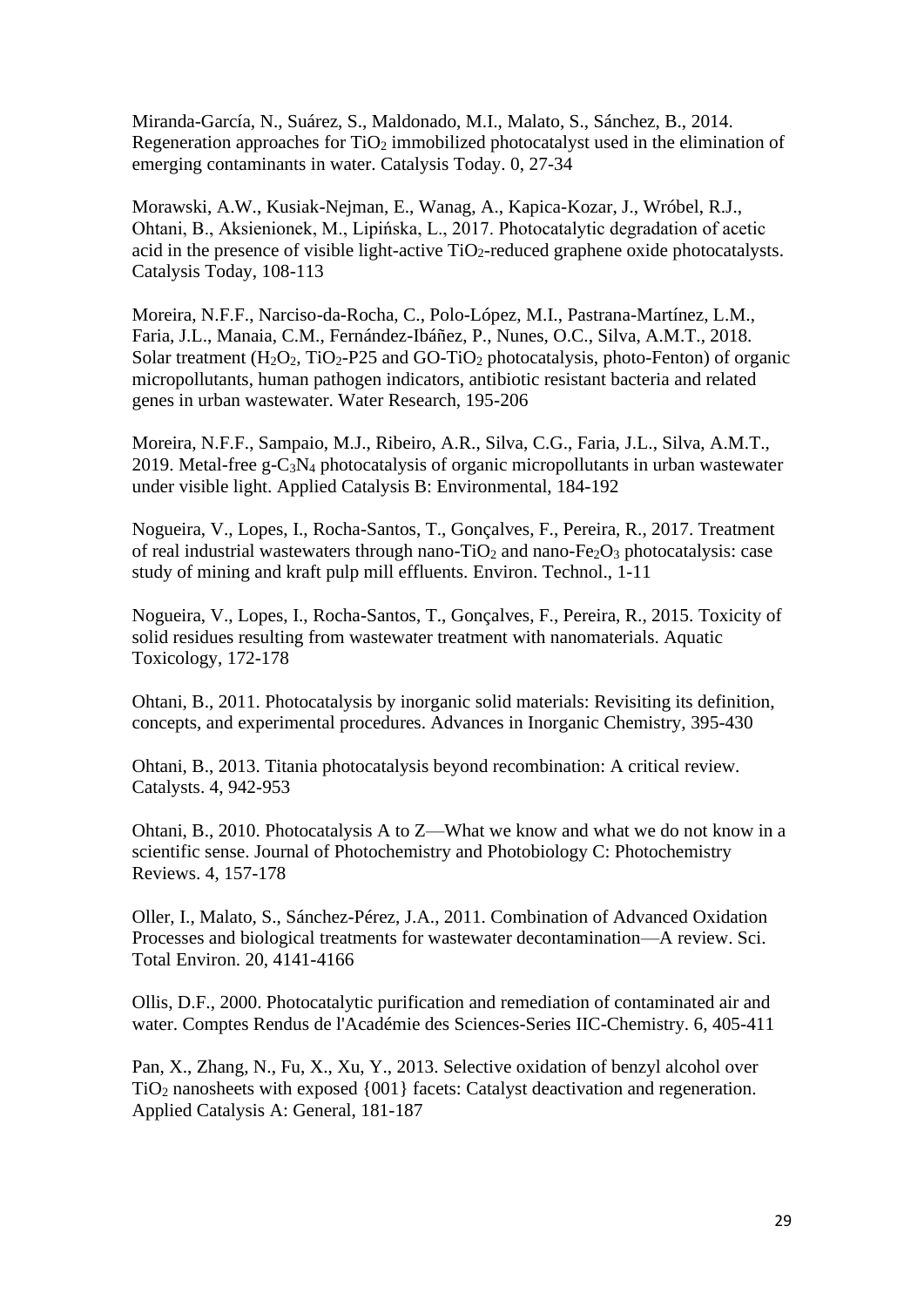Patchaiyappan, A., Saran, S., Devipriya, S.P., 2016. Recovery and reuse of TiO<sub>2</sub> photocatalyst from aqueous suspension using plant based coagulant - A green approach. Korean Journal of Chemical Engineering. 7, 2107-2113

Pintado-Herrera, M.G., González-Mazo, E., Lara-Martín, P.A., 2014. Atmospheric pressure gas chromatography–time-of-flight-mass spectrometry (APGC–ToF-MS) for the determination of regulated and emerging contaminants in aqueous samples after stir bar sorptive extraction (SBSE). Analytica Chimica Acta, 1-13

Qi, K., Cheng, B., Yu, J., Ho, W., 2017. Review on the improvement of the photocatalytic and antibacterial activities of ZnO. Journal of Alloys and Compounds, 792-820

Quinn, B., Gagné, F., Blaise, C., 2009. Evaluation of the acute, chronic and teratogenic effects of a mixture of eleven pharmaceuticals on the cnidarian, *Hydra attenuata*. Science of The Total Environment. 3, 1072-1079

Quinn, B., Schmidt, W., O'Rourke, K., Hernan, R., 2011. Effects of the pharmaceuticals gemfibrozil and diclofenac on biomarker expression in the zebra mussel (Dreissena polymorpha) and their comparison with standardised toxicity tests. Chemosphere. 5, 657-663

Rao, T.N., Tryk, D.A., Fujishima, A., 2003. Applications of TiO<sub>2</sub> photocatalysis. Encyclopedia of Electrochemistry

Ratova, M., Tosheva, L., Kelly, P.J., Ohtani, B., 2019. Characterisation and properties of visible light-active bismuth oxide-titania composite photocatalysts. Sustainable Materials and Technologies, e00112

Rosman, N., Salleh, W.N.W., Ismail, A.F., Jaafar, J., Harun, Z., Aziz, F., Mohamed, M.A., Ohtani, B., Takashima, M., 2018. Photocatalytic degradation of phenol over visible light active ZnO/Ag2CO3/Ag2O nanocomposites heterojunction. Journal of Photochemistry and Photobiology A: Chemistry, 602-612

Rueda-Márquez, J.J., Pintado-Herrera, M.G., Martín-Díaz, M.L., Acevedo-Merino, A., Manzano, M.A., 2015. Combined AOPs for potential wastewater reuse or safe discharge based on multi-barrier treatment (microfiltration- $H_2O_2$ /UV-catalytic wet peroxide oxidation). Chem. Eng. J. 0, 80-90

Sano, T., Puzenat, E., Guillard, C., Geantet, C., Matsuzawa, S., 2008. Degradation of  $C_2H_2$  with modified-TiO<sub>2</sub> photocatalysts under visible light irradiation. Journal of Molecular Catalysis A: Chemical. 1, 127-133

Santiago-Morales, J., Gómez, M.J., Herrera, S., Fernández-Alba, A.R., García-Calvo, E., Rosal, R., 2012. Oxidative and photochemical processes for the removal of galaxolide and tonalide from wastewater. Water Research. 14, 4435-4447

Sauer, M.L., Ollis, D.F., 1996. Catalyst deactivation in gas–solid photocatalysis. Journal of Catalysis. 1, 215-217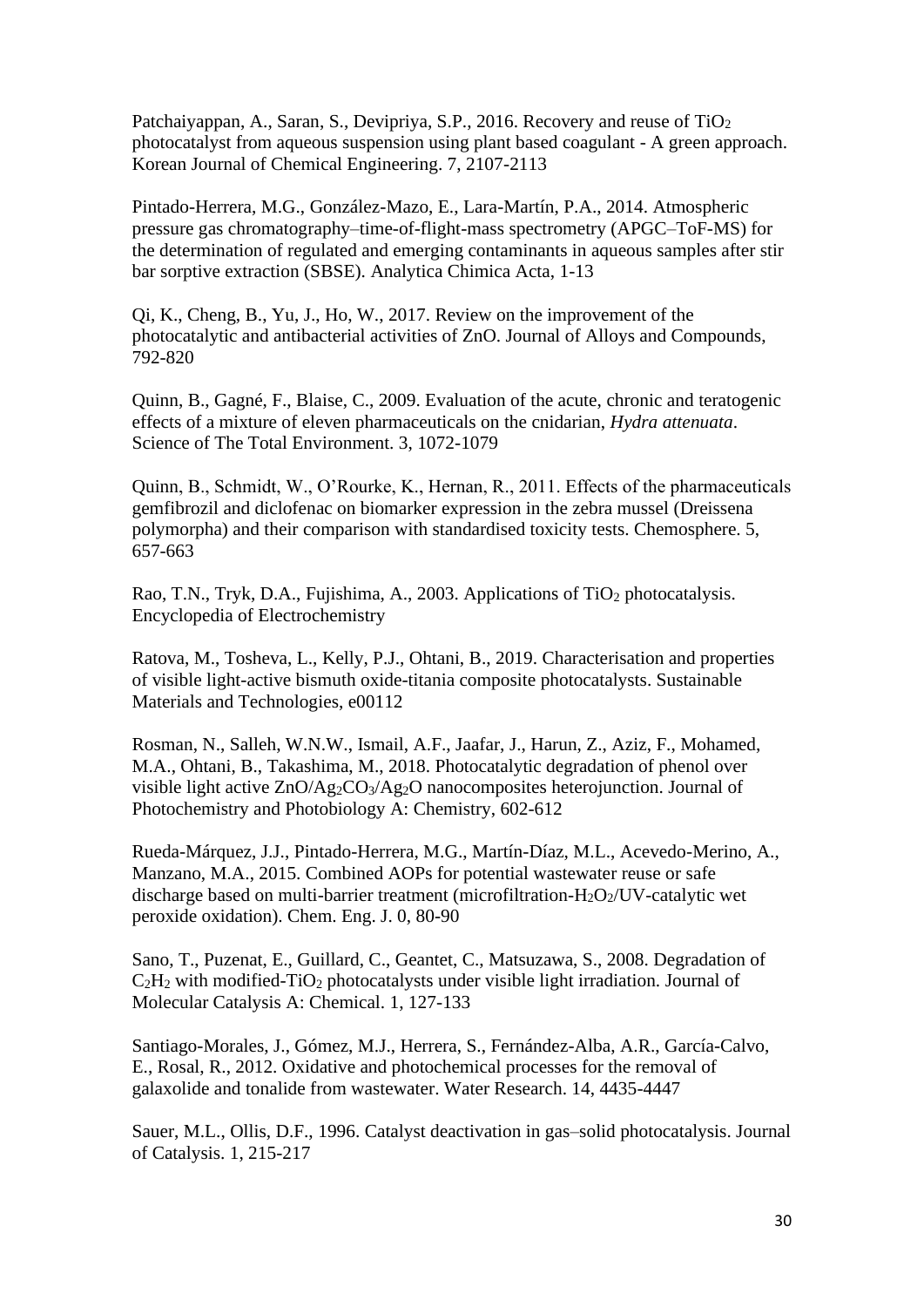Saverini, M., Catanzaro, I., Sciandrello, G., Avellone, G., Indelicato, S., Marcì, G., Palmisano, L., 2012. Genotoxicity of citrus wastewater in prokaryotic and eukaryotic cells and efficiency of heterogeneous photocatalysis by  $TiO<sub>2</sub>$ . Journal of Photochemistry and Photobiology B: Biology, 8-15

Shan, A.Y., Ghazi, T.I.M., Rashid, S.A., 2010. Immobilisation of titanium dioxide onto supporting materials in heterogeneous photocatalysis: A review. Applied Catalysis A: General. 1–2, 1-8

Sordo, C., Van Grieken, R., Marugan, J., Fernández-Ibáñez, P., 2010. Solar photocatalytic disinfection with immobilised  $TiO<sub>2</sub>$  at pilot-plant scale. Water Science and Technology. 2, 507-512

Souza, R.P., Freitas, T.K.F.S., Domingues, F.S., Pezoti, O., Ambrosio, E., Ferrari-Lima, A.M., Garcia, J.C., 2016. Photocatalytic activity of  $TiO<sub>2</sub>$ , ZnO and Nb<sub>2</sub>O<sub>5</sub> applied to degradation of textile wastewater. Journal of Photochemistry and Photobiology A: Chemistry, 9-17

Spasiano, D., Marotta, R., Malato, S., Fernandez-Ibañez, P., Di Somma, I., 2015. Solar photocatalysis: Materials, reactors, some commercial, and pre-industrialized applications. A comprehensive approach. Applied Catalysis B: Environmental, 90-123

Sun, R., Nakajima, A., Watanabe, T., Hashimoto, K., 2003. Decomposition of gasphase octamethyltrisiloxane on  $TiO<sub>2</sub>$  thin film photocatalysts—catalytic activity, deactivation, and regeneration. J. Photochem. Photobiol. A. 2, 203-209

Talwar, S., Sangal, V.K., Verma, A., 2018. Feasibility of using combined TiO<sup>2</sup> photocatalysis and RBC process for the treatment of real pharmaceutical wastewater. Journal of Photochemistry and Photobiology A: Chemistry, 263-270

Threrujirapapong, T., Khanitchaidecha, W., Nakaruk, A., 2017. Treatment of high organic carbon industrial wastewater using photocatalysis process. Environmental Nanotechnology, Monitoring & Management, 163-168

Tichonovas, M., Krugly, E., Grybauskas, A., Jankūnaitė, D., Račys, V., Martuzevičius, D., 2017. Advanced oxidation-based treatment of furniture industry wastewater. Environ. Technol., 1-8

Tso, C., Zhung, C., Shih, Y., Tseng, Y., Wu, S., Doong, R., 2010. Stability of metal oxide nanoparticles in aqueous solutions. Water science and technology. 1, 127-133

Tsoumachidou, S., Velegraki, T., Antoniadis, A., Poulios, I., 2017. Greywater as a sustainable water source: A photocatalytic treatment technology under artificial and solar illumination. Journal of Environmental Management, 232-241

Turan, N.B., Erkan, H.S., Engin, G.O., Bilgili, M.S., 2019. Nanoparticles in the aquatic environment: Usage, properties, transformation and toxicity—A review. Process Safety and Environmental Protection, 238-249

United Nations, 2018. Minamata Convention on Mercury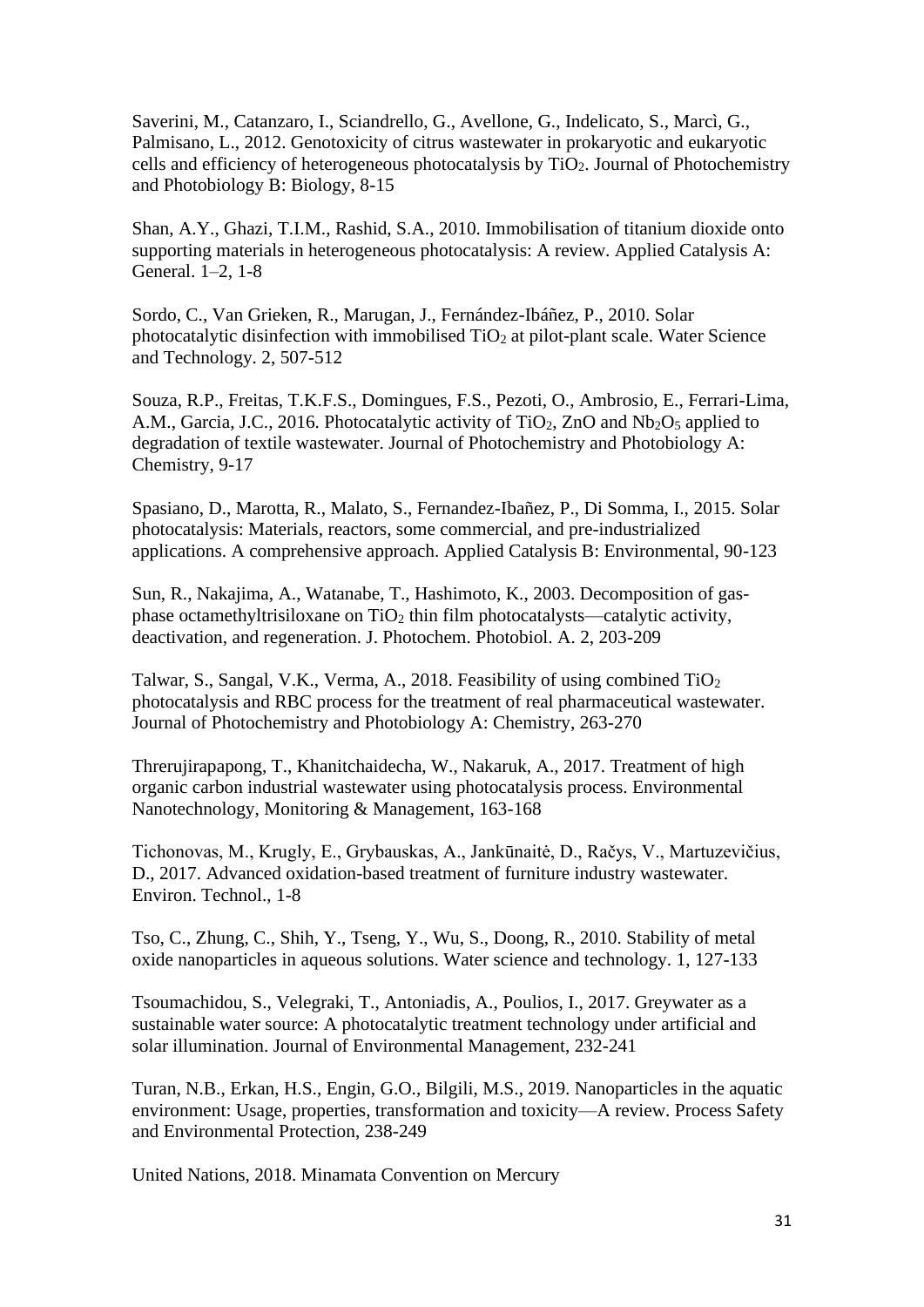Vaiano, V., Iervolino, G., 2018. Facile method to immobilize ZnO particles on glass spheres for the photocatalytic treatment of tannery wastewater. Journal of Colloid and Interface Science, 192-199

Vela, N., Calín, M., Yáñez-Gascón, M.J., Garrido, I., Pérez-Lucas, G., Fenoll, J., Navarro, S., 2018a. Photocatalytic oxidation of six endocrine disruptor chemicals in wastewater using ZnO at pilot plant scale under natural sunlight. Environmental Science and Pollution Research (25), 35, 34995-35007

Vela, N., Calín, M., Yáñez-Gascón, M.J., Garrido, I., Pérez-Lucas, G., Fenoll, J., Navarro, S., 2018b. Photocatalytic oxidation of six pesticides listed as endocrine disruptor chemicals from wastewater using two different  $TiO<sub>2</sub>$  samples at pilot plant scale under sunlight irradiation. Journal of Photochemistry and Photobiology A: Chemistry, 271-278

Vevers, W.F., Jha, A.N., 2008. Genotoxic and cytotoxic potential of titanium dioxide (TiO2) nanoparticles on fish cells in vitro. Ecotoxicology. 5, 410-420

Vilhunen S., Puton J., Virkutyte J., Sillanpää, M., 2011. Efficiency of hydroxyl radical formation and phenol decomposition using UV light emitting diodes and  $H_2O_2$ . Environmental Technology, 865-872

Wang, H., Wick, R.L., Xing, B., 2009. Toxicity of nanoparticulate and bulk  $ZnO$ ,  $Al_2O_3$ and  $TiO<sub>2</sub>$  to the nematode Caenorhabditis elegans. Environmental Pollution. 4, 1171-1177

Wang, Y., Zhang, X., Liu, J., Wang, Y., Duan, D., Fan, C., 2015. Facile regeneration and photocatalytic activity of CuO-modified silver bromide photocatalyst. Materials Science in Semiconductor Processing, 613-620

Wu, J., Ma, L., Chen, Y., Cheng, Y., Liu, Y., Zha, X., 2016. Catalytic ozonation of organic pollutants from bio-treated dyeing and finishing wastewater using recycled waste iron shavings as a catalyst: removal and pathways. Water Res., 140-148

Zhao, Y., Zhong, J., Li, H., Xu, N., Shi, J., 2002. Fouling and regeneration of ceramic microfiltration membranes in processing acid wastewater containing fine TiO<sub>2</sub> particles. Journal of Membrane Science. 1, 331-341

Zhuang, H., Han, H., Hou, B., Jia, S., Zhao, Q., 2014. Heterogeneous catalytic ozonation of biologically pretreated Lurgi coal gasification wastewater using sewage sludge based activated carbon supported manganese and ferric oxides as catalysts. Bioresour. Technol., 178-186.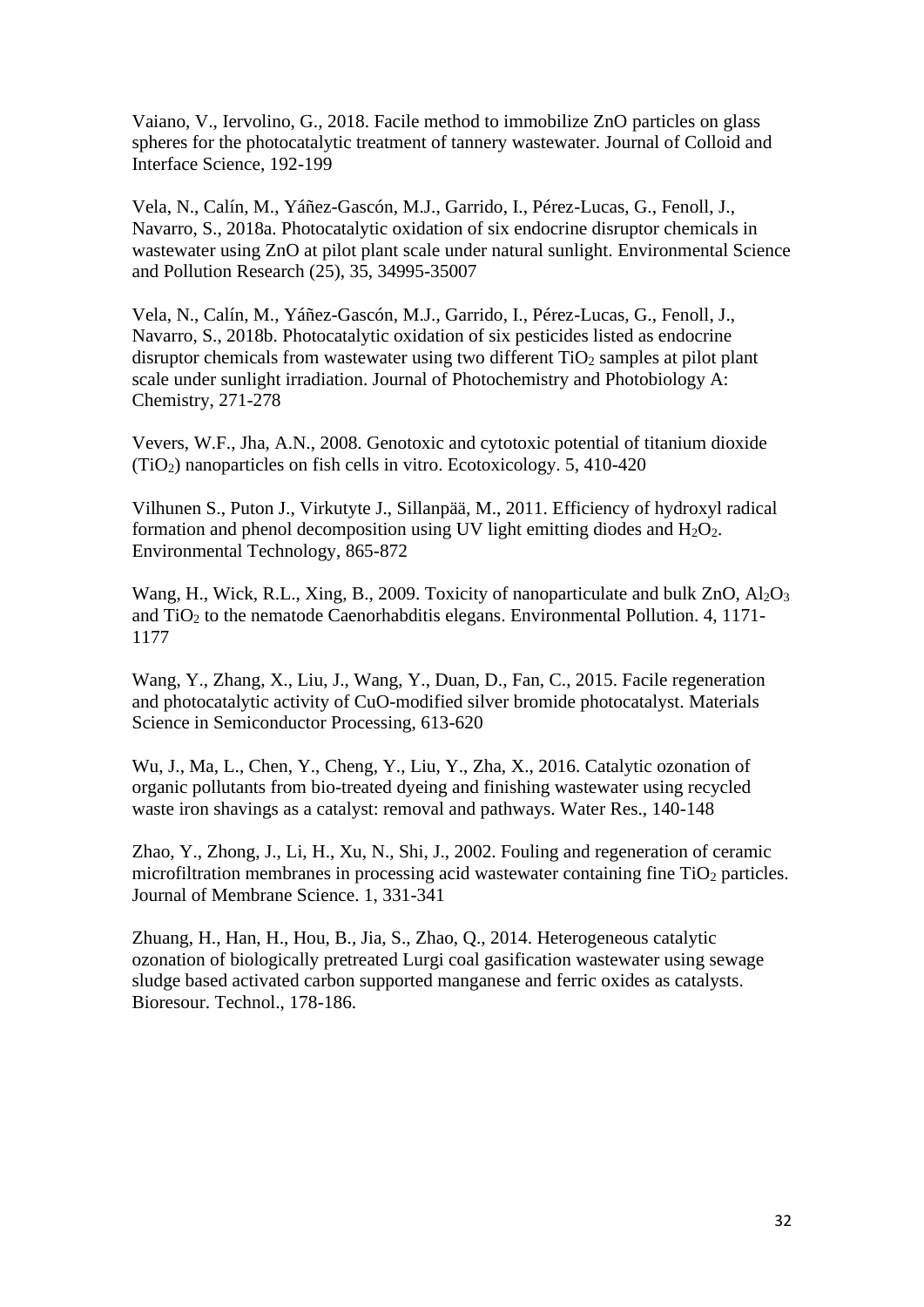| гаэн 1 - толкиу энжээдээ аррики ня аэжээшкиг ог мажмаан исомикацой анкт -рионсандуулж, рионскаагуйс огонаной аш рионсанагуэлжээн АОТ э<br><b>Main outcomes</b><br><b>AOP Process</b> |                                                              |                                         |                    |                                                      |
|--------------------------------------------------------------------------------------------------------------------------------------------------------------------------------------|--------------------------------------------------------------|-----------------------------------------|--------------------|------------------------------------------------------|
|                                                                                                                                                                                      | <b>Experimental conditions</b>                               | Type of the water                       | <b>Toxicity</b>    |                                                      |
| and Reference                                                                                                                                                                        |                                                              |                                         | assessment         |                                                      |
| TiO <sub>2</sub>                                                                                                                                                                     | Laboratory scale (UVC 20 W/m <sup>2</sup> ;                  | Real pharmaceutical industry            | E.Coli DH-α strain | Based on toxicity assessment it was suggested        |
| photocatalysis                                                                                                                                                                       | commercial $TiO2$ (Degussa)                                  | WW. COD 12425 mg/L; BOD                 | (Kirby-Bauer)      | that photocatalytically treated pharmaceutical       |
| (Talwar et al.,                                                                                                                                                                      | <i>Optimal conditions:</i> TiO <sub>2</sub> 0.6 g/L, pH 3.2, | 1727 mg/L; pH 5.8; TDS 1600             | method             | wastewater was not toxic.                            |
| 2018)                                                                                                                                                                                | time 455 min                                                 | mg/L; TSS 3180 mg/L; TS 4780            |                    |                                                      |
|                                                                                                                                                                                      |                                                              | mg/L; BOD <sub>5</sub> /COD 0.178.      |                    |                                                      |
| TiO <sub>2</sub>                                                                                                                                                                     | Laboratory scale (UVA-LEDs $375 \text{ W/m}^2$ ;             | Municipal WW effluent spiked            | Vibrio fischeri    | Vibrio fischeri bioluminescence inhibition rate      |
| photocatalysis                                                                                                                                                                       | $TiO2$ )                                                     | with ibuprofen $(6 \mu g/L, 6 \mu g/L)$ |                    | of municipal (spiked with 213 mg/L of                |
| (Degussa P25)                                                                                                                                                                        | <i>Optimal conditions:</i> natural pH and $TiO2$             | or 213 mg/L): DOC 215 mg/L;             |                    | ibuprofen) and pharmaceutical WW before              |
| (Jallouli et al.,                                                                                                                                                                    | loading 2.5 g/L for both municipal and                       | pH 7.3; conductivity 610                |                    | photocatalysis was 78.3% and 73.9%,                  |
| 2018)                                                                                                                                                                                | pharmaceutical wastewater                                    | $\mu$ S/cm. Pharmaceutical industry     |                    | respectively. After 240 min of (optimal)             |
|                                                                                                                                                                                      |                                                              | WW was also used: DOC 170               |                    | conditions) toxicity of both types of water          |
|                                                                                                                                                                                      |                                                              | mg/L; pH 7.9; conductivity              |                    | significantly decreased leading to inhibition        |
|                                                                                                                                                                                      |                                                              | 3770 µS/cm; concentration of            |                    | rates of 40.8% and 30.3% for municipal and           |
|                                                                                                                                                                                      |                                                              | ibuprofen 213 mg/L.                     |                    | pharmaceutical WW, correspondently.                  |
| TiO <sub>2</sub>                                                                                                                                                                     | Pilot scale (CPC plant; commercial TiO <sub>2</sub> :        | Sewage WW effluent spiked               | Vibrio fischeri    | Initial value of Vibrio fischeri inhibition (60%,    |
| photocatalysis                                                                                                                                                                       | Degussa P25 and Krono vlp 7000).                             | with malathion, fenotrothion,           |                    | untreated wastewater) dropped to $27 \pm 6\%$ (after |
| (Vela et al.,                                                                                                                                                                        | <i>Optimal conditions:</i> TiO <sub>2</sub> 200 mg/L and     | quinalphos, vinclozoline,               |                    | treatment with vlp 7000) and $15 \pm 4\%$ (after     |
| 2018b)                                                                                                                                                                               | $Na2S2O8 250 mg/L.$                                          | dimethoate, fenarimol phtalate          |                    | treatment with P25) after 240 min. For both          |
|                                                                                                                                                                                      |                                                              | (0.3 mg/L of each one). COD             |                    | photocatalysts significant increase of toxicity      |
|                                                                                                                                                                                      |                                                              | 33.1 mg/L; DOC 10.8 mg/L;               |                    | was observed after about 90 min of treatment,        |
|                                                                                                                                                                                      |                                                              | BOD <sub>5</sub> 5 mg/L; SS 3.6 mg/L;   |                    | which was associated with generation of some         |
|                                                                                                                                                                                      |                                                              | turbidity 1.1 UNT; pH 7.2.              |                    | stable intermediates.                                |
| TiO <sub>2</sub>                                                                                                                                                                     | Laboratory scale (MP lamp intensity of                       | Treated WW from citrus fruit            | Ames test          | High level of genotoxicity was observed for both     |
| photocatalysis                                                                                                                                                                       | irradiation reaching solution (320-390 nm)                   | transformation factory was used         | (S.typhimurium)    | types of WW (before and after treatment with         |
| (Saverini et al.,                                                                                                                                                                    | 10 mW/cm <sup>2</sup> ; TiO <sub>2</sub> :Degussa P25)       | for photocatalytic experiments          | strain TA100),     | activated sludge). Results of Comet assay            |
| 2012)                                                                                                                                                                                | Optimal conditions: TiO <sub>2</sub> 0.4 g/L,                | TOC 21 mg/L.                            | viability of V79   | demonstrated that 30% of V79 cells (after 1h)        |
|                                                                                                                                                                                      |                                                              |                                         | Chinese hamster    |                                                      |
|                                                                                                                                                                                      |                                                              |                                         |                    | treatment with $100 \mu L$ of wastewater) were       |
|                                                                                                                                                                                      |                                                              |                                         | cells and Comet    | damaged. Exposure of S.typhimurium to water          |
|                                                                                                                                                                                      |                                                              |                                         | assay              | samples collected within 2h of photocatalytic        |

**Table 1 - Toxicity bioassays applied for assessment of wastewater detoxification after photocatalysis, photocatalytic ozonation and photocatalysis-based AOPs**

test indicate relatively high level of genotoxicity,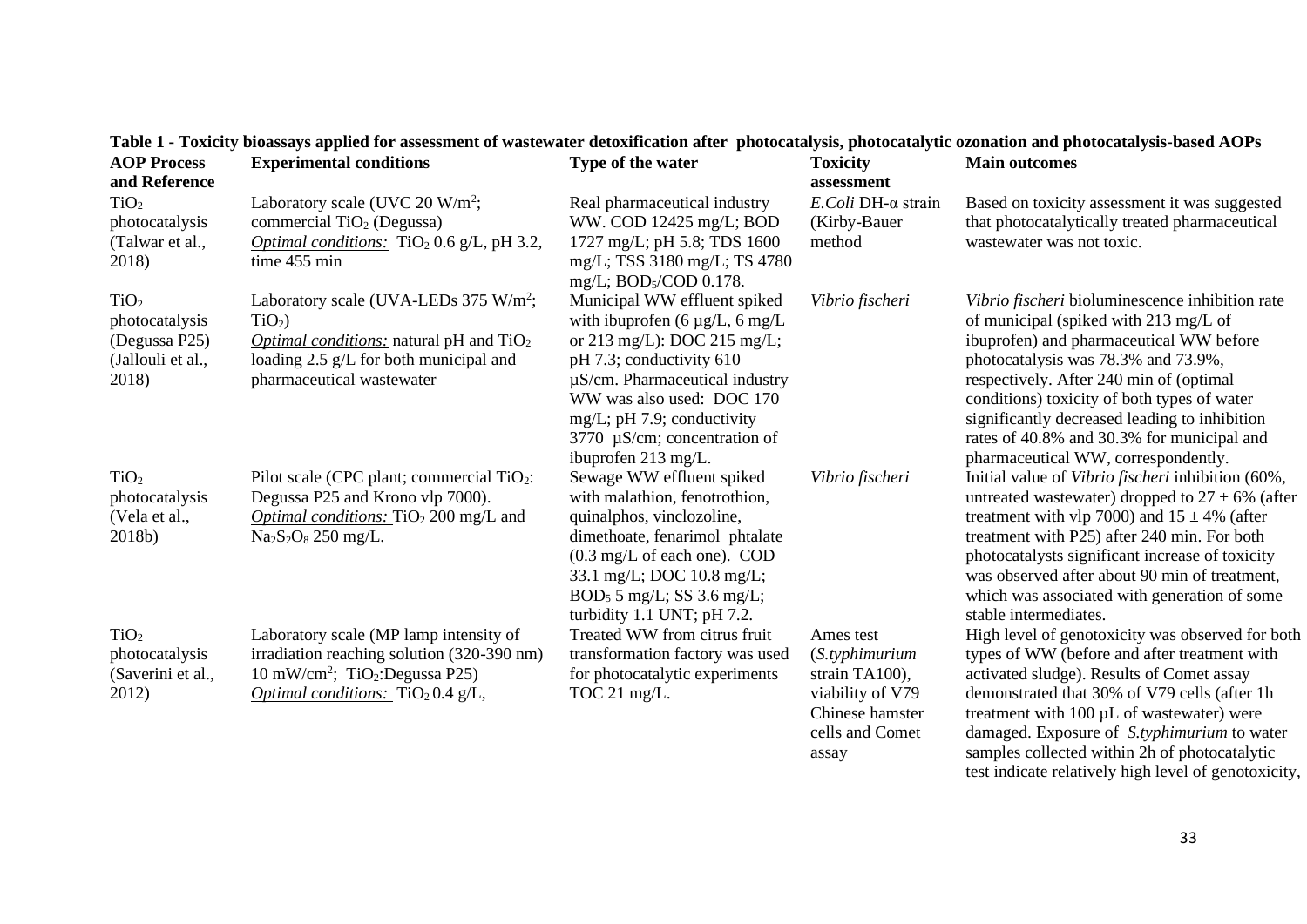| $TiO2$ coated sand<br>(He et al., 2016)                                                                                                               | Laboratory scale (Xenon lamp 159 lux)<br><b>Optimal conditions:</b> depth of water column<br>0.1 m and 96 h of irradiation.                                                                                                                                                                   | Effluent from urban WWTP<br>spiked with PhACs<br>(propranolol, diclofenac,<br>carbamazepine, ibuprofen with<br>concentration 5 mg/L each).<br>BOD 6 mg/L; COD 35.2 mg/L;<br>DOC 12.2 mg/L; pH 7.3.                                   | Pseudokirchneriella<br>subcapitata,<br>Anabaena flos-<br>aquae and Vibrio<br>fischeri | which significantly decreased after 2h of<br>photocatalysis.<br>Spiked PhACs inhibited growth of all tested<br>microorganisms, among which green algae was<br>the most sensitive (almost 100% of inhibition<br>before treatment). After 96 h of treatment,<br>growth inhibition of green algae decreased from<br>almost 100% to 60%. Significant toxicity<br>decline was observed for blue-green algae (from<br>70% of growth inhibition to -20%). No<br>significant changes of Vibrio fischeri growths<br>inhibition were observed during and after<br>treatment. |
|-------------------------------------------------------------------------------------------------------------------------------------------------------|-----------------------------------------------------------------------------------------------------------------------------------------------------------------------------------------------------------------------------------------------------------------------------------------------|--------------------------------------------------------------------------------------------------------------------------------------------------------------------------------------------------------------------------------------|---------------------------------------------------------------------------------------|--------------------------------------------------------------------------------------------------------------------------------------------------------------------------------------------------------------------------------------------------------------------------------------------------------------------------------------------------------------------------------------------------------------------------------------------------------------------------------------------------------------------------------------------------------------------|
| Photocatalysis<br>with $TiO2$ and<br>$TiO2$ modified<br>with hydrotalcite<br>and iron oxide<br>(HT/Fe/TiO <sub>2</sub> )<br>(Arcanjo et al.,<br>2018) | Laboratory scale (mercury vapor lamp;<br>$TiO2$ and HT/Fe/TiO <sub>2</sub> ). <i>Optimal conditions:</i><br>$TiO2(2g/L and pH 4)$ and $HT/Fe/TiO2$<br>$(2g/L \text{ and } pH 10)$                                                                                                             | Textile mill WW effluent<br>(secondary). COD 78 mg/L;<br>DOC 25.7 mg/L; turbidity 15<br>TU; pH 9; conductivity 1608<br>$\mu$ S/cm.                                                                                                   | Daphnia similis                                                                       | Based on results obtained with <i>D</i> . <i>similis</i> the<br>toxicity of wastewater effluent was relatively<br>low ( $EC_{50}$ 70.7%). After photocatalytic<br>treatment with $TiO2$ , the toxicity of effluent<br>decreased and EC <sub>50</sub> was 95%. Interestingly,<br>when $HT/Fe/TiO2$ was applied, the toxicity of<br>treated effluent was higher $(EC_{50} 78.6%)$ than in<br>case of TiO <sub>2</sub> .                                                                                                                                              |
| ZnO<br>photocatalysis<br>(Vela et al.,<br>2018a)                                                                                                      | Pilot scale (CPC plant; UVC, UVB, UVA,<br>VIS+NIR were $0.2 \pm 0.1$ W/m <sup>2</sup> , $2.1 \pm 0.6$<br>$W/m^2$ , 29.2 ± 4.1 $W/m^2$ , 1011.6 ± 66.2<br>$W/m2$ , respectively). <i>Optimal conditions:</i><br>ZnO 200 mg/L and $Na2S2O8$ 250 mg/L.<br>Concentration of oxygen $8 - 10$ mg/L. | Sewage WW effluent spiked<br>with endocrine disruptors. COD<br>33.1 mg/L; DOC 10.8 mg/L;<br>$BOD_5$ 5 mg/L; SS 3.6 mg/L;<br>turbidity 1.1 UNT; pH 7.2.                                                                               | Vibrio fischeri                                                                       | The inhibition of V. fischeri exposed to WW<br>before treatment was 70%. Slight increase of V.<br><i>fischeri</i> inhibition was detected after 30 min.<br>After solar photocatalysis at optimal conditions<br>(240 min) inhibition of Vibrio fischeri<br>significantly decreased $(11 \pm 5\%)$ .                                                                                                                                                                                                                                                                 |
| ZnO<br>photocatalysis<br>(Hasegawa et al.,<br>2014)                                                                                                   | Laboratory scale (mercury vapor lamp 1850<br>$\mu$ W/cm <sup>2</sup> ; ZnO).<br>Optimal conditions: ZnO 1 g/L; pH 8.0 and<br>irradiation time 4h.                                                                                                                                             | Effluent from leather industry<br>(filtered and diluted in distilled<br>water). COD $15\,023 \pm 60\,\text{mg/L}$ ;<br>TOC 4685 mg/L; BOD <sub>5</sub> 4374 $\pm$<br>0.1 mg/L; turbidity $331.0 \pm 0.02$<br>NTU; pH $3.5 \pm 0.7$ . | Artemia salina L.                                                                     | The $LC_{50}$ of Artemia salina L. was 14.9% after<br>24h of exposure to raw wastewater. After<br>photocatalytic treatment at optimal conditions<br>the $LC_{50}$ was 56.82%. Results indicate that<br>toxicity of wastewater was decreased after<br>photocatalysis with ZnO.                                                                                                                                                                                                                                                                                      |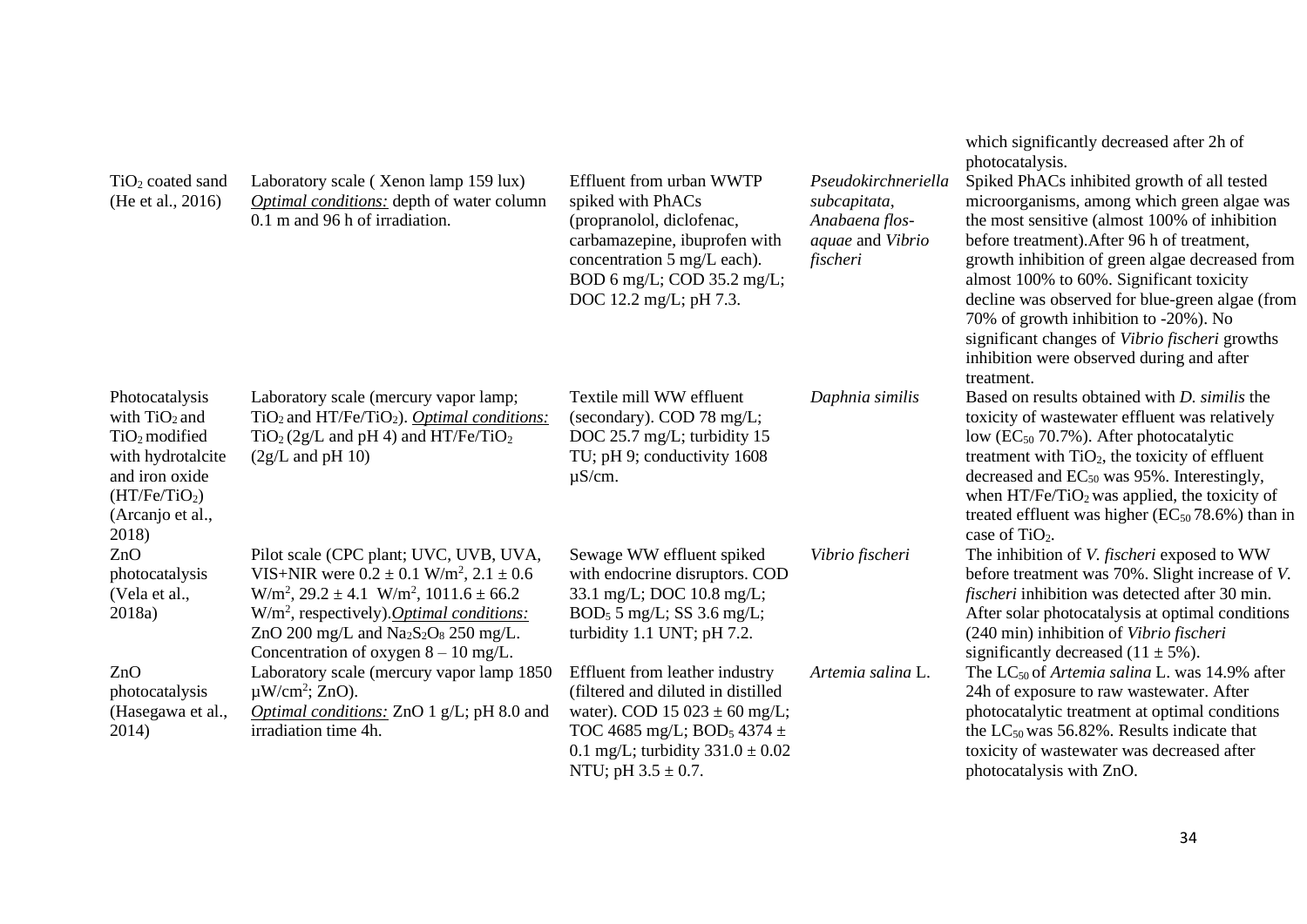| $TiO2$ and $ZnO$<br>photocatalysis (<br>Cifci and Meric,<br>2015                                                                                                                          | Laboratory scale (16 UVA lamps 5.62<br>$mW/cm^2$ ; TiO <sub>2</sub> and ZnO)<br><i>Optimal conditions:</i> TiO <sub>2</sub> : pH 5, TiO <sub>2</sub> 2<br>$g/L$ , reaction time 3h; ZnO: pH 9, ZnO 2<br>$g/L$ , reaction time 3h.        | Two WW effluents from dyeing<br>and finishing textile industry<br>(WW1 and WW2). WW1: total<br>COD $370 \pm 74$ mg/L, soluble<br>COD $230 \pm 15$ mg/L, TOC 61<br>mg/L, pH 7.94, conductivity<br>5.15 $\mu$ S/cm, alkalinity 436 mg<br>CaCO <sub>3</sub> /L. WW2: total COD 90<br>$\pm$ 9 mg/L, soluble COD 70 $\pm$ 4<br>mg/L, TOC 60 mg/L, pH 7.65,<br>conductivity 4.50 $\mu$ S/cm,<br>alkalinity 246 mg CaCO <sub>3</sub> /L. | Daphnia magna   | When $TiO2$ was applied for treatment of WW1 at<br>optimal conditions, the toxicity of water<br>drastically increased at 120 min of contact time.<br>This was attributed to formation of long chain<br>byproducts after decomposition of aromatic<br>compounds. After 180 min no toxicity was<br>observed. When ZnO was used for treatment of<br>WW2 at optimized conditions, slight increase of<br>toxicity occur at 150 min of reaction (similar)<br>reason as in case of $TiO2$ ). No toxicity was<br>detected after 180 min of photocatalytic<br>treatment. |  |
|-------------------------------------------------------------------------------------------------------------------------------------------------------------------------------------------|------------------------------------------------------------------------------------------------------------------------------------------------------------------------------------------------------------------------------------------|-----------------------------------------------------------------------------------------------------------------------------------------------------------------------------------------------------------------------------------------------------------------------------------------------------------------------------------------------------------------------------------------------------------------------------------|-----------------|-----------------------------------------------------------------------------------------------------------------------------------------------------------------------------------------------------------------------------------------------------------------------------------------------------------------------------------------------------------------------------------------------------------------------------------------------------------------------------------------------------------------------------------------------------------------|--|
| Photocatalysis<br>with $TiO2$ , ZnO<br>and $Nb2O5$<br>(Souza et al.,<br>2016)                                                                                                             | Laboratory scale (mercury vapor lamp;<br>TiO <sub>2</sub> Kronos, TiO <sub>2</sub> Degussa P25, ZnO<br>Dynamic and $Nb2O5$ , BCMM).<br>Optimal conditions: pH 3, concentration of<br>photocatalyst 0.25 g/L, 300 min                     | Textile effluent from jeans<br>industrial laundry. COD 558.50<br>$\pm$ 5.05 mg/L, BOD <sub>5, 20</sub> 170<br>mg/L, turbidity $113.0 \pm 2.7$<br><b>NTU</b>                                                                                                                                                                                                                                                                       | Artemia salina  | Values of $LC_{50}$ of <i>Artemia salina</i> before and<br>after photocatalytic treatment (300 min, pH 3)<br>and concentration of photocatalyst $0.25$ g/L)<br>were as follow: Effluent: $27.59\%$ ; TiO <sub>2</sub> -P25:<br>90.86%; TiO <sub>2</sub> Kronos: 61.62%; ZnO: 66.56%;<br>$Nb2O5: 77.52\%$ . Results indicate that toxicity of<br>textile wastewater effluent significantly<br>decreased after photocatalytic treatment.                                                                                                                          |  |
| Photocatalysis<br>with polypyrrole<br>(Lima et al.,<br>2015)                                                                                                                              | Laboratory scale (300 W Osram lamp 108)<br>$kJ/m2s$ ; polypyrrole)<br><i>Optimal conditions:</i> polypyrrole 5 mg/mL;<br>$120 \text{ min}$                                                                                               | Textile WW. COD 1111.04<br>mg/L; TOC 156.75 mg/L.                                                                                                                                                                                                                                                                                                                                                                                 | Artemia salina. | Results demonstrated 96.7% of Artemia survival<br>after treatment, indicating that treated water is<br>relatively not toxic. Interestingly toxicity tests<br>were not shown for wastewater before treatment.                                                                                                                                                                                                                                                                                                                                                    |  |
| Photocatalytic ozonation<br>$O_3$ /UV/TiO <sub>2</sub><br>Laboratory scale (LP lamp; $TiO2$<br>Furniture industry WW<br>$TiO2/UV/O3$ process (most efficient): mortality<br>Daphnia magna |                                                                                                                                                                                                                                          |                                                                                                                                                                                                                                                                                                                                                                                                                                   |                 |                                                                                                                                                                                                                                                                                                                                                                                                                                                                                                                                                                 |  |
| (Tichonovas et<br>al., 2017)                                                                                                                                                              | (Aeroxide P25, Evonik) deposited on glass<br>rods; $O_3$ concentration 1.3 mg/L, air flow<br>rate 11 L/min)<br>The best conditions among tested AOPs:<br>the most efficient AOPs were as follows<br>$TiO2/UV/O3 > UV/O3 > TiO2/UV$ . The | after primary treatment.<br>WW diluted 124.4 times:<br>TOC 50 mg/L; COD 130<br>mg/L; conductivity 186<br>$\mu$ S/cm; pH 6.7                                                                                                                                                                                                                                                                                                       |                 | (%) of Daphnia magna for initial wastewater<br>was 13% after 72h. It drastically increased<br>during treatment, thus, reaching almost 100%<br>(48h and 72h) from 20 to 40 min. During 80-100<br>min, mortality drastically decreased reaching<br>zero after 60 min (24h of exposure), 100 min                                                                                                                                                                                                                                                                   |  |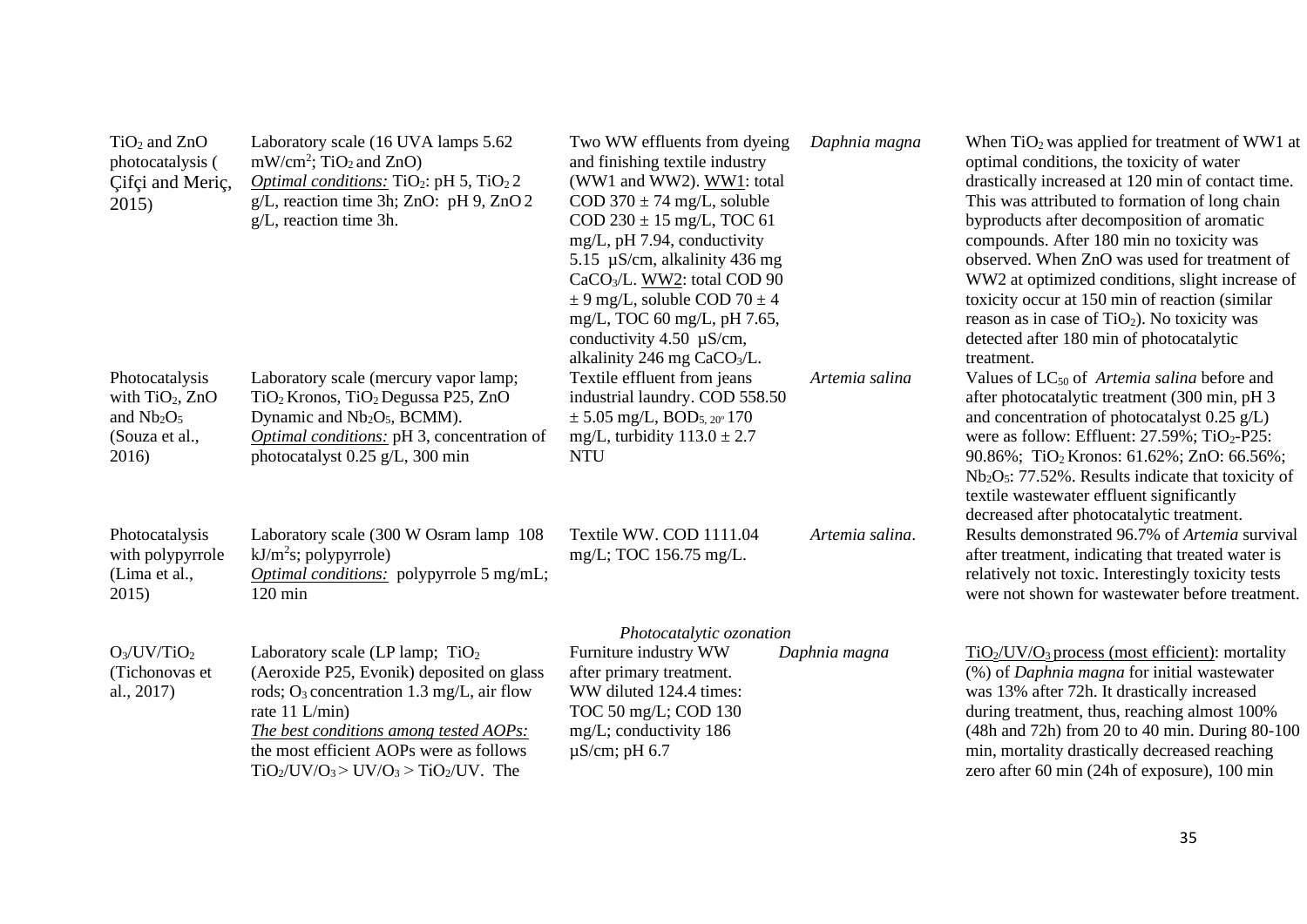| $UV/O_3/ZnO$<br>(Biglari et al.,<br>2017)                                                                                | Laboratory scale (UV lamp 254 nm, 1020)<br>$\mu$ W/cm <sup>2</sup> ; ZnO)<br>Optimal conditions: ZnO 0.1 $g/L$ , pH 5, O <sub>3</sub><br>9.2 mg/min, irradiation time 30 min.                                                                                                                                                          | WW effluent (pulp and<br>paper industry). COD 4751<br>mg/L, BOD 386 mg/L, pH<br>$6.2 - 8.7$ , iron 0.28 mg/L,<br>bicarbonate 280 mg/L,<br>phenol $61 \pm 2$ mg/L                                                                  | Daphnia                                                                     | (48h of exposure) and about 13% of mortality<br>after 100 min for 72h of exposure.<br>It was reported that treated wastewater was safe<br>based on conducted toxicity assessment with<br>daphnia.                                                                                                                                                                                                                                                                                                                                                                                                                                                                                                                             |
|--------------------------------------------------------------------------------------------------------------------------|----------------------------------------------------------------------------------------------------------------------------------------------------------------------------------------------------------------------------------------------------------------------------------------------------------------------------------------|-----------------------------------------------------------------------------------------------------------------------------------------------------------------------------------------------------------------------------------|-----------------------------------------------------------------------------|-------------------------------------------------------------------------------------------------------------------------------------------------------------------------------------------------------------------------------------------------------------------------------------------------------------------------------------------------------------------------------------------------------------------------------------------------------------------------------------------------------------------------------------------------------------------------------------------------------------------------------------------------------------------------------------------------------------------------------|
| UV and solar<br>photocatalytic<br>ozonation (Mecha<br>et al., 2017)                                                      | Laboratory scale (MP lamp and sun; $TiO2$<br>and modified TiO <sub>2</sub> photocatalysts)                                                                                                                                                                                                                                             | Secondary WW effluent<br>(spiked with 5000 $\mu$ g/L of<br>phenol). $pH$ 6.8, COD 42<br>$mg/L$ , DOC 20 mg/L.                                                                                                                     | MTT assay with Vero<br>cells                                                | Significant toxic effect was observed for<br>untreated WW effluent (cell viability 28.7%).<br>After application of photocatalytic ozonation the<br>toxicity significantly decreased, leading to cell<br>viability of 76% ( $UV/O_3/TiO_2$ ) and 80%<br>$(UV/O3/TiO2-Fe)$ . After solar photocatalytic<br>ozonation the cell viabilities were 58%<br>(solar/ $O_3/TiO_2$ ) and 69% (solar/ $O_3/TiO_2$ -Fe).                                                                                                                                                                                                                                                                                                                   |
| $O_3/H_2O_2$<br>$O_3/UV$<br>$O_3/Xe/Ce-TiO_2$<br>$O_2$ /Xe/Ce-TiO <sub>2</sub><br>(Santiago-<br>Morales et al.,<br>2012) | Laboratory scale (gas flow 0.19 N/m <sup>3</sup> h, $O_3$ )<br>concentration 22 g/Nm <sup>3</sup> ; LP $(6.01 \pm 10^{-6})$<br>E/Ls) and Xe-arc $(1.05 \pm 10^{-6} \text{ E/Ls})$ lamps)<br><i>Optimal conditions:</i> $H_2O_2$ (when applied)<br>$30 \mu L/L$ , concentration of photocatalytist<br>(when applied) $200 \text{ mg/L}$ | Effluent from secondary<br>clarifier from municipal<br>WWTP spiked with 500<br>ng/L of galoxilide and<br>tonalide was used. pH 7.79,<br>COD 28 mg/L, NPOC 8.1<br>mg/L, $CaCO3$ 219 mg/L.<br>Hybrid photocatalysis-based processes | Pseudokirchneriella<br>subcapitata, Vibrio<br>fischeri and Daphnia<br>magna | P. subcapitata bioassay: the toxicity increased<br>after 15 min of treatment by photolysis (UV and<br>Xe lamps), $O_3/H_2O_2$ and Xe/Ce-TiO <sub>2</sub><br>photocatalysis. After 15 min of O <sub>3</sub> , O <sub>3</sub> /UV and<br>$O_3$ Ce-TiO <sub>2</sub> treatment, toxicity of water<br>decreased. Daphnia magna: For all tested<br>processes toxicity decreased. Immobilization<br>observed in raw WW was about 15%, after<br>majority of tested processes this value was about<br>5%. Vibrio fischeri: Toxicity of waster increased<br>after 15 min of photolysis and Xe/ Ce-TiO <sub>2</sub><br>process. Decrease of toxicity was observed after<br>applied $O_3$ /UV, $O_3$ /Xe and $O_3$ /Ce-TiO <sub>2</sub> . |
| Combination of<br>photocatalysis,<br>photo-Fenton and                                                                    | Laboratory (UVA lamps $23 \pm 2$ W/m <sup>2</sup> ) and<br>pilot scale experiments (mean intensity of<br>solar UV+Visible light $788W/m2$ )                                                                                                                                                                                            | Real effluent from<br>pharmaceutical industry.<br>COD 4800 mg/L; BOD 830                                                                                                                                                          | E.coli (The Kirby-Bauer<br>method) and<br>zebra fish.                       | The Kirby-Bauer method: The biggest inhibition<br>zone against <i>E.coli</i> was reported for untreated<br>WW. During treatment, the inhibition zone was                                                                                                                                                                                                                                                                                                                                                                                                                                                                                                                                                                      |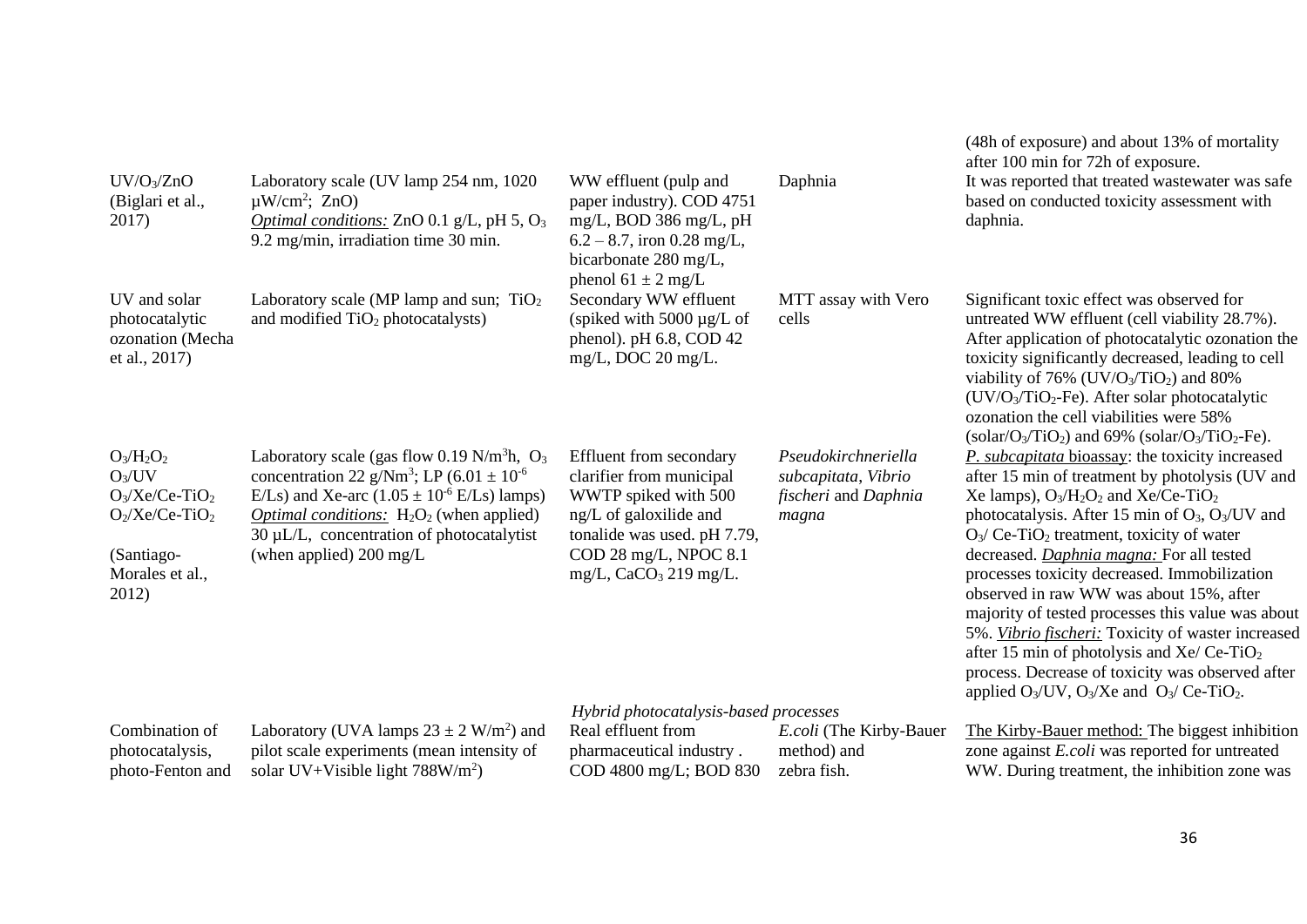| iron oxide<br>catalysis using<br>$Fe-TiO2$<br>composite beds<br>(Bansal et al.,<br>2018)                                            | <i>Optimal conditions:</i> $H_2O_2$ dose: 1155<br>mg/L, pH 3-3.5, process time 6h and dose<br>of Fe-TiO <sub>2</sub> equal to 102% area of reactor<br>bed covered with composite beds (under<br>artificial radiation source).                                                                                                                                                           | $mg/L$ ; TDS 1320 mg/L;<br>TSS 620 mg/L; turbidity<br>742 NTU; pH 5.07;<br>chloride 25 mg/L; sulfate<br>$526 \text{ mg/L}.$                                                                                                                                                                                                             |                                                                                                       | decreasing, which corresponds to decrease of<br>toxicity. Zebra fish bioassay: After 96h of<br>bioassay zebra fish survival level was 100. The<br>zebra fish toxicity assay was not conducted for<br>untreated wastewater.                                                                                                                                                                                                                                                                                                                                                                                                                                                                                                                                                                                                                 |
|-------------------------------------------------------------------------------------------------------------------------------------|-----------------------------------------------------------------------------------------------------------------------------------------------------------------------------------------------------------------------------------------------------------------------------------------------------------------------------------------------------------------------------------------|-----------------------------------------------------------------------------------------------------------------------------------------------------------------------------------------------------------------------------------------------------------------------------------------------------------------------------------------|-------------------------------------------------------------------------------------------------------|--------------------------------------------------------------------------------------------------------------------------------------------------------------------------------------------------------------------------------------------------------------------------------------------------------------------------------------------------------------------------------------------------------------------------------------------------------------------------------------------------------------------------------------------------------------------------------------------------------------------------------------------------------------------------------------------------------------------------------------------------------------------------------------------------------------------------------------------|
| Solar-induced<br>Fenton-assisted<br>TiO <sub>2</sub><br>photocatalytic<br>hybrid process<br>(Tsoumachidou et<br>al., 2017)          | Bench (UVA lamp $1.232 \cdot 10^{-4}$ E/min) and<br>pilot scale (solar radiation)<br><i>Optimal conditions:</i> TiO <sub>2</sub> 0.5 g/L, $H_2O_2$<br>0.5 g/L, $\text{Fe}^{3+}$ 0.0035 g/L                                                                                                                                                                                              | Synthetic effluent<br>simulating the actual grey<br>WW. DOC 93 mg/L; pH<br>3.36; conductivity 47.6<br>$\mu$ S/cm                                                                                                                                                                                                                        | Vibrio fischeri, Sorghum<br>saccharatum, Lepidium<br>sativum, Sinapis alba                            | V. fischeri (5 min): 87% of inhibition (before<br>treatment) and $10\%$ (after 247.34 min); V.<br><i>fischeri</i> (15): 91% of inhibition (before<br>treatment) and 18% (after 247.34 min). The<br>$EC_{50}$ values (15 min) significantly increased<br>during treatment process. Sinapis alba was more<br>sensitive to raw wastewater than other tested<br>plants.                                                                                                                                                                                                                                                                                                                                                                                                                                                                        |
| $TiO2/UV$ and<br>Fe <sub>2</sub> O <sub>3</sub> /UV<br>$TiO2/H2O2/UV$<br>and $Fe2O3$ /<br>$H_2O_2/UV$<br>(Nogueira et al.,<br>2017) | Laboratory scale (UV lamp with emission<br>peak at 312 nm; commercial TiO <sub>2</sub> and<br>$Fe2O3$ ). <i>Optimal conditions:</i> for pulp mill<br>effluent: pH 3.0, TiO <sub>2</sub> 0.75 g/L; Fe <sub>2</sub> O <sub>3</sub> 0.75<br>$g/L$ , concentration of H <sub>2</sub> O <sub>2</sub> 75 mM). For<br>mining WW: TiO <sub>2</sub> 1 g/L; Fe <sub>2</sub> O <sub>3</sub> 1 g/L. | Bleach kraft pulp mill<br>secondary WW effluent:<br>COD 391 $\pm$ 2 mg/L, pH 8.8<br>$\pm$ 0.05. Acid mine drainage:<br>pH 2.58 $\pm$ 0.07, S 402.3 $\pm$<br>1.8 mg/L, Cu $1.0 \pm 0.05$<br>mg/L, Zn $48.0 \pm 1.6$ mg/L,<br>As $1.2 \pm 0.15$ µg/L, Al 74.0<br>$\pm$ 0.7 mg/L, Pb 13.5 $\pm$ 1.05<br>$\mu$ g/L, Cd 56.2 ± 1.5 $\mu$ g/L | Vibrio fischeri                                                                                       | Kraft pulp mill effluent: toxicity of water after<br>photocatalytic treatment with $TiO2(0.5g/L)$ and<br>0.75 g/L) and Fe <sub>2</sub> O <sub>3</sub> (0.25 g/L and 1.0 g/L)<br>slightly decreased. But the increase of toxicity<br>was observed when other concentrations of $TiO2$<br>$(0.25 \text{ g/L} \text{ and } 1.0 \text{ g/L})$ and Fe <sub>2</sub> O <sub>3</sub> (0.5 g/L and<br>$0.75$ g/L) were applied. Photocatlysis in<br>combination with $H_2O_2$ was more efficient for<br>removal of toxicity with best results attributed to<br>$Fe2O3$ and 75 mM of $H2O2$ . Mining effluent:<br>toxicity decreased when photoctalytic treatment<br>was applied using $TiO2$ and Fe <sub>2</sub> O <sub>3</sub> . Addition of<br>$H_2O_2$ led to decrease of toxicity, except in case<br>of 5 min exposure when toxicity increased. |
| Solar<br>photocatalysis<br>and photo-Fenton<br>(Brienza et al.,<br>2016)                                                            | Pilot scale (average UV intensity $70 \text{ W/m}^2$ )<br>Optimal conditions: $TiO2$ (Evonik P25)0.7<br>g/L; solar photo-Fenton was conducted<br>with $100\mu$ M of iron sulfate, 200 $\mu$ M of<br>monopersulfate and sulfuric acid (initial pH)                                                                                                                                       | Municipal WW effluent<br>after biological treatment.<br>TOC $26.3 \pm 0.6$ mg/L;<br>conductivity $669 \pm 21$<br>$\mu$ S/cm; pH 7.2 $\pm$ 0.2.                                                                                                                                                                                          | Vibrio fischeri, Daphnia<br>magna,<br>Pseudokirchneriella<br>subcapitata, Brachionus<br>calyciflorus, | The $EC_{50}$ values obtained for <i>V. fischeri</i> , <i>D.</i><br>magna, P. subcapitata, and B. calyciflorus for<br>initial WW were 80%, 90%, 98% and 90%,<br>respectively (non-toxic). Estrogenic activity was<br>detected in raw WW even when estrogen was                                                                                                                                                                                                                                                                                                                                                                                                                                                                                                                                                                             |